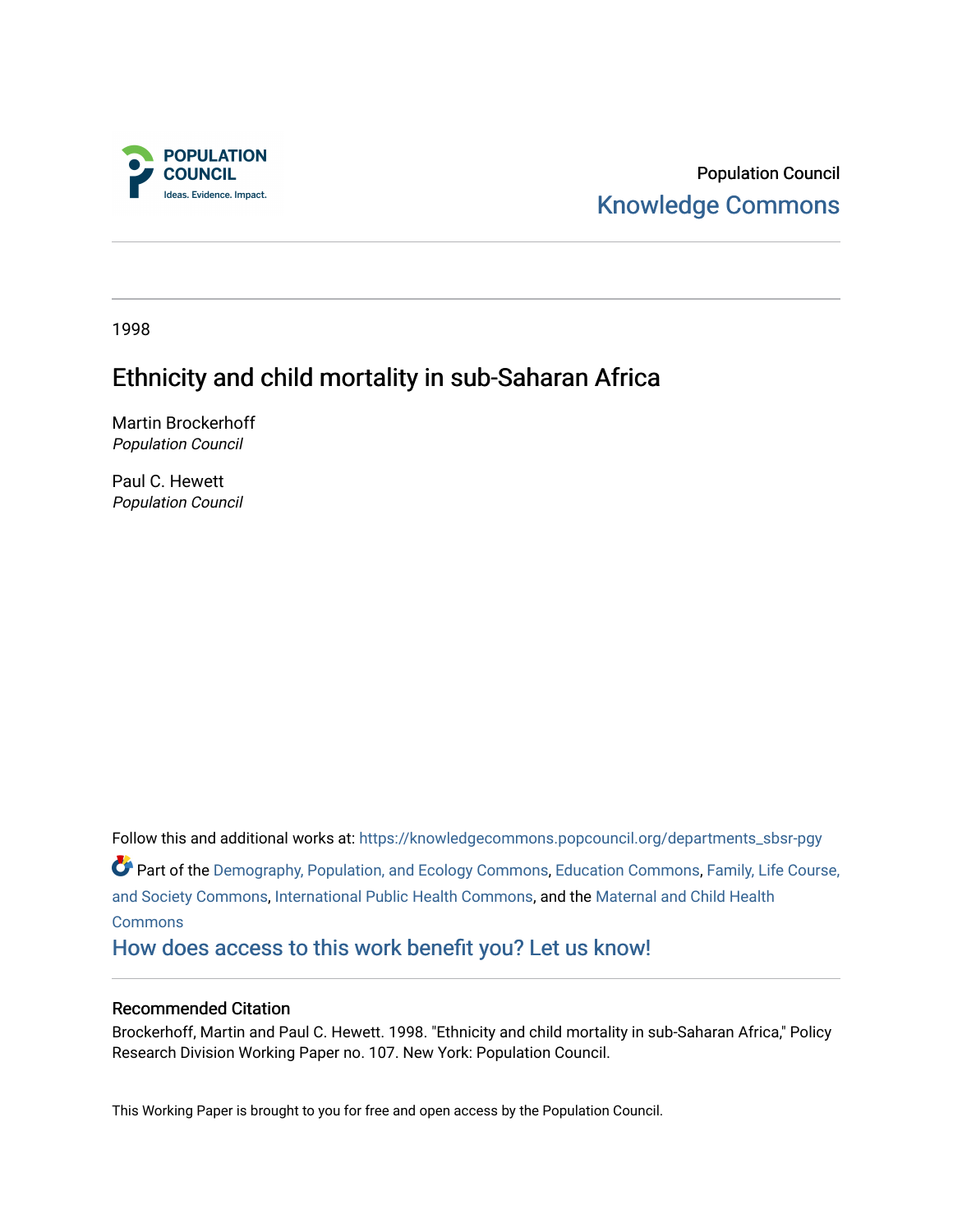# **Ethnicity and Child Mortality in sub-Saharan Africa**

**Martin Brockerhoff Paul Hewett**

**1998 No. 107**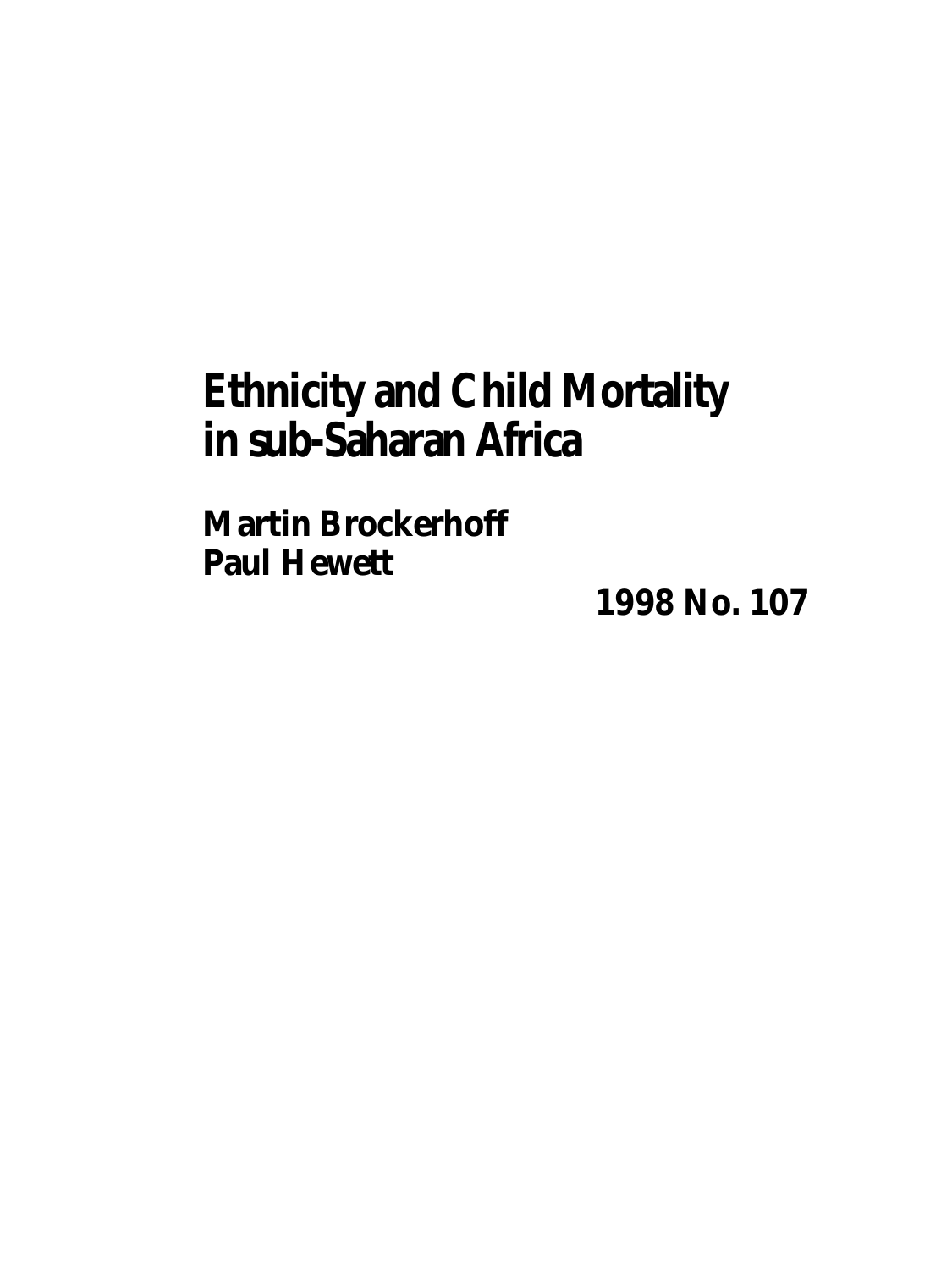# **Ethnicity and Child Mortality in sub-Saharan Africa**

Martin Brockerhoff Paul Hewett

Martin Brockerhoff is Associate and Paul Hewett is Research Staff Associate, Policy Research Division, Population Council.

Support for this research from NICHD Grant 1-RO1-HD33718-01 is gratefully acknowledged.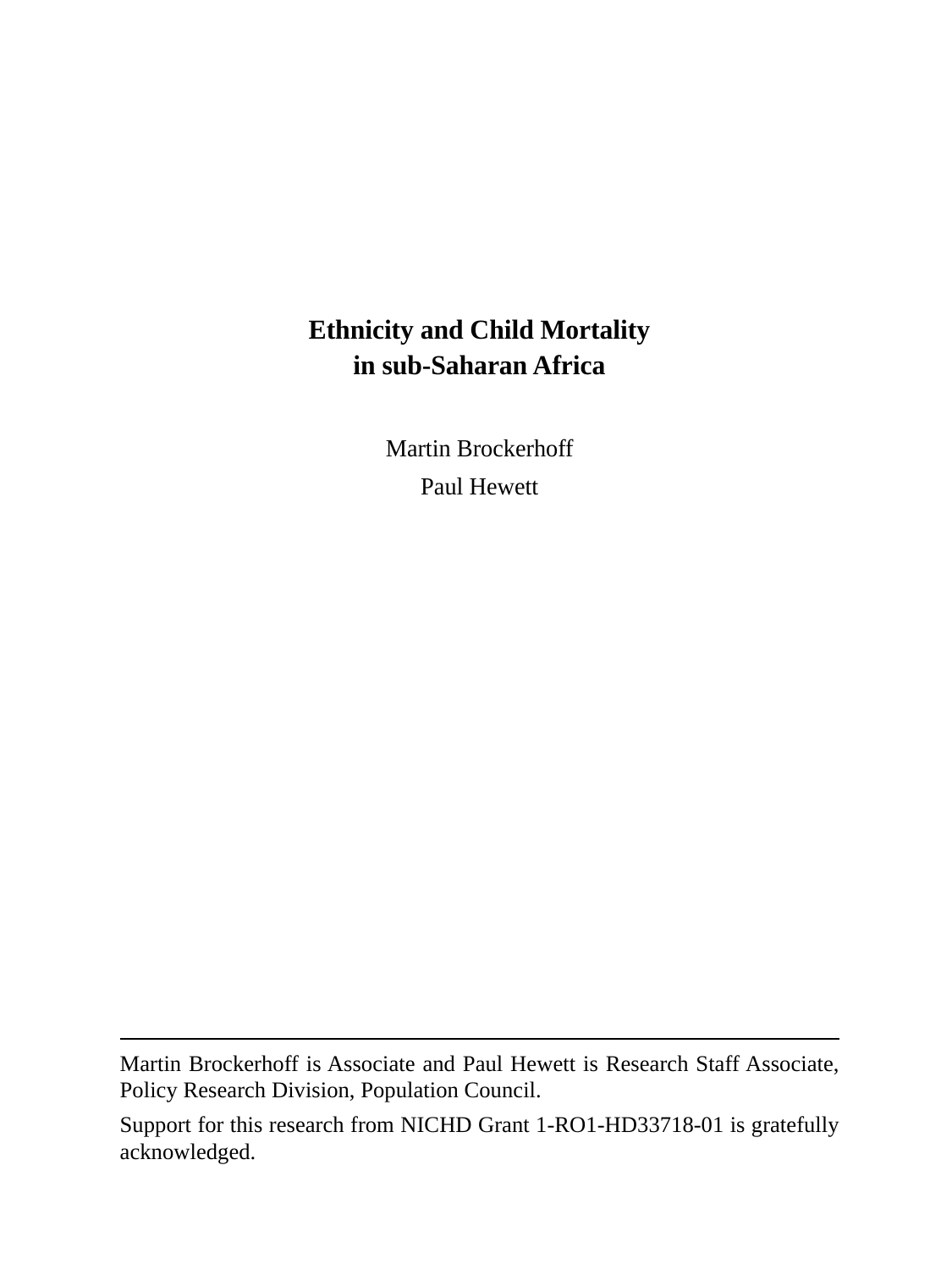# **Abstract**

Analysis of recent survey data reveals large differentials in child mortality among ethnic groups in countries throughout sub-Saharan Africa. These disparities correspond with the prominence of specific ethnic groups in the national political economy. In many countries where heads of state since independence have come from one or two ethnic groups—as in Côte d'Ivoire, Kenya, and Niger—these groups have experienced levels of early child mortality at least one-third lower than those of other groups. In other countries where there have been several transitions in state control, as in Ghana and Uganda, descendants of precolonial kingdoms such as Ashanti and Buganda have experienced much lower mortality than others. In most countries, the lower mortality of potent ethnic groups—who typically represent small proportions of national populations—is strongly related to economic privilege. Persistent inequalities among African ethnic groups deserve strong consideration in planning economic development and child health strategies.

This material may not be reproduced without written permission from the authors.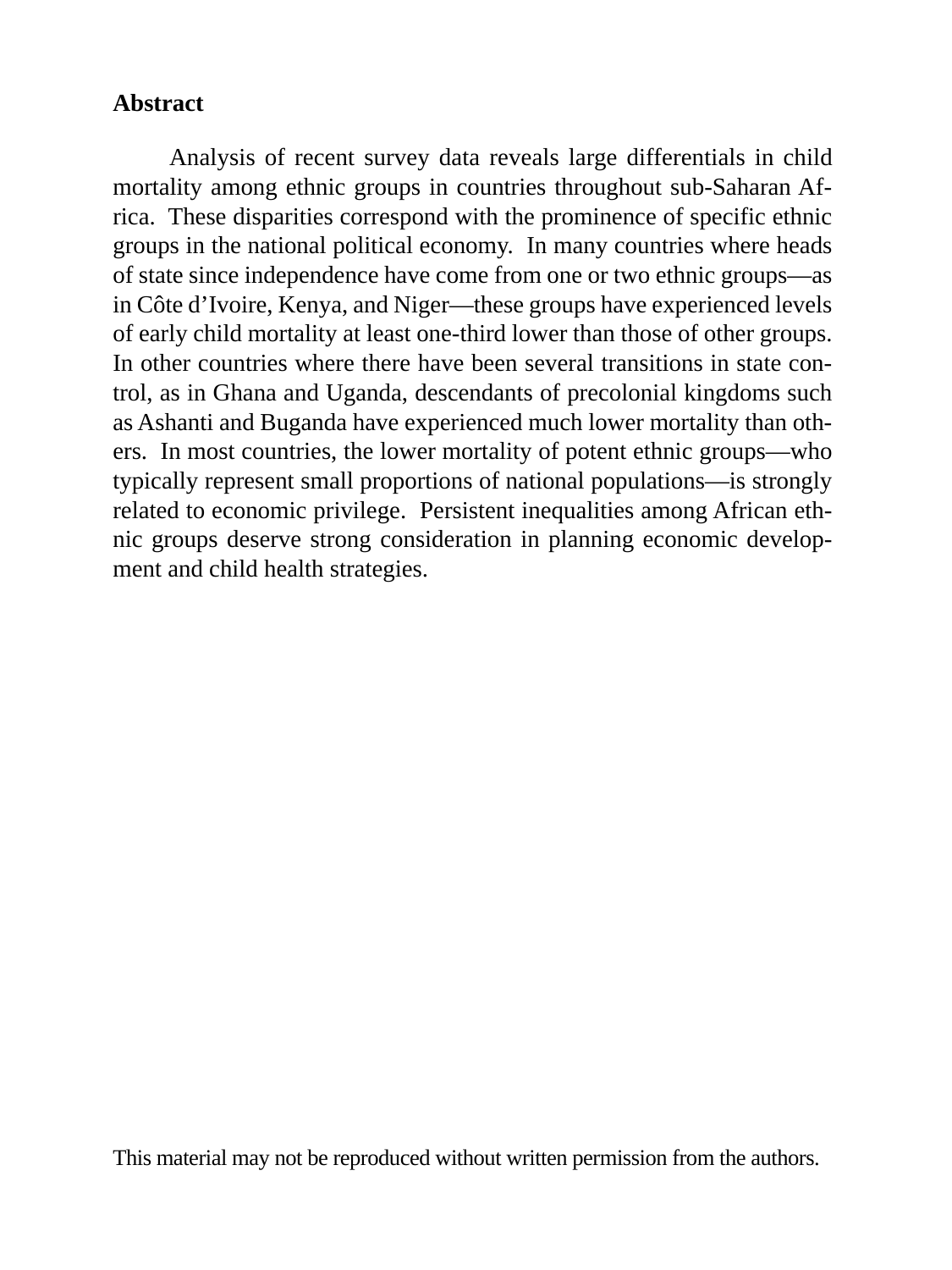Journalistic accounts of wars in Rwanda, Somalia, and several other countries of sub-Saharan Africa in the 1990s have raised concerns that ethnic cleavages and overlapping affiliations of religion and race may undermine prospects for economic and political development in much of Africa (Kaplan 1994).<sup>1</sup> The threat of elevated child mortality from internecine violence has been cited, in particular, based on the young age structure of African populations, the dependency of children on adults, and the invariably high proportion of child combatants in recent disputes (UNICEF 1996).

Paradoxically, there has been no systematic examination of ethnic inequality in child survival chances across countries in the region, including the majority of African countries that have experienced relative peace over the past decade or more. Nor has there been significant advancement of a theoretical model by which one might test the political, economic, and cultural mechanisms through which ethnic affiliation affects child mortality across highly diverse African settings. These shortcomings are conspicuous insofar as early cross-national analysis of ethnicity and mortality, using data from the 1960s and 1970s, concluded that "ethnicity...exerts a strong influence on mortality in countries where ethnic groups appear to be sharply differentiated" (Mensch, Lentzner, and Preston 1985:86). Neglect of mother's ethnicity, in particular, as an influence on child survival is remarkable in light of the countless studies that have emphasized the central importance of maternal characteristics and behavior for child health in Africa.

This paper uses survey data from 12 countries to examine whether ethnic inequality in child mortality is indeed pervasive throughout sub-Saharan Africa.<sup>2</sup> The focus is on child mortality since the early 1980s. To understand how ethnicity affects child mortality, we introduce below a conceptual framework and test its central hypotheses. While some African offspring are the product of interethnic marriages, the analysis centers on the ethnic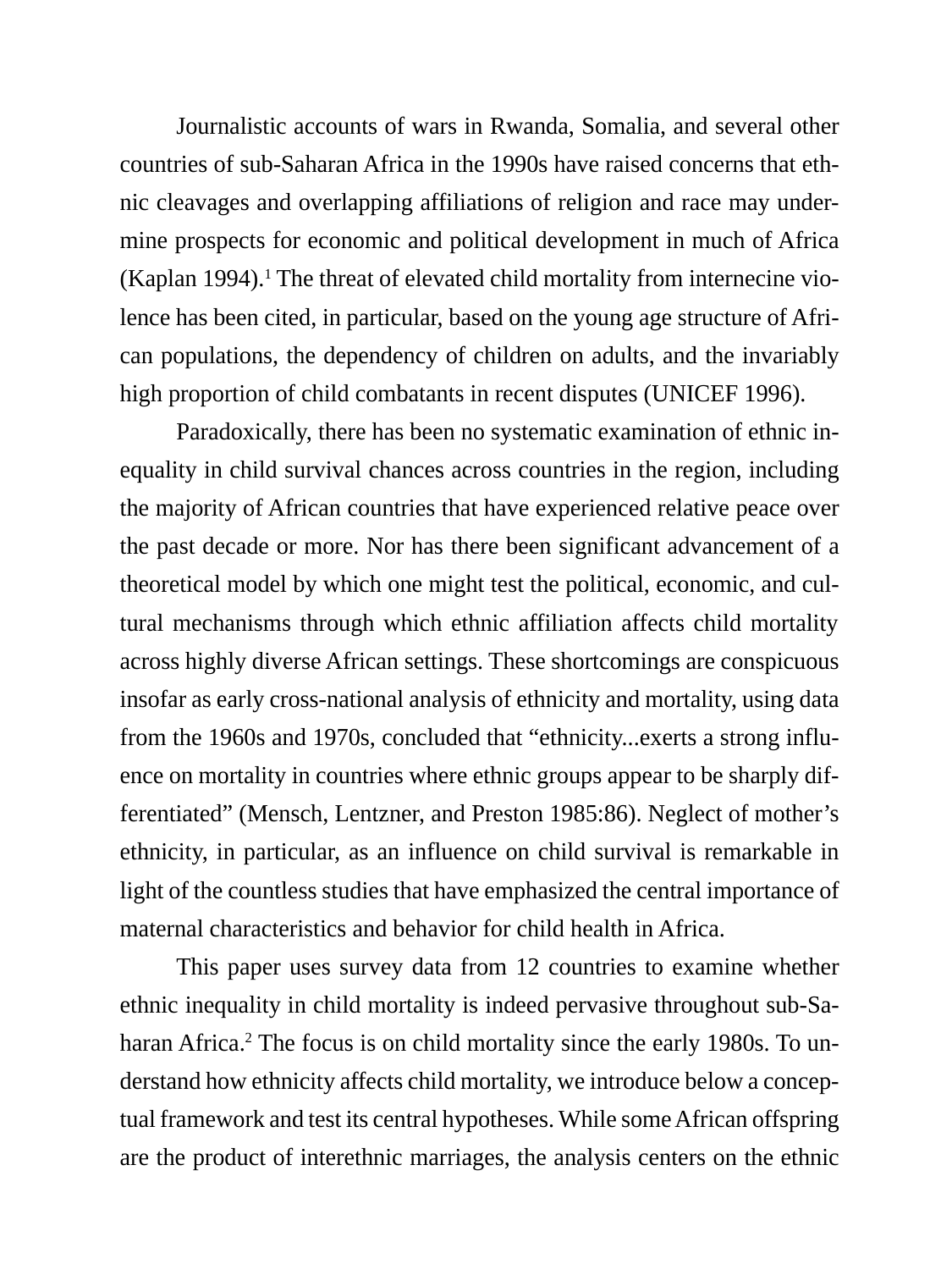affiliation of the mother, given women's typically heavy responsibility, whether imposed or appropriated, for childrearing.<sup>3</sup> Of special interest to this study is the relationship between child survival and the dominance of certain ethnic groups in the national political economy. Specifically, given that national political authority in many stable African countries has been assumed by one or two minority ethnic groups for most of the independence era, while other more volatile countries have been guided indirectly by groups with historical economic advantages, we investigate whether such dominance has conferred child survival advantages to members of these groups, and if so, how.

#### **CONCEPTUAL ISSUES**

The few comparative studies of ethnic group mortality in Africa are mostly based on births and deaths in the 1960s and 1970s. These demographic studies generally reveal enormous differentials but provide scant interpretation of these discrepancies. Tabutin and Akoto (1992), for instance, found that the probability of dying before age two was twice as high among the Luo as among the Kikuyu in Kenya, and 40 percent higher among the Hutu than among the Tutsi in Rwanda. In Cameroon, ethnic membership was the strongest predictor of child survival chances. While these findings went unexplained, the authors concluded that "the ethnic variable should always be controlled in a study of mortality" (p. 54). A more intensive analysis of Cameroon data showed that Hauossa-Foulbe children had higher neonatal mortality than others—presumably because of a high incidence of venereal disease among their parents—but lower mortality thereafter, perhaps because of some combination of dietary factors and reduced exposure to acute diseases (Kuate Defo 1992). Two separate studies uncovered that the Peul (or Fulani), one of the largest ethnic groups in the Sahel region, had 10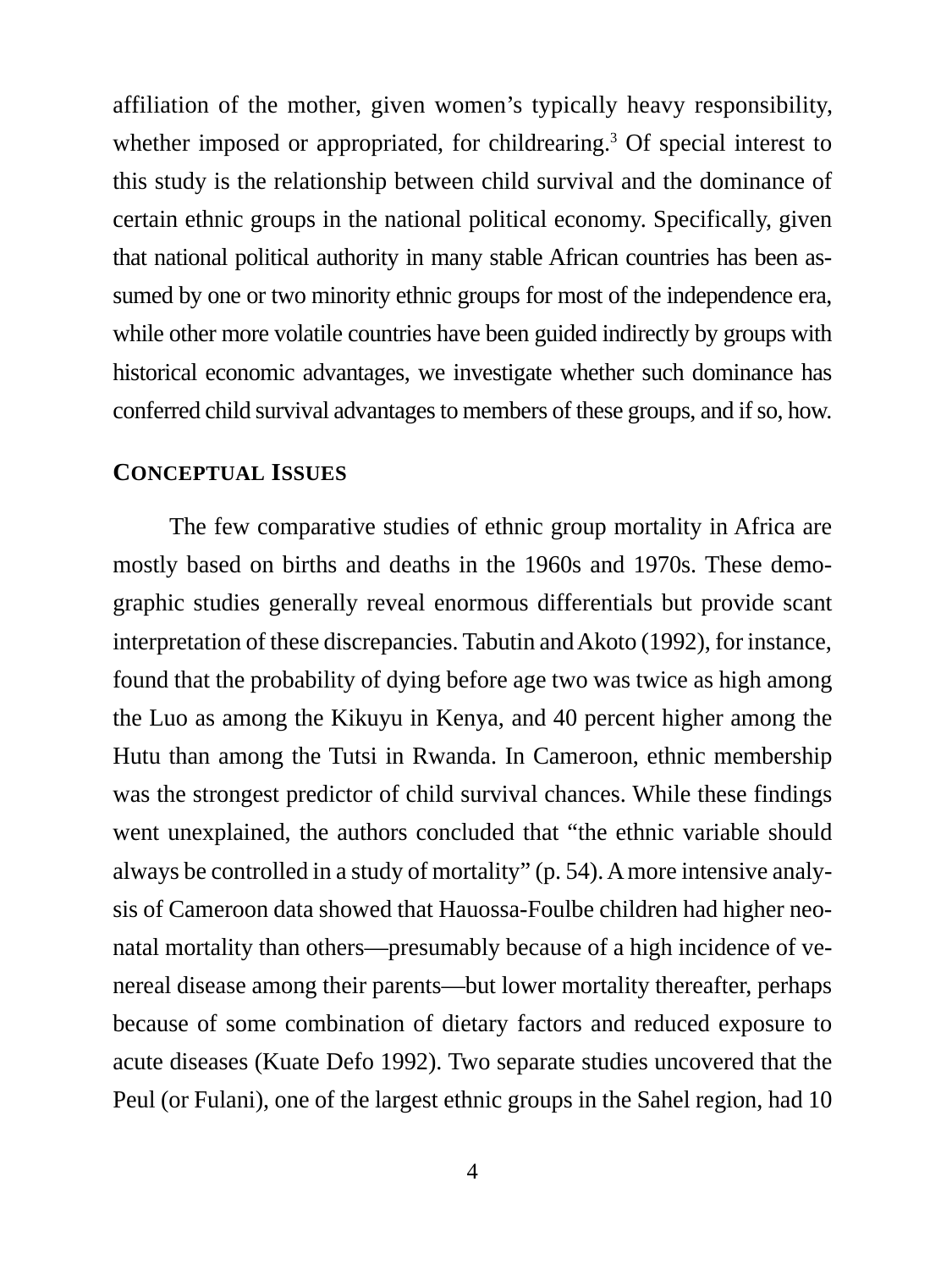percent higher mortality under age two than the majority Bambara in central Mali (Hill and Randall 1984), but 30 percent lower mortality than the majority Wolof and Serer in the Sine-Saloum region of Senegal (Cantrelle and Livenais 1980). Both studies speculated that group differences in child care, notably in nutritional practice, accounted for variation in mortality. The Tonga of the Gwembe District in southern Zambia had 20 percent higher child mortality  $\zeta_1 q_0$  than the country's population as a whole in the mid-1960s (234 as compared to 190 deaths per 1000 live births), but experienced a onethird decline by the early 1990s (to 156/1000) while the national level remained stable (Clark et al. 1995). Differential mortality decline was attributed, in this case, to an exhaustive set of expanded preventive health care services in Gwembe.<sup>4</sup>

Such imprecise accounting for ethnic child mortality differences no doubt reflects the heterogeneity of social and ecological settings in Africa. As Hill (1985:63) observed from surveys in Mali, "the very different life styles of the different ethnic groups comprising the national population of any Sahelian country are likely to have characteristic patterns of mortality and fertility even though the physical environment may be roughly comparable between the groups." We maintain, however, that insufficient explanation of clear-cut ethnic mortality disparities points as well to the absence of a general model of ethnicity and child mortality to guide analysis and support explanation. This shortcoming is unfortunate, for as Gaisie (1990:613) asserts with respect to African cultures, "ethnic frameworks are necessarily the most important determinants of the degree of adaptation to modern conditions including changes in health behavior."

Figure 1 proposes that ethnic affiliation affects child survival through its influence on a household's economic conditions, the cultural status of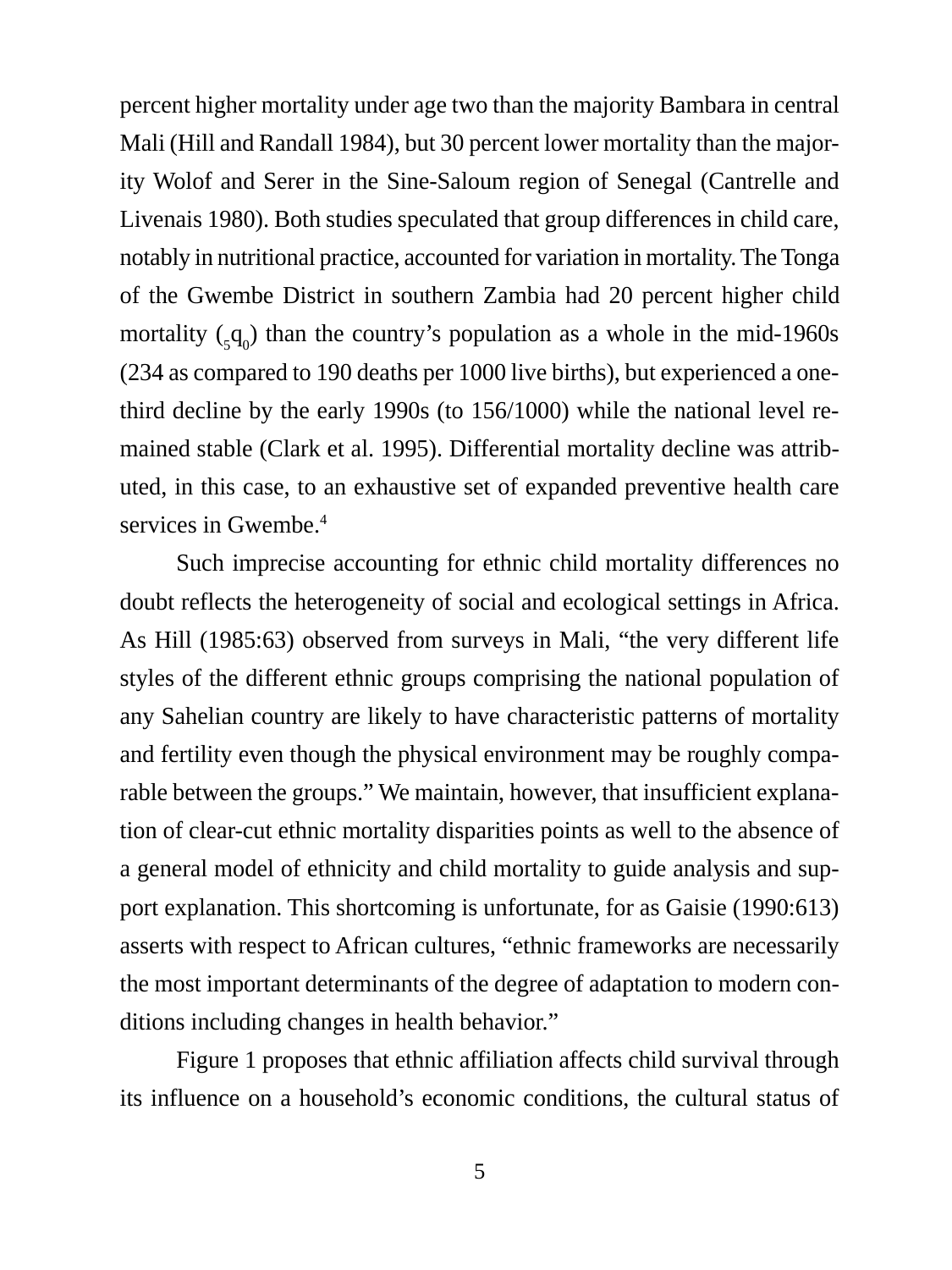# **Figure 1** Conceptual framework of ethnicity and child survival in sub-Saharan Africa



mothers, demographic (i.e., reproductive and migratory) behavior, an individual's geographical setting, and the extent to which modern health care services are used. In most African settings, these features generally distinguish members of different ethnic groups. Kenya provides a useful illustration. Whereas Somali groups in Northeastern Province and the Luhya of Western Province are highly mobile (Gould 1988)—hence exposed to multiple disease environments and potentially to new infectious disease agents— 99 percent of Kalenjin-speaking people remain sedentary in Rift Valley Province (Kitching 1980), where the epidemiological setting is less conducive to the spread of measles and malaria (Brass and Jolly 1993; Ewbank, Henin, and Kekovole 1986; Mosley 1983). Kenya's fertility rate has dropped considerably in recent years (National Council for Population and Development 1994), but Gusii women in the southwest are still expected to bear a child every two years until menopause and have much higher completed fertility than the national average (LeVine et al. 1994). The Kikuyu clustered in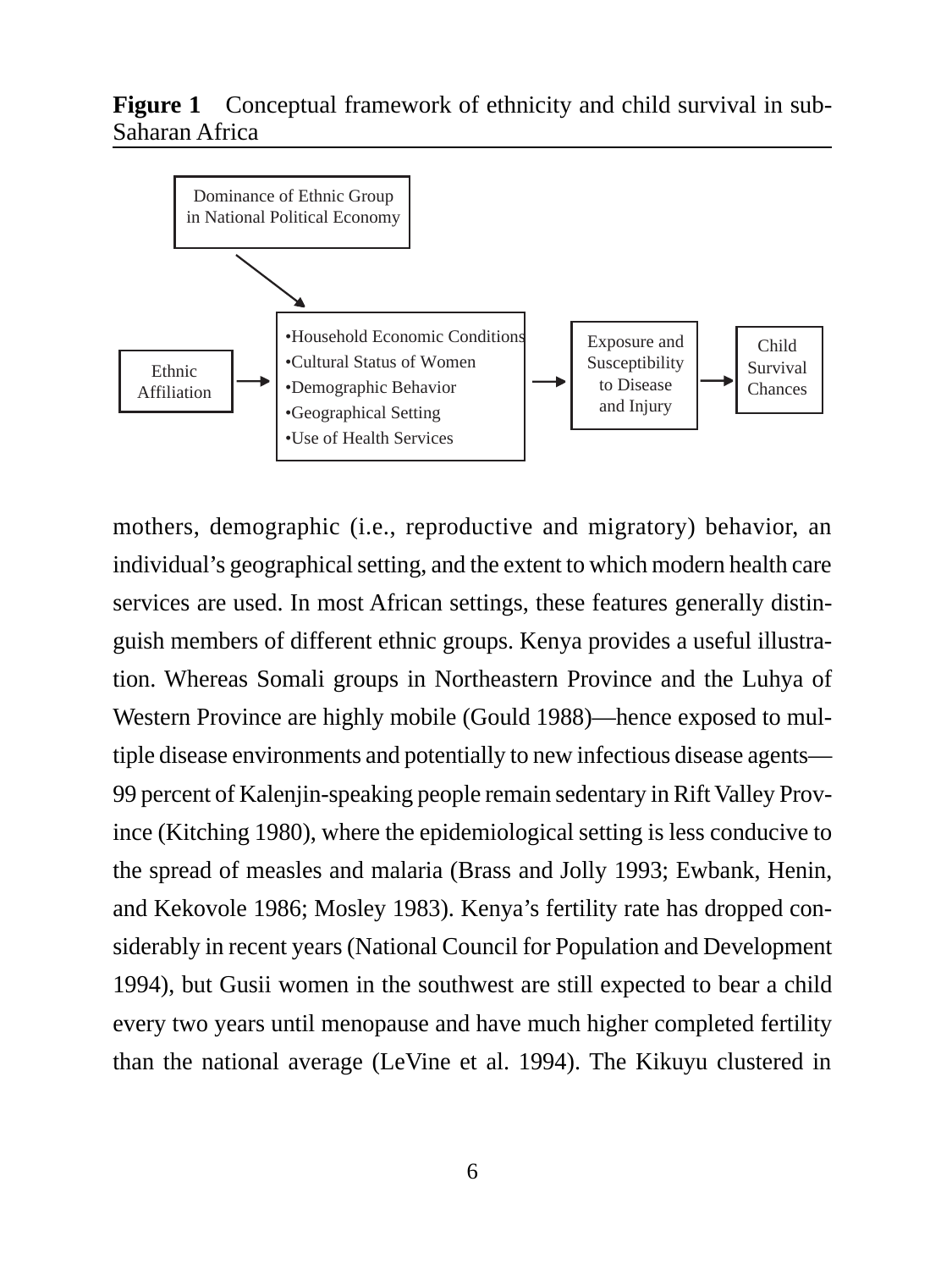Nairobi and surrounding Kikuyuland, meanwhile, were the beneficiaries of economic and education entitlements bestowed by British colonialists (Harden 1990), but traditionally they also place higher cultural value on female education than do the Luo (Krieger 1993). And although it is presumed that in more-advanced developing countries such as Kenya all households will rely on modern preventive child health care given effective motivation and convenient access to it, a study in the Machakos district uncovered that some ethnic groups, such as the Akamba, will frequently apply traditional practices to remove "bewitching" spirits that afflict ill children before resorting to modern medicine (van Ginneken 1990).

Most critically, in many African countries child survival is affected indirectly as well by the prominence of ethnic groups in the national political economy. We hypothesize that child survival chances are typically enhanced for members of a potent group, mainly as a result of favorable economic conditions in their households and communities. Comparative economic advantages may result, for instance, by means of an uneven distribution of state-controlled resources and publicly conferred entitlements, including health services, in favor of areas where a particular ethnic group is located or directly to members of that group. Such channeling of economic benefits may represent a persistence of discriminatory practices dating to the colonial era—one that enabled ethnic groups in some countries to secure dominance in national governance at the time of independence and to maintain it—or may be a product of contemporary African politics.

The mortality of ethnic groups in Africa cannot be understood without consideration of the national political and economic context. The creation and manipulation of ethnic, racial, and religious inequality in the African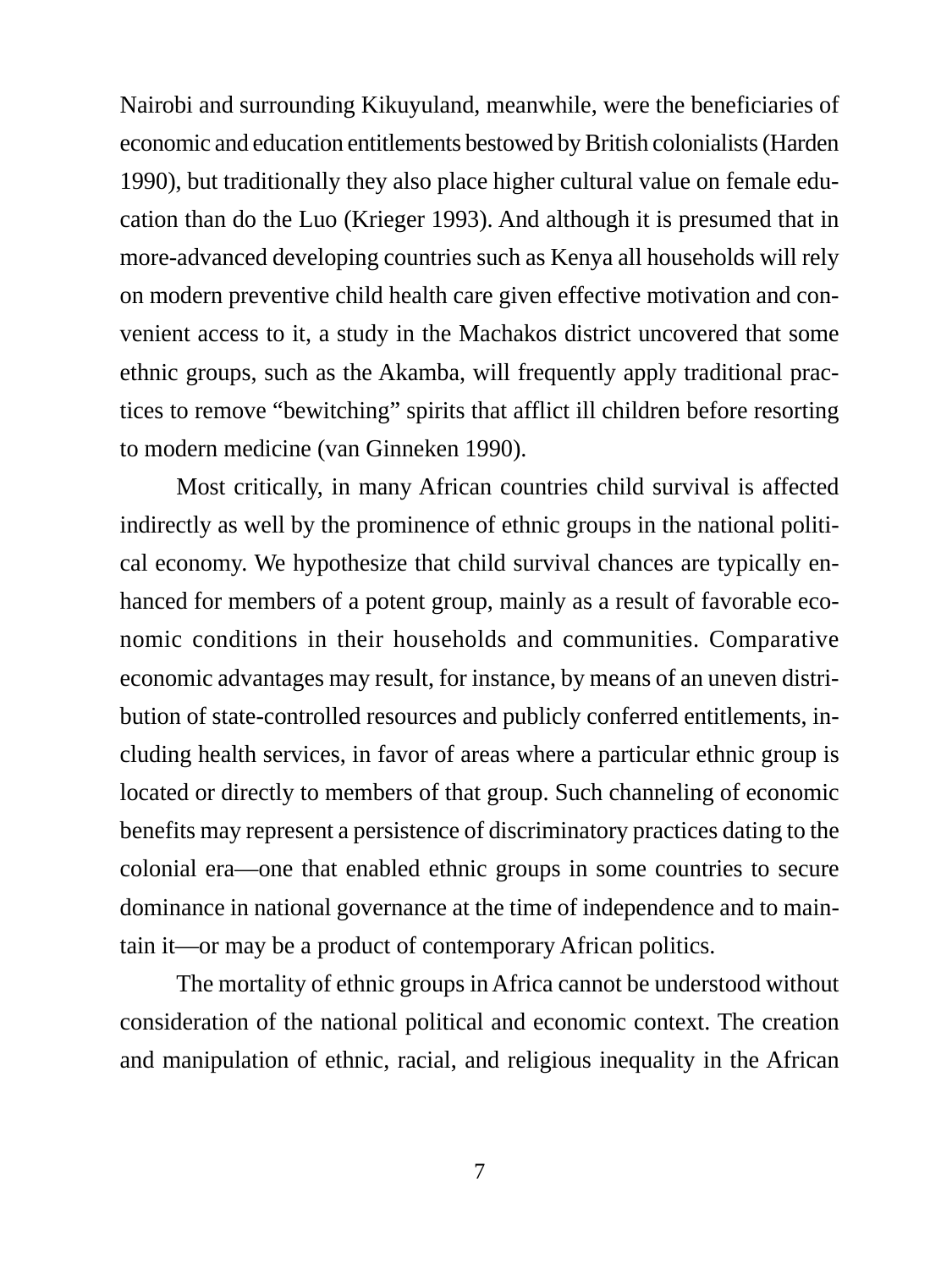colonial state—wherein one indigenous group was typically favored over all others—was countered effectively by some African leaders in the immediate postcolonial years of nation-building, either through explicit corrective policies or by ideological pronouncements that suppressed factionalism. Nonetheless, however sincere Nyerere, Senghor, and other early leaders were in their exhortations toward pan-Africanism, the independence era of many countries of sub-Saharan African has clearly been marked by a relative dominance of one or two ethnic groups in the control of state functions (Jackson and Rosberg 1982; Londregan, Bienen, and van de Walle 1995). These groups, as categorized by Morrison, Mitchell, and Paden (1989), are described in Table 1 for the 12 countries included in this study.

National supremacy of specific ethnic groups in African states takes at least three distinct forms. It has been most blatant in the many countries where heads of state have come exclusively from one ethnic group, and occasionally two. This characterizes long periods of firm one-man rule by Kaunda in Zambia, Kenyatta and Moi in Kenya, Houphouët-Boigny in Côte d'Ivoire, Bokassa and Kolingba in the Central African Republic (C.A.R.), and elsewhere (for instance, Mugabe in Zimbabwe), as well as countries in which state leadership has been passed between members of the same group (as among the Djerma-Songhai in Niger). With few exceptions, such as the C.A.R., these countries have been politically stable. Since most leaders of these countries have come from "minority" groups that represent small proportions of the national population, or from a fractured majority group with a long history of interethnic rivalry—as among the Shona ethno-linguistic group of Zimbabwe—national political rule inevitably has necessitated the co-opting of other ethnic groups, clans, or kinship affiliates in order to extend government authority throughout the country. Such practice was per-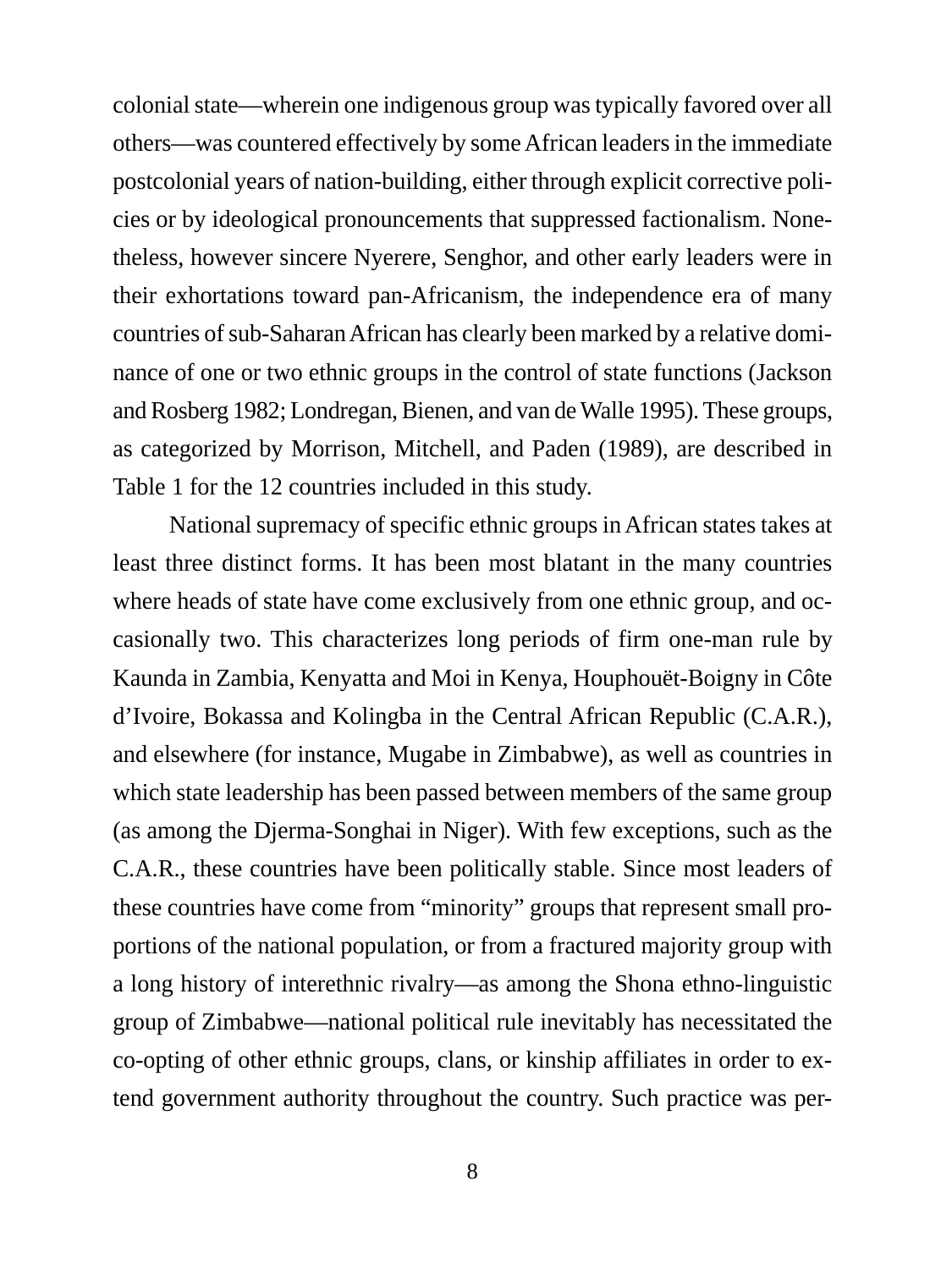|                        |                        | <b>Percent of</b>                    | <b>Head of State</b>                      |
|------------------------|------------------------|--------------------------------------|-------------------------------------------|
| Country                | <b>Ethnic Group</b>    | <b>National</b><br><b>Population</b> | from<br><b>Ethnic Group</b>               |
| <b>Central African</b> | M'baka                 | 7                                    | 1966–79 (Bokassa)                         |
| Republic               | Yakoma                 | 8                                    | 1980–93 (Kolingba)                        |
| Côte d'Ivoire          | Baoulé                 | 20                                   | 1960–present<br>(Houphouët-Boigny; Bédié) |
| Ghana                  | Ashanti                | 28                                   | 1969–79 (Several)                         |
|                        |                        |                                      | 1982–present (Rawlings) <sup>1</sup>      |
| Kenya                  | Kikuyu                 | 21                                   | 1963–78 (Kenyatta)                        |
|                        | Kalenjin               | 11                                   | 1978–present (Moi)                        |
| Mali                   | Bambara                | 31                                   | 1968-91 (Traoré)                          |
| Namibia                | Ovambo                 | 46                                   | 1990–present<br>$(Nujoma)^1$              |
| Niger                  | Djerma-Songhai         | 24                                   | 1960-93<br>(Diori; Kountche;<br>Saibou)   |
| Nigeria                | Hausa,                 | 45                                   | 1960–66 (Balewa)                          |
|                        | Fulani, Tiv,           |                                      | 1966-75 (Gowon)                           |
|                        | and Plateau<br>Cluster |                                      | 1975-76 (Mohammed)                        |
|                        |                        |                                      | 1979–85 (Shagari)                         |
|                        |                        |                                      | 1985–93 (Babangida)                       |
| Rwanda                 | Hutu                   | 90                                   | 1962-94<br>(Kayibanda;<br>Habyarimana)    |
| Senegal                | Serer                  | 19                                   | 1960–present<br>(Senghor; Diouf)          |
| Uganda                 | Baganda                | 16                                   | 1979 (Lule; Binaisa)                      |
| Zambia                 | Bemba                  | 15                                   | 1964-91 (Kaunda)                          |

**Table 1** Dominant ethnic groups in 12 countries of sub-Saharan Africa

Notes: <sup>1</sup>Rawlings is non-Ashanti; his wife is a member of the Ashanti royal family. 2 The Ovambo led the SWAPO independence movement prior to 1990.

**Sources:** Morrison, Mitchell, and Paden 1989; for Nigeria, Metz 1992.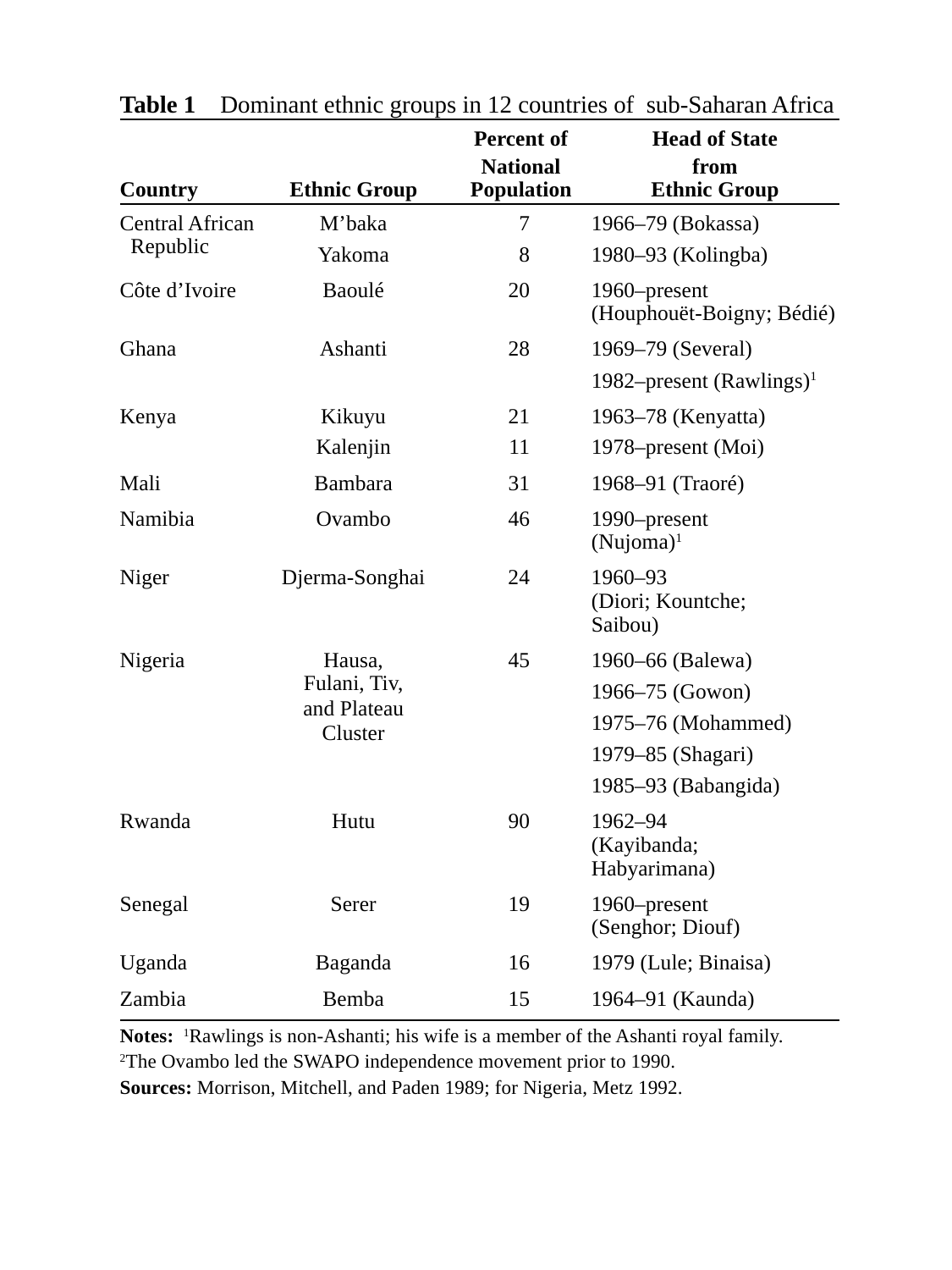petuated most effectively, perhaps, by Mobutu in Zaire, himself a member of a group (the Ngwandi) that comprises less than one percent of the national population (Callaghy 1984). A small ethnic power base, however, does not necessarily diminish government practice of ethnic favoritism. For example, while Kikuyu participation is indispensable to the maintenance of Moi's regime in Kenya, the ruling party, KANU, is perceived to have become a vehicle to promote Kalenjin political sentiments (Conteh-Morgan 1997).

In other countries, especially those where there have been several transitions in heads of state, the national dominance of particular ethnic groups cannot be traced to recent political rule, but derives instead from these groups' favorable economic position since the colonial period or earlier. The Baganda of southern Uganda, still concentrated around Lake Victoria on the fertile soil of the ancient Buganda Kingdom, have exercised their economically favorable setting and an ethnocentrism (that is, a sense of ethnic superiority) based on a legacy of autonomous nationhood before British imperialism to exert strong indirect influence over governments led by autocrats from smaller groups, including Obote and Amin (Kasfir 1976; Mazrui 1978). Indeed, President Museveni, though a member of the Banyankole, has symbolically revived the Kabaka, or king of Buganda, to garner this group's support. In Ghana, despite their pronounced abhorrence of "tribalism," non-Ashanti national leaders from Nkrumah to Rawlings have inevitably depended on local Ashanti leaders from Ghana's resourceful interior—often presumed descendants of the Ashanti kingdom—to cement their authority and to generate economic growth. Rawlings's wife is in fact a member of the Ashanti royal family (Campbell 1997:72). In Namibia, the SWAPO party that led the two-decade fight for independence in 1990 was comprised mainly of educated, disenfranchised Ovambo members from the north (Griffiths 1993).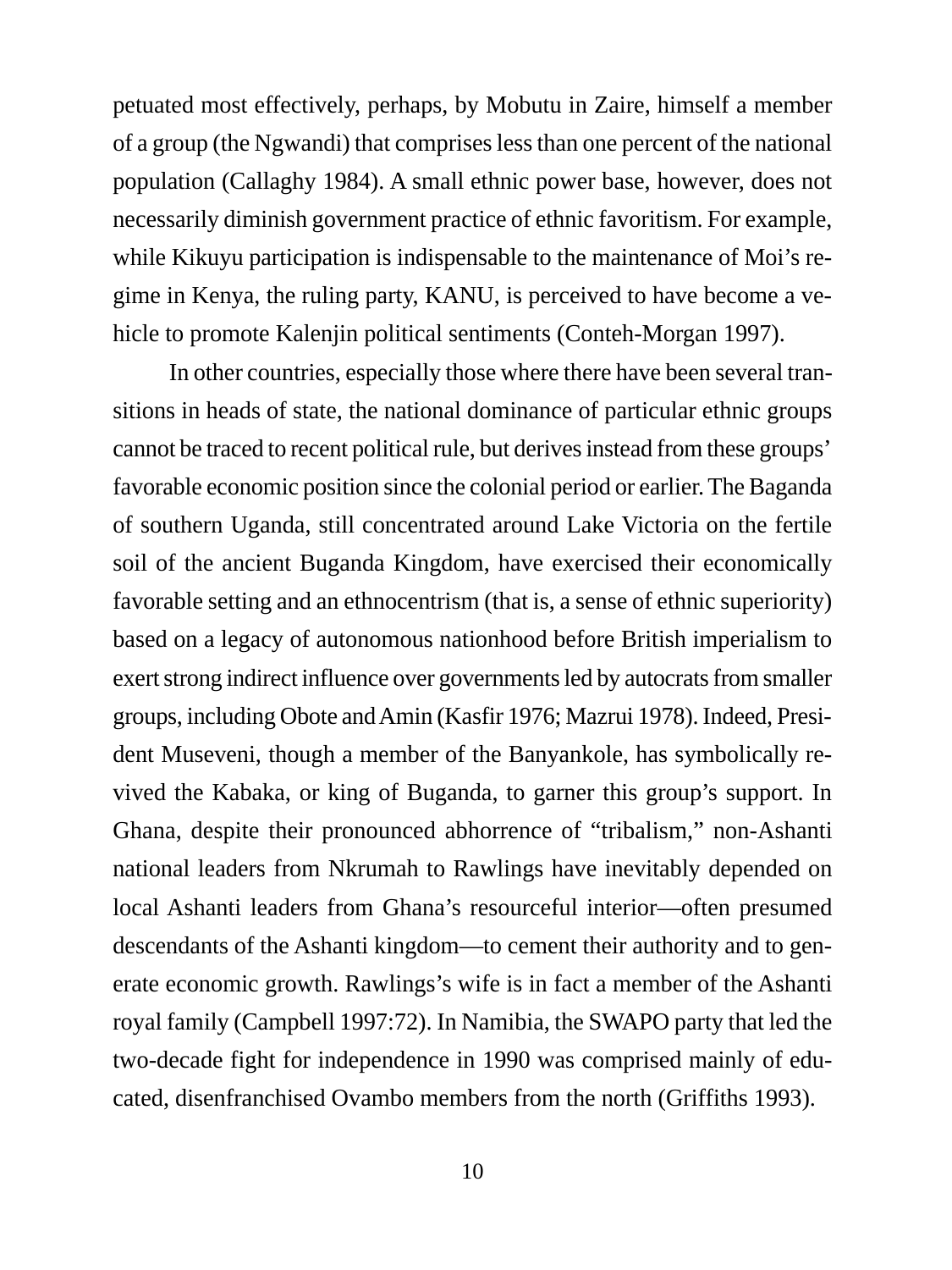A third, less common, and more ambiguous form of ethnic dominance has occurred where specific groups or coalitions have maintained control of elected or military governments despite historical or geographical circumstances that place them at economic disadvantage in relation to other ethnic groups in their countries. These dominant groups may have experienced less favorable living conditions and survival chances in recent years than comparable ethnic groups in other African countries where political or economic dominance has been more obvious or has occurred in combination. In Rwanda, for instance, the First Republic of 1959–90 was composed entirely of Hutu cabinet members. Yet, German and Belgian colonialists had applied theories of racial superiority to create a Tutsi aristocracy from the 1890s to 1959, one whose economic advantages persisted until the civil war of 1994 (Newbury 1988; Prunier 1995). And Nigeria's many governments since 1960 have reflected a superficial inclusion of all three major ethnic groups at various periods, but the Hausa, Fulani, and northern plateau minorities such as the Tiv and Gwari, when not represented by elected heads of state, have maintained effective control of a "militocracy" since the 1960s (Umoren 1995). Most members of these groups, however, are located in remote areas of northern Nigeria, at considerable remove from the resources concentrated in Lagos and surrounding Yorubaland, and far from the oil-producing southeastern region of Igboland.

#### **DATA AND METHODS**

Our data come from 12 countries of sub-Saharan Africa that conducted Demographic and Health Surveys (DHS) between 1990 and 1995. These represent 11 surveys of this period in which ethnic affiliation was asked directly of women of reproductive age, as well as the Nigeria DHS, where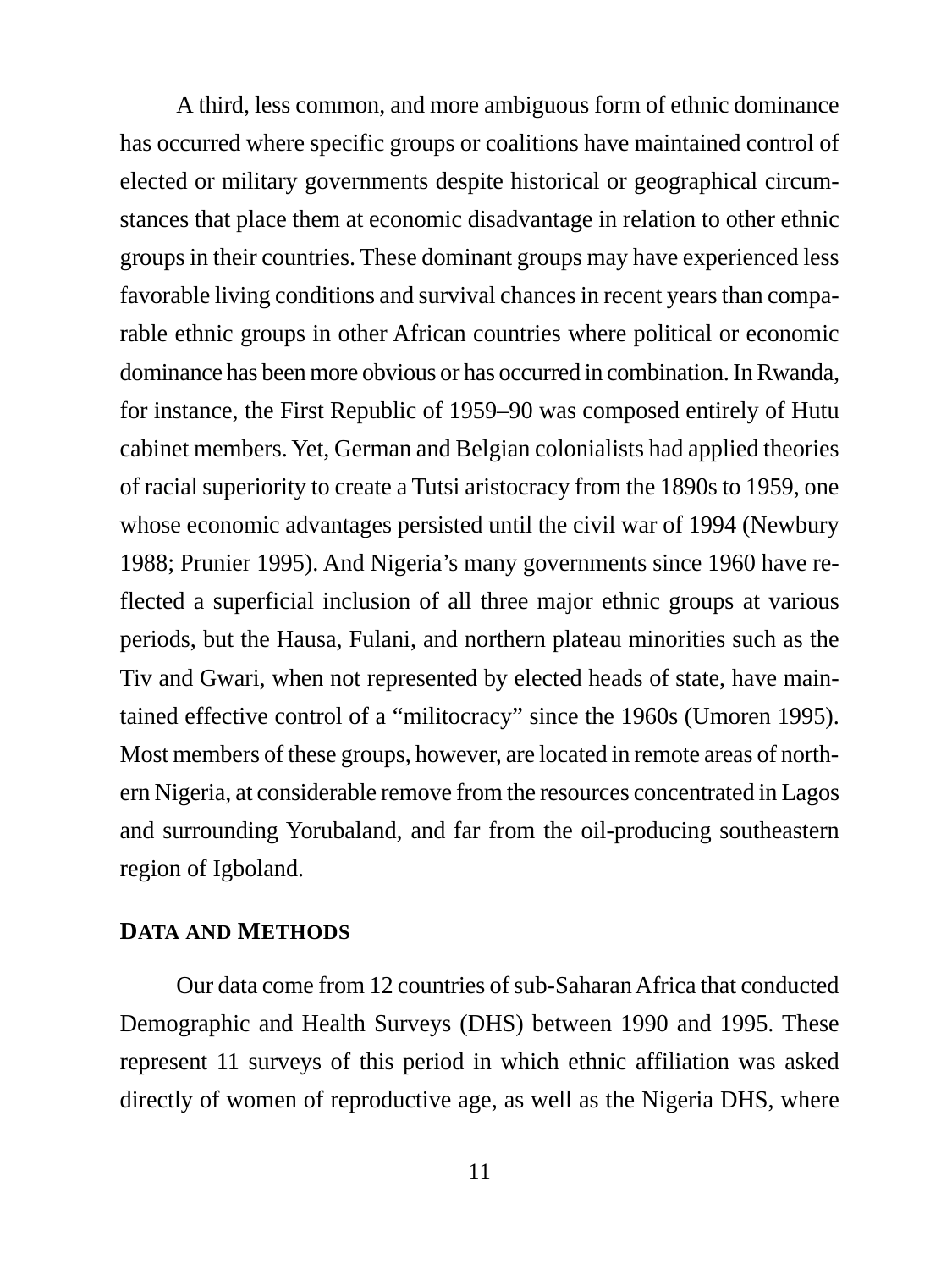ethnicity can be deduced from detailed responses to a question on local language of the respondent.<sup>5</sup> Nine of these surveys were nationally representative: For reasons of security, the Kenya DHS did not encompass the Eastern and Northeastern Provinces, which comprise less than 4 percent of the national population. The Mali survey omitted rural areas of Gao and Timbouctou, representing 10 percent of the population, while the Uganda DHS did not survey the Acholi population in the northernmost Kitgum district, who account for less than 5 percent of Uganda's population. The Rwanda survey was conducted immediately pre-crisis, in 1992, while for the other countries, except Namibia, the period studied here—roughly the early 1980s to mid-1990s—was one of relative nonviolence on a national scale.

The variables used in the regression analyses of mortality are described in Appendix A.<sup>6</sup> All variables represent individual- and household-level characteristics and have well-documented relationships with child mortality in African settings. Ethnic group membership is categorized simply as a dichotomous or trichotomous measure in order to test whether nationally prominent groups have enjoyed better survival chances, but also because dozens of ethnic groups are identified in some surveys.7 For six countries where the head of state since independence has come from one or two ethnic groups, rural community-level variables are available to describe (1) the modernity of infrastructure, as measured by the community's access to a paved or allweather road, and (2) the community's proximity to a public health facility. Our premise is that members of these ethnic groups enjoy more favorable conditions—for instance, shorter distance to a health facility—even outside urban areas as result of nonrandom placement of resources or uneven economic development patterns among ethnic communities, or as a result of the superior means of some groups and areas to meet their demand for goods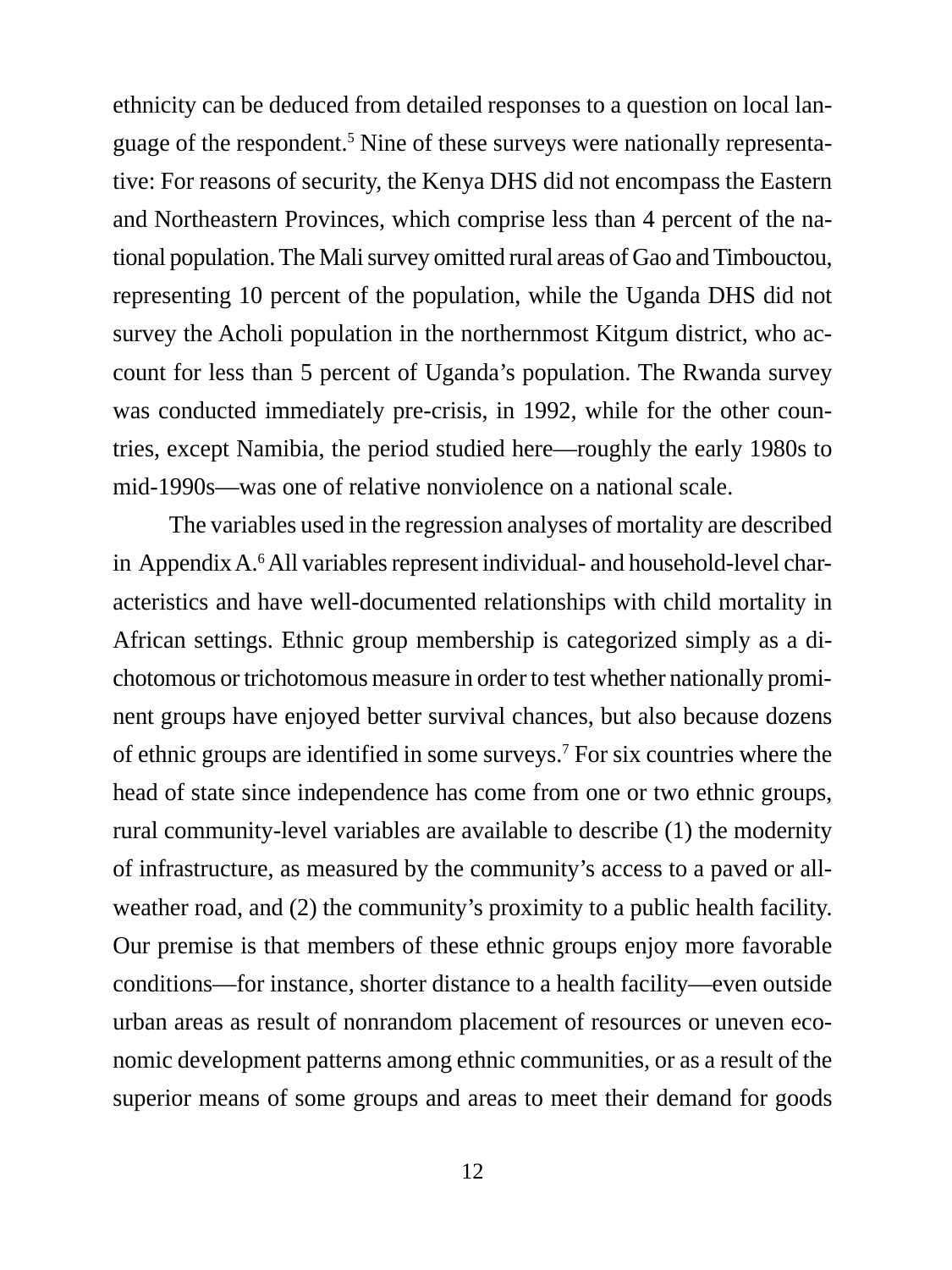and services (for instance, by having more money). We depart from the conventional grouping of variables as "indirect" and "proximate" determinants of mortality, and conceptualize them instead (as in Figure 1) as indicators of household economic conditions, the cultural status of women, demographic behavior, geographical setting, and use of modern preventive health care services for children—factors that broadly distinguish ethnic groups in many African countries.

The analysis proceeds as follows. After descriptive comparisons, bivariate logit regression is used to assess whether the groups most empowered in the national political economy in each country experienced lower odds of child mortality than did other ethnic groups (that is, the majority of residents in most of these countries) in the ten years preceding the surveys. Comparable data on ethnic affiliation from the World Fertility Survey (WFS) are used along with DHS data to also examine 20-year trends in early child mortality  $(_{2}q_{0})$  among ethnic groups in Côte d'Ivoire, Kenya, and Senegal.

Second, multivariate logit procedures are applied to determine whether infant mortality differentials among ethnic group members are more closely related to household economic conditions, as hypothesized, than to differences in women's status, demographic behavior, geographical settings, or preventive health care practices. Multivariate analysis is based on births in the five years preceding the surveys, since health service information is not available for earlier births. We examine mortality during infancy, rather than at other ages, since infant mortality is the most universally accepted measure of comparative wellbeing across countries and subnational populations (Sen 1993). The multivariate models can be summarized simply as:

$$
Ln(P/1-P) = \alpha + \beta_{Ehi} + \beta_{Zhi},
$$
 (1)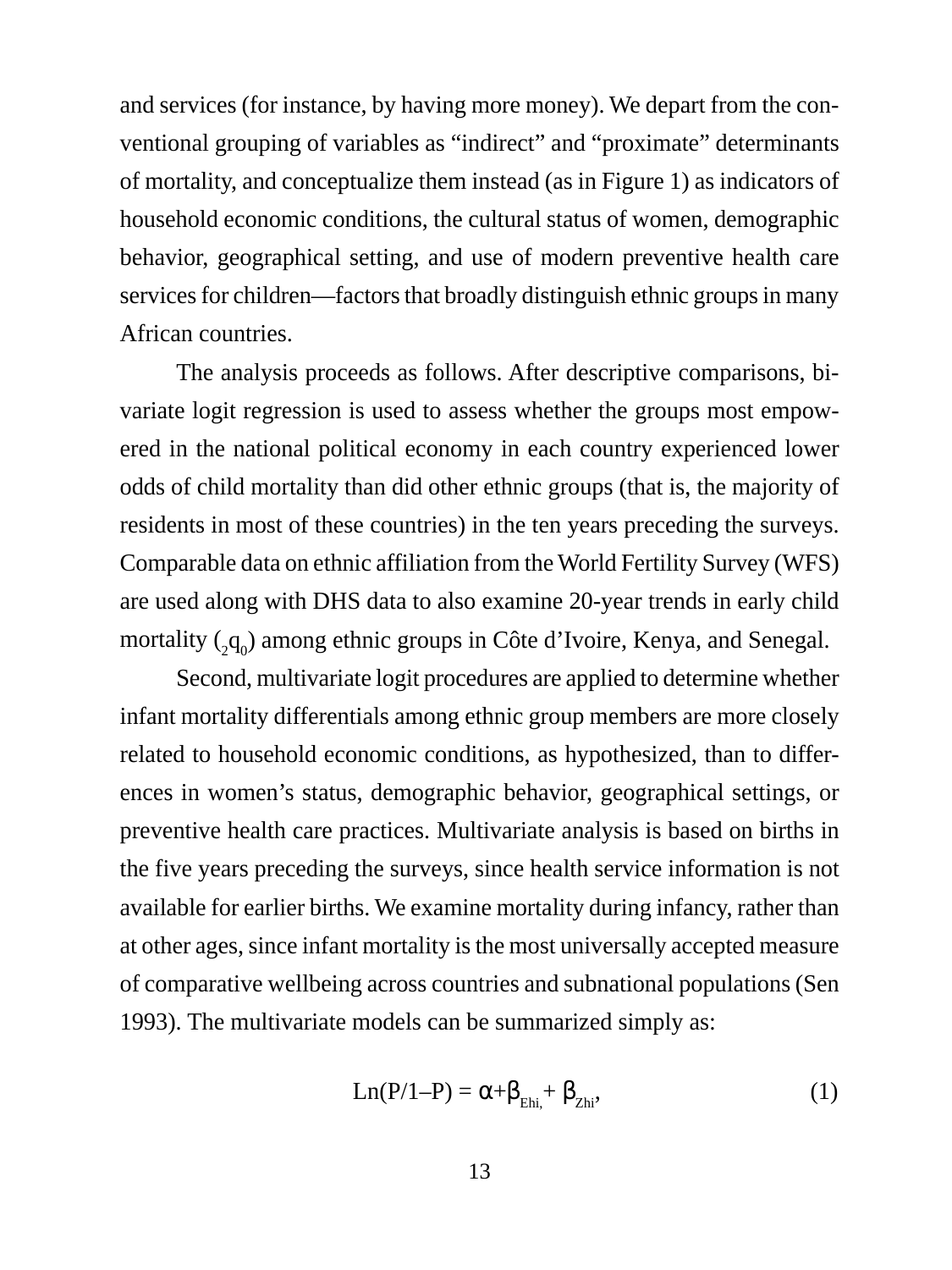where the dependent variable represents the log-odds of dying before age 12 months for the <sub>i</sub>th child of household  $_{h_i}$   $\alpha$  denotes the constant term,  $\beta$ <sub>E</sub> represents a dummy variable for ethnic affiliation and its associated coefficients, and  $\beta$ <sub>z</sub> denotes all other covariates (that is, sets of economic, demographic, and other factors) and their associated coefficients. The child's household,  $_h$ , is identified to adjust for potential intrahousehold correlation of mortality risks. The five sets of covariates denoted by  $Z$  (see Appendix A) are introduced in five separate models, with each model also considering the effects of ethnic affiliation.<sup>8</sup> Of interest is whether any observed survival advantage or handicap of ethnic group members is modified upon consideration of each individual set of factors, and if so, by how much. A benchmark model, where mortality probabilities depend on ethnic affiliation only, is used for these comparisons. We interpret a substantial decline in group members' advantage, for instance after controlling for national variance in economic status variables, to mean that their lower mortality has resulted in part from economic privilege. A variation of the Hausman (1978) test is used to assess the statistical significance of any change in the log-odds of mortality of an ethnic group upon consideration of economic conditions, the status of women, and other sets of factors.<sup>9</sup> This test can be expressed simply as the difference in the ethnicity coefficients between the benchmark and other models, divided by the difference in the variance of the ethnicity coefficients, or

$$
\frac{\hat{\beta}_2 - \hat{\beta}_1}{\sqrt{se^2 \hat{\beta}_2 - se^2 \hat{\beta}_1}}.
$$
\n(2)

To summarize the effects of economic status and other factors on ethnic infant mortality differentials in each country, parameter estimates are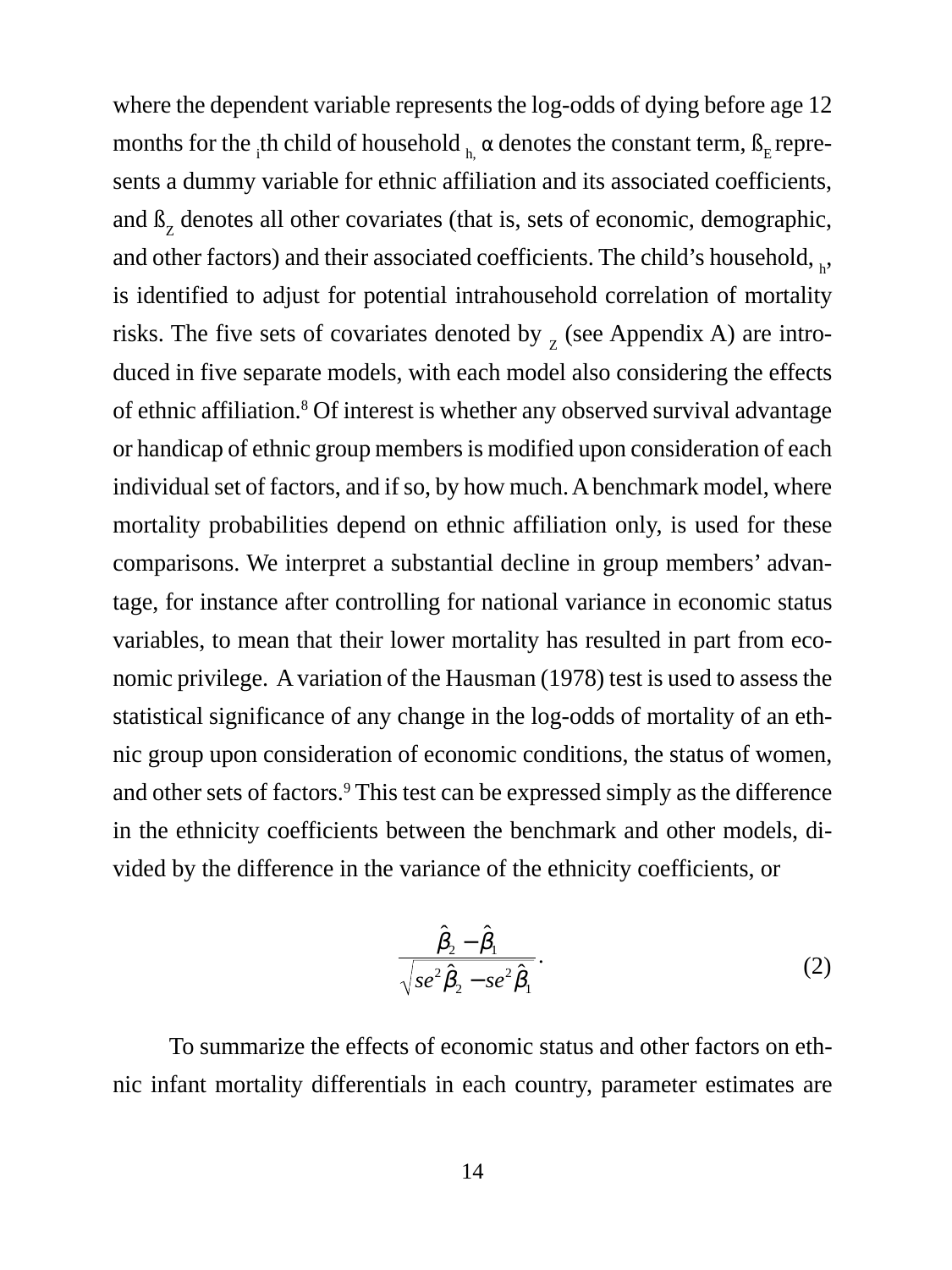exponentiated, and percentage changes in ethnic mortality differentials resulting from each set of characteristics are calculated based on the relative change in the odds ratios of the ethnicity variable between models*.* The relevant formula is:

$$
\left(\frac{EthnicOddsRatioModel2}{EthnicOddsRatioModel1}\right) - 1\tag{3}
$$

For example, assume first that the Ashanti of Ghana have odds of infant mortality of 0.66 when only ethnic affiliation is considered in Model I (or 34 percent lower than the 1.00 odds of other Ghanaians). Then, after controlling for national variance in economic status variables in Model II, the odds of infant mortality among the Ashanti become 0.83. Therefore, differences in economic status between the Ashanti and other Ghanaians improve the survival chances of Ashanti infants by 25.8 percent ((.83/.66)–1). A result of 7 percent after controlling for national variance in the status of women would suggest that economic inequality plays a greater role in contributing to child survival inequality between ethnic groups in Ghana.

#### **DESCRIPTIVE RESULTS**

Table 2 presents selected characteristics of ethnic groups in the 12 countries, pertaining to the status of women, economic conditions, use of health care, and geographical setting. These variables also typically affect child survival chances in low-income countries. The statistics reveal that members of prominent ethnic groups in sub-Saharan Africa are generally advantaged as compared to the majority of the population in their countries, who belong to other groups. One partial exception is in Kenya, where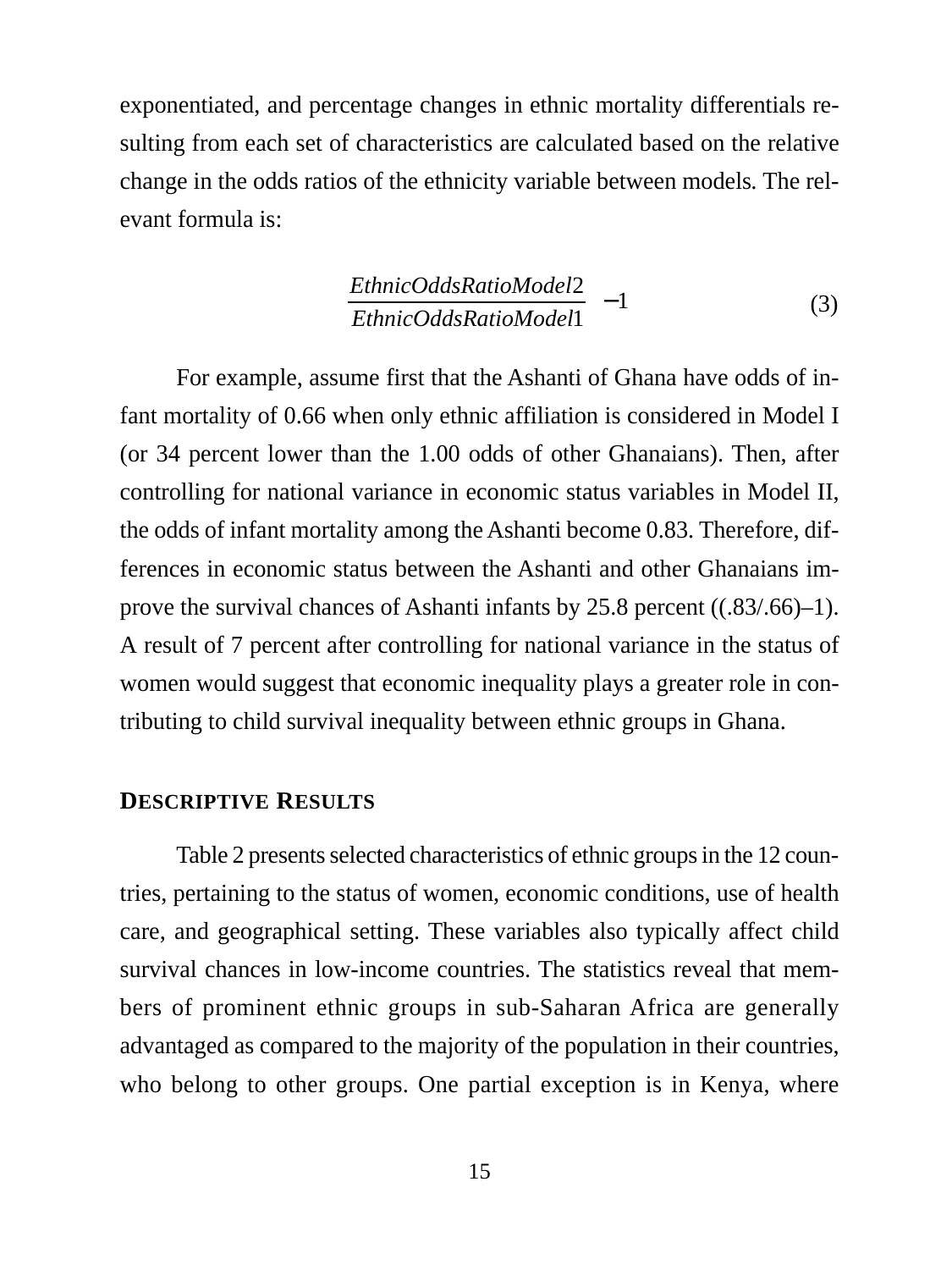Kalenjin-speakers were relatively disadvantaged in 1993 even after 15 years of rule by President Moi. As expected, longtime national government rule by the Hausa, Fulani, and northern plateau ethnic minorities in Nigeria, and by the Hutu in Rwanda as of 1992, had not resulted in advantages for households and women of these groups.

Levels of female education vary enormously across African countries, with about 10 percent of women having attended school in Niger as compared to over 80 percent in Kenya, Namibia, and Zambia. In most countries, however, there are large disparities in schooling between ethnic groups, either in absolute or relative terms. In the C.A.R., roughly 70 percent of Yakoma and M'baka women attended school, as compared to 45 percent of other women. Among women in Ghana and Uganda, 84 percent of Ashanti and 95 percent of Baganda received some education, as compared to about 60 percent of others. In Niger, women who belong to the culturally affiliated Djerma and Songhai—despite both being patrilineal societies—are twice as likely to have attended school as are other Nigeriennes.

Men's occupations and the availability of electricity in dwellings are obvious indicators of households' economic status and modernity. In most countries, dominant ethnic groups have been advantaged according to at least one, and usually both, of these characteristics. In Côte d'Ivoire, 36 percent of Baoulé men and 27 percent of others have occupations that presumably draw higher pay than agriculture, fishing, services, or unskilled labor. Even in Namibia, Ovambo men are more likely to hold modern-sector jobs than are other non-Europeans in the country, despite their typical location far from Windhoek. And while relatively few dwellings in East Africa, for instance, have electricity, those of the Kikuyu in Kenya, the Baganda in Uganda, and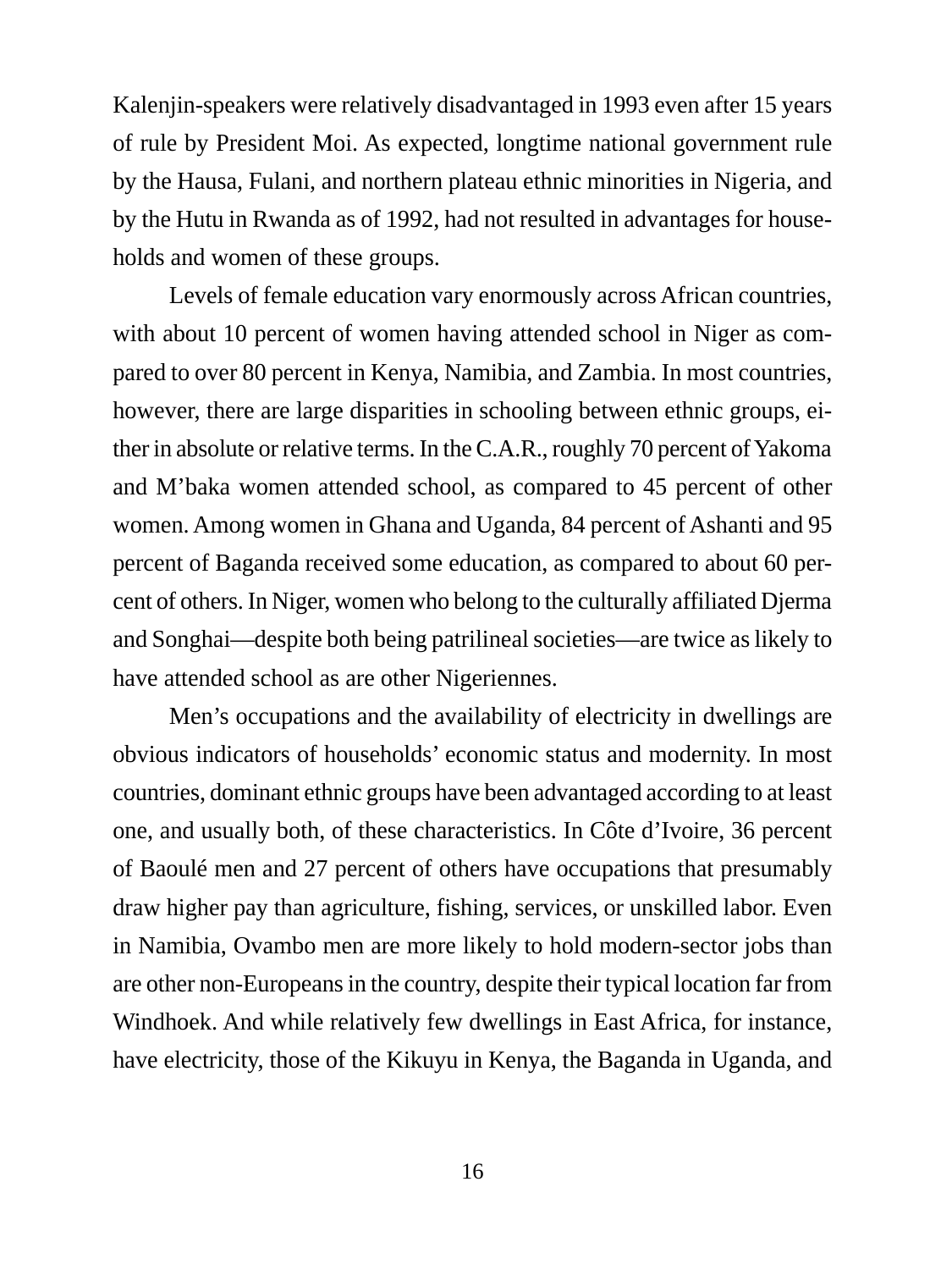|                                   |                 | Modern                       |             | <b>Children</b>                                               |           |
|-----------------------------------|-----------------|------------------------------|-------------|---------------------------------------------------------------|-----------|
|                                   | Women           | Occupation                   | Electricity | <b>Received</b>                                               |           |
| <b>Country and</b>                | <b>Attended</b> | of                           | in          | Complete                                                      | Living in |
| <b>Survey Year</b>                | School          | <b>Husbands</b> <sup>b</sup> |             | Dwellings Immunization <sup>c</sup> Largest City <sup>d</sup> |           |
| Central African Republic, 1994/95 |                 |                              |             |                                                               |           |
| Yakoma                            | $71.3**$        | $27.3*$                      | $8.5*$      | $63.3**$                                                      | 40.9**    |
| M'baka                            | $67.9**$        | $35.5***$                    | $13.6***$   | 37.7                                                          | $40.0**$  |
| All Other                         | 44.5            | 21.9                         | 4.3         | 36.4                                                          | 17.7      |
| Côte d'Ivoire, 1994               |                 |                              |             |                                                               |           |
| Baoulé                            | 49.5**          | $36.3**$                     | 54.2**      | $46.3**$                                                      | 15.1      |
| All Other                         | 39.0            | 27.2                         | 41.6        | 34.8                                                          | 15.7      |
| Ghana, 1993                       |                 |                              |             |                                                               |           |
| Ashanti                           | 84.1**          | $32.1*$                      | 43.1**      | $60.8**$                                                      | 19.8      |
| All Other                         | 60.4            | 27.2                         | 30.6        | 49.7                                                          | 18.6      |
| Kenya, 1993                       |                 |                              |             |                                                               |           |
| Kikuyu                            | $90.5**$        | $36.3*$                      | 18.4**      | 89.2**                                                        | 10.8**    |
| Kalenjin                          | 80.1            | 21.9**                       | $5.3**$     | 72.9                                                          | $0.6**$   |
| All Other                         | 80.7            | 33.0                         | 11.4        | 70.7                                                          | 11.6      |
| Mali, 1995/96                     |                 |                              |             |                                                               |           |
| Bambara                           | $20.6*$         | $9.9*$                       | $8.5*$      | 37.8*                                                         | 13.3      |
| All Other                         | 18.0            | 11.6                         | 9.7         | 31.3                                                          | 12.9      |
| Namibia, 1992                     |                 |                              |             |                                                               |           |
| Ovambo                            | 88.2**          | $37.4*$                      | $11.5***$   | $60.3**$                                                      | $7.5*$    |
| European                          | 97.2**          | $61.2**$                     | $77.2**$    | $61.4**$                                                      | 42.8**    |
| All Other                         | 78.4            | 30.3                         | 23.8        | 46.9                                                          | 9.9       |
| Niger, 1992                       |                 |                              |             |                                                               |           |
| Djerma-Songhai                    | $16.8**$        | 9.2                          | $7.7**$     | 22.8**                                                        | $36.5***$ |
| All Other                         | 8.9             | 8.6                          | 4.4         | 13.9                                                          | 15.4      |
| Nigeria, 1990                     |                 |                              |             |                                                               |           |
| Hausa/Plateau Cluster             | $8.8**$         | $5.0**$                      | $15.6***$   | $14.0**$                                                      | $0.1**$   |
| All Other                         | 52.9            | 22.5                         | 47.6        | 39.3                                                          | 20.0      |
| Rwanda, 1992                      |                 |                              |             |                                                               |           |
| Hutu                              | $60.3*$         | $9.9*$                       | $2.4**$     | 78.3*                                                         | $9.3***$  |
| Tutsi                             | $80.2**$        | 15.3                         | 8.3         | 84.9                                                          | 25.0      |
| Senegal, 1992/93                  |                 |                              |             |                                                               |           |
| Serer                             | 25.3            | 32.4                         | 19.7**      | 63.4**                                                        | 19.7**    |
| All Other                         | 26.9            | 34.8                         | 31.0        | 49.0                                                          | 24.6      |
| Uganda, 1995                      |                 |                              |             |                                                               |           |
| Baganda                           | 95.1**          | $41.4**$                     | 26.8**      | $62.5**$                                                      | 23.1**    |
| All Other                         | 64.3            | 21.0                         | 5.5         | 49.3                                                          | 3.9       |
| Zambia, 1992                      |                 |                              |             |                                                               |           |
| Bemba                             | 89.0**          | 38.6**                       | 28.4**      | 65.4                                                          | $9.2**$   |
| All Other                         | 81.0            | 31.6                         | 22.3        | 64.5                                                          | 16.0      |

**Table 2** Characteristics of ethnic groups in 12 countries (in percent)<sup>a</sup>

\* p  $\leq .05$ , \*\*p  $\leq .01$ 

a Statistics are derived from surveys of women ages 15–49. All missing values and "Don't Know" responses deleted. **Professional, technical, managerial, clerical, or skilled manual.** Based on children ages 12–59 months. Received BCG, measles, DPT 1–3, and Polio 1–3 immunization. Based on weighted sample in countries where urban areas were over- or underrepresented in sample design.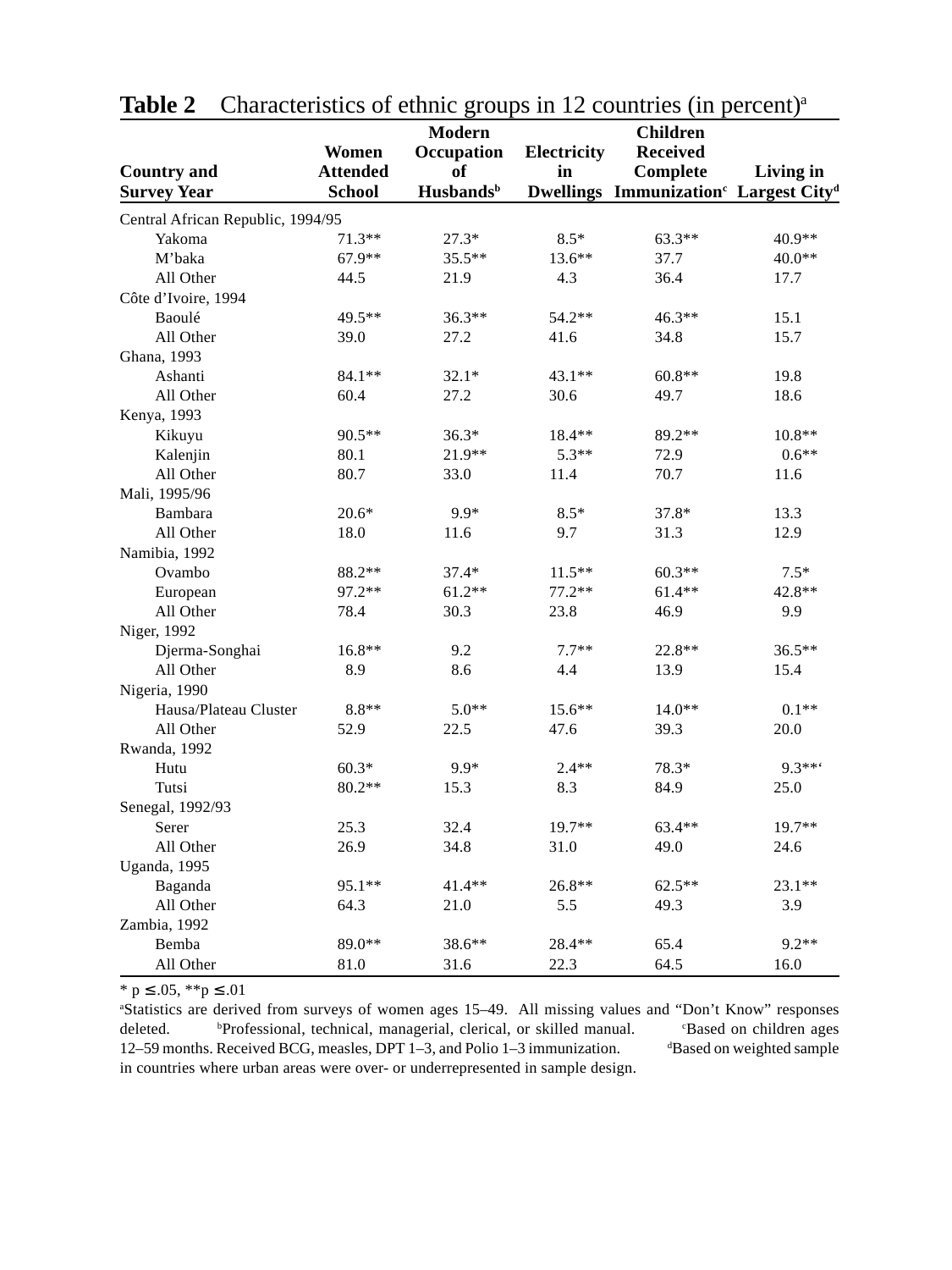Bemba-speakers in Zambia are much more likely than others' to possess this valuable resource.

Most striking has been the highly disparate use of immunization services between ethnic groups in virtually all countries, despite the formal commitment of all governments to universal primary health care. In the Sahelian states of Mali, Niger, and Senegal, for instance, complete immunization coverage is significantly higher among groups that have had highlevel government representation than among other groups. As the so-called child survival revolution of governments and international health organizations proceeded since the late 1970s, Yakoma children in the C.A.R. apparently benefited much more so than did others in the country. In Kenya, the Kalenjin's completely rural concentration has not translated into lower use of immunization than among other non-Kikuyu, who are much more urbanized.

There is no consistent evidence that the aforementioned ethnic inequalities are related to groups' relative concentration in the largest cities of these countries, which are known to contain a disproportionate share of each country's material resources as compared to the spatial distribution of national populations (Gugler 1996). Advantages of the Djerma-Songhai, Tutsi, and Baganda in their countries, and of European descendants in Namibia, may be attributable to these groups' large presence in the biggest cities. However, the Baoulé, Ashanti, Kikuyu, Ovambo, and Bemba experience several advantages despite similar or smaller concentrations of population in the largest cities as compared to other groups.

Table 3 presents rural community data available from surveys in six of these countries. Data in Table 3, while limited, show a consistent bias in road infrastructure and access to public health services in favor of ethnic groups that have held political power. While road access is poor throughout rural C.A.R.,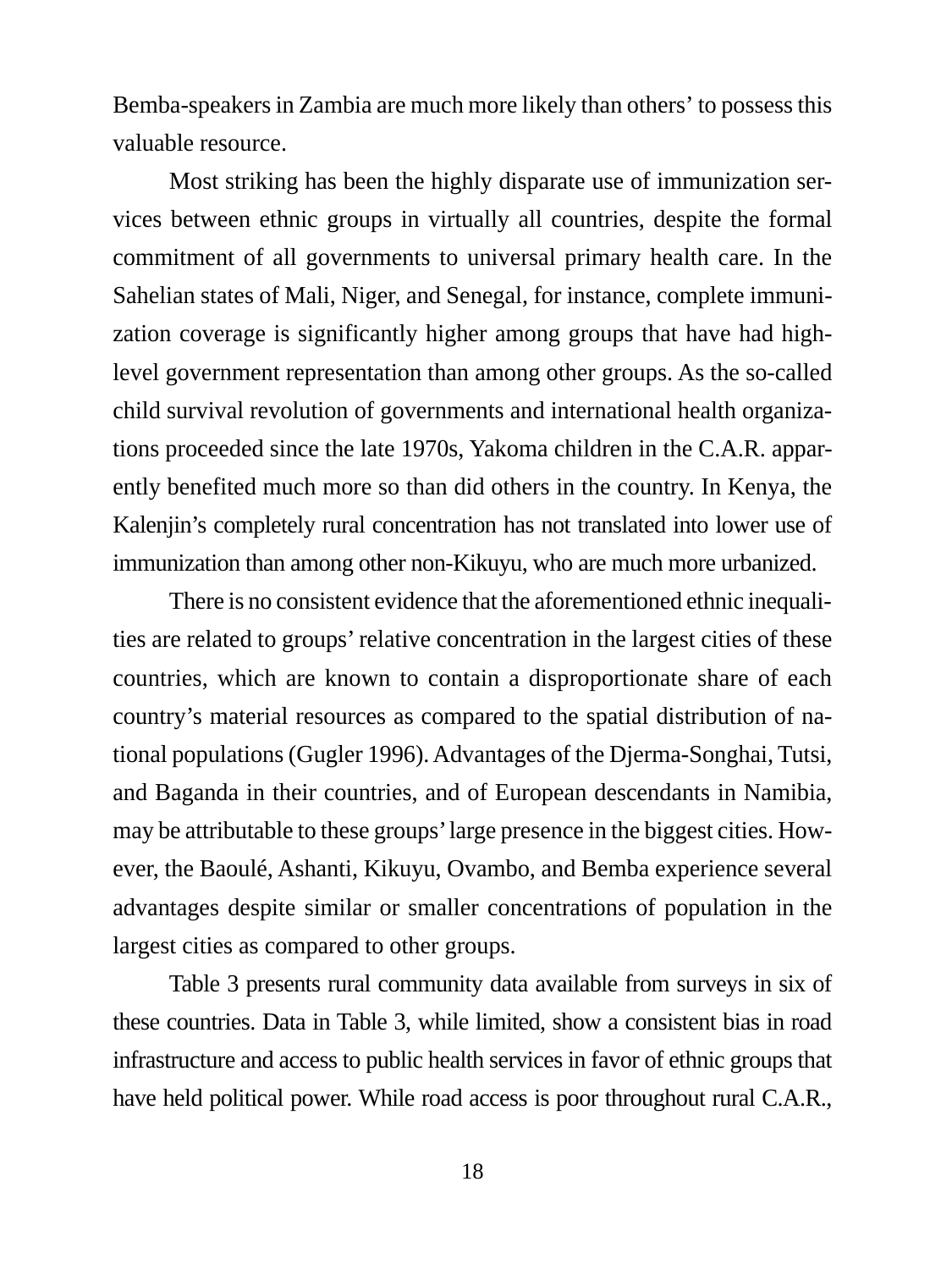|                                   | <b>Percent with</b><br><b>All-Weather Road</b> | <b>Median Distance to</b><br><b>Public Health</b><br>Facility (km.) |
|-----------------------------------|------------------------------------------------|---------------------------------------------------------------------|
| Central African Republic, 1994/95 |                                                |                                                                     |
| Yakoma                            | $3.3*$                                         | $4.1*$                                                              |
| M'baka                            | 12.9**                                         | $3.3**$                                                             |
| Other                             | 1.3                                            | 4.5                                                                 |
| Côte d'Ivoire, 1994               |                                                |                                                                     |
| Baoulé                            | $41.6**$                                       | $3.9*$                                                              |
| Other                             | 31.3                                           | 4.5                                                                 |
| Kenya, 1993                       |                                                |                                                                     |
| Kikuyu                            |                                                | $14.6**$                                                            |
| Kalenjin                          |                                                | $17.9*$                                                             |
| Other                             |                                                | 19.8                                                                |
| Mali, 1995/96                     |                                                |                                                                     |
| Bambara                           | 9.9**                                          | 49.2**                                                              |
| Other                             | 5.9                                            | 62.5                                                                |
| Niger, 1992                       |                                                |                                                                     |
| Djerma-Songhai                    | $16.8*$                                        | $22.1*$ <sup>a</sup>                                                |
| Other                             | 9.9                                            | 13.0 <sup>a</sup>                                                   |
| Senegal, 1992/93                  |                                                |                                                                     |
| Serer                             | $65.9**$                                       | 33.8**                                                              |
| Other                             | 47.8                                           | 61.9                                                                |

**Table 3** Rural community characteristics of ethnic group members in six countries

\*  $p \leq .05$ , \*\* $p \leq .01$ 

a Percent living within 50 kilometers of a public health facility

Mali, and Niger, where the majority of the population lives, the M'baka, Bambara, and Djerma-Songhai are much more likely than others to live in rural communities that are served by all-weather surfaces. Côte d'Ivoire and Senegal have served as regional transportation nodes for French colonialists and investors, and therefore are more thoroughly developed in the countryside, but members of the Baoulé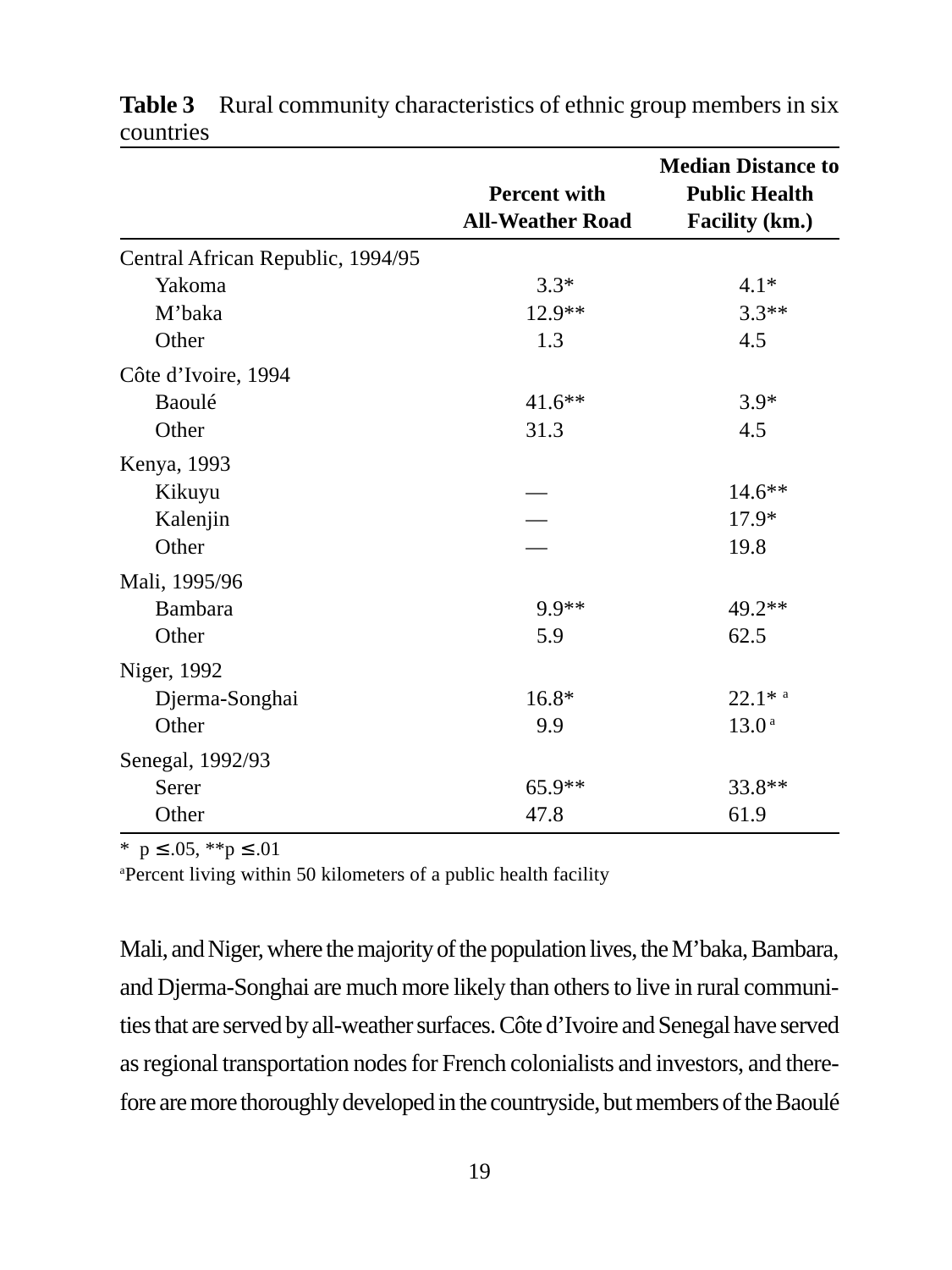and Serer nevertheless have much more favorable road access than others. A similar pattern of ethnic differentials appears with respect to access to public health facilities in these countries, as well as in Kenya. In rural Senegal, for instance, the median distance for Serer women to a health facility is a substantial 34 kilometers, but this is half as remote as for women from other ethnic groups.

The following section examines whether these marked differentials between ethnic groups correspond to differential levels and trends in child mortality.

# **CHILD SURVIVAL INEQUALITY AMONG ETHNIC GROUPS: BIVARIATE RESULTS**

Table 4 presents odds ratios of mortality at ages 0–11, 0–23, and 0–59 months, by ethnic group. A ratio of 0.78, for instance, represents a 22 percent lower chance of dying for a child of a given ethnic group as compared to children of other groups in that country; 1.37 denotes a 37 percent higher chance.

Results show remarkable consistency. In all 12 countries there are significant differentials between ethnic groups in the odds of dying for at least one age group. In most countries, strong disparities appear in each age group; in a few countries, such as Rwanda and the Sahelian states of Mali and Senegal, they exist only among children under age one or two years. In the two countries examined where there has been frequent turmoil since independence and where the prominence of an ethnic group derives most purely from gross economic advantages, Ghana and Uganda, large inequalities in child survival chances exist as well. In Ghana, children of Ashanti women are about 20 percent less likely to die than are other Ghanaian children. In Uganda, Baganda children have experienced more than one-third lower odds of dying before age five than children of other ethnic groups.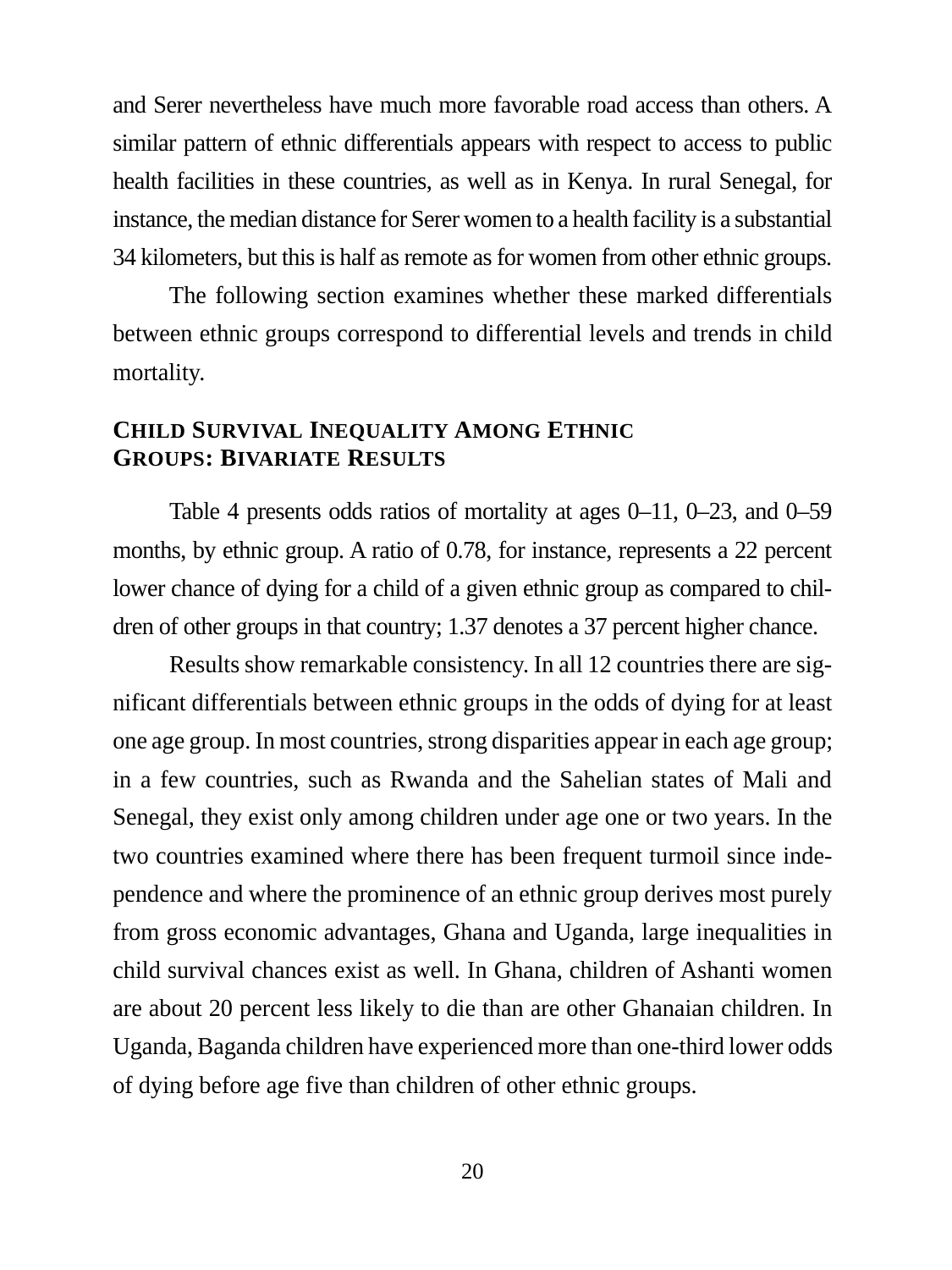|                                   | Ages 0 to 11 | Ages 0 to 23 | Ages 0 to 59 |
|-----------------------------------|--------------|--------------|--------------|
| Country, survey year              | months       | months       | months       |
| Central African Republic, 1994/95 |              |              |              |
| All Other                         | 1.000        | 1.000        | 1.000        |
| Yakoma                            | 0.890        | 0.892        | $0.742*$     |
| M'baka                            | $0.742**$    | 0.788*       | 0.949        |
| Côte d'Ivoire, 1994               |              |              |              |
| All Other                         | 1.000        | 1.000        | 1.000        |
| Baoulé                            | $0.735**$    | $0.738**$    | $0.658**$    |
| Ghana, 1993                       |              |              |              |
| All Other                         | 1.000        | 1.000        | 1.000        |
| Ashanti                           | $0.794*$     | $0.780**$    | $0.792*$     |
| Kenya, 1993                       |              |              |              |
| All Other                         | 1.000        | 1.000        | 1.000        |
| Kalenjin                          | $0.566**$    | $0.551**$    | $0.507**$    |
| Kikuyu                            | $0.355**$    | $0.327**$    | $0.265**$    |
| Mali, 1995/96                     |              |              |              |
| All Other                         | 1.000        | 1.000        | 1.000        |
| Bambara                           | 1.104*       | 1.079        | 1.059        |
|                                   |              |              |              |
| Namibia, 1992                     |              |              |              |
| All Other                         | 1.000        | 1.000        | 1.000        |
| Ovambo                            | $0.805*$     | $0.660**$    | $0.765**$    |
| European                          | 0.756        | $0.837*$     | $0.631*$     |
| Niger, 1992                       |              |              |              |
| All Other                         | 1.000        | 1.000        | 1.000        |
| Djerma-Songhai                    | $0.784**$    | $0.667**$    | $0.644**$    |
| Nigeria, 1990                     |              |              |              |
| All Other                         | 1.000        | 1.000        | 1.000        |
| Hausa/Plateau Cluster             | 1.293***     | 1.449***     | 1.729***     |
| Rwanda, 1992                      |              |              |              |
| Tutsi                             | 1.000        | 1.000        | 1.000        |
| Hutu                              | 1.374**      | $1.290**$    | 1.178        |
| Senegal, 1992/93                  |              |              |              |
| All Other                         | 1.000        | 1.000        | 1.000        |
| Serer                             | $0.766**$    | $0.789**$    | 1.049        |
| Uganda, 1995                      |              |              |              |
| All Other                         | 1.000        | 1.000        | 1.000        |
| Baganda                           | $0.723**$    | $0.717**$    | $0.635**$    |
|                                   |              |              |              |
| Zambia, 1992                      |              |              |              |
| All Other                         | 1.000        | 1.000        | 1.000        |
| Bemba                             | 1.229**      | 1.187**      | $1.141*$     |

| <b>Table 4</b> Odds ratios of child mortality by ethnic group, 1980–95 |  |
|------------------------------------------------------------------------|--|
|                                                                        |  |

 $*$  p  $\leq$  .10,  $**$  p  $\leq$  .05,  $***$  p  $\leq$  .01

**Note:** Based on births in the ten years preceding the surveys.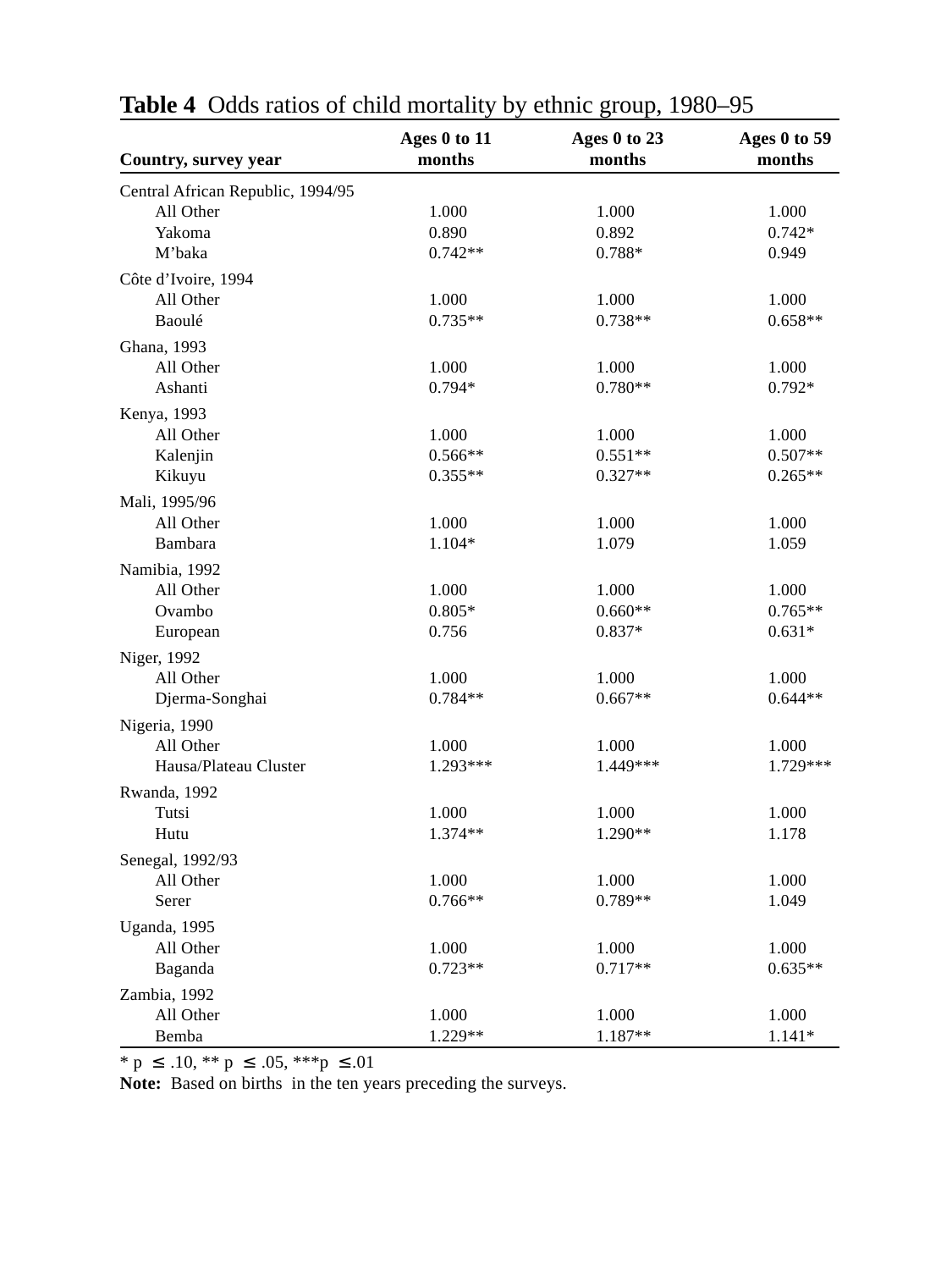Large child mortality differences are evident in six of the eight countries where longtime politically dominant ethnic groups have also been economically advantaged. Children of the Baoulé in Côte d'Ivoire and the Djerma-Songhai in Niger—groups that constitute less than one-quarter of their national populations—have about a 35 percent lower chance of dying before age five than other children in their countries. In Namibia, Ovambo children have an advantage of similar magnitude before age two. Inequities in Namibia are also evident by race, as European children had 37 percent lower odds of death before age five. Survival differences are particularly striking in Kenya. Kalenjin children have been half as likely to die before age five as other non-Kikuyu children, despite their almost exclusively rural residence. Meanwhile, odds of under-five mortality for the highly urbanized and politically active Kikuyu have been 65 percent lower among infants, and 74 percent lower among children under age five. Zambia is the notable exception to this pattern of association between child survival and ethnic prominence in the national political economy (differences in Mali are insubstantial). In Zambia—which experienced a sharp rise in child mortality in the 1980s (Gaisie, Cross, and Nsemikila 1993)—the Bemba, traditionally occupied as migrant laborers in the northeast copperbelt region, witnessed slightly higher odds of child mortality, perhaps as a result of the collapse of the national copper market in the 1980s and widespread perinatal HIV transmission among migrant workers.

Finally, in the two countries, Nigeria and Rwanda, where politically dominant ethnic groups have been economically handicapped (as shown in Table 2), these groups have experienced child survival disadvantages as well. In Nigeria, children of the Hausa, Fulani, Tiv, and northern plateau groups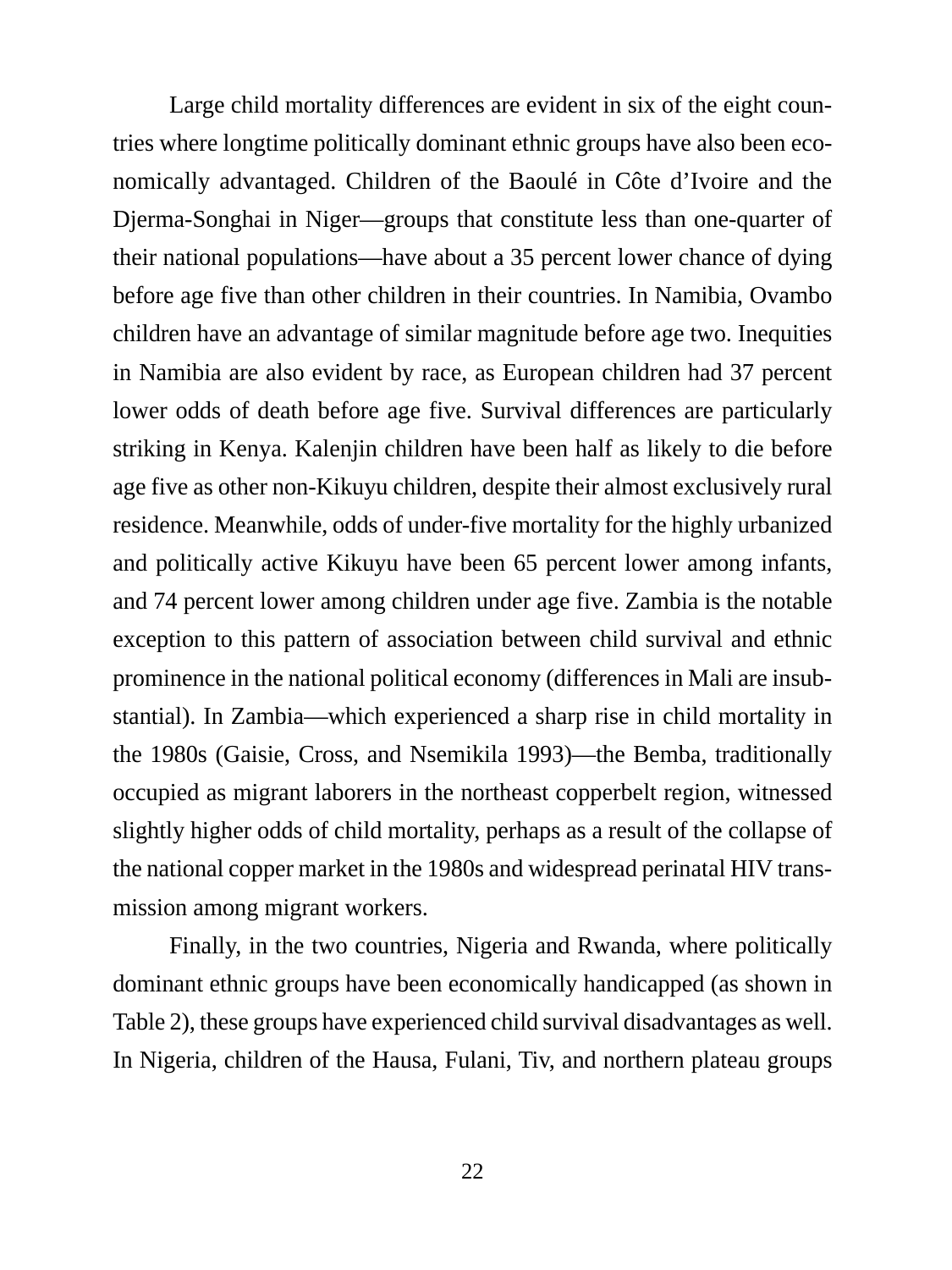have had greatly elevated child mortality odds as compared to other children in the country. The increasing disadvantage of these children with age from 29 percent higher mortality during infancy to 73 percent higher mortality among children under age five—points to an accumulation of disease assaults and nutritional deficiencies over time resulting from the harsh epidemiological environment of Hausaland and other parts of northern Nigeria. In Rwanda in the pre-crisis period of 1983–92, Hutu children under ages one and two had roughly one-third higher mortality odds than Tutsi children. This difference corresponds with a broad range of social and economic inequalities between the two ethnic groups in these years, as shown in Table 2.

The availability of comparable WFS data on ethnicity allows one to examine ethnic child mortality trends over a 20-year span (roughly 1970– 90) in Côte d'Ivoire, Kenya, and Senegal.10 Figure 2 shows that in Côte d'Ivoire, the Baoulé have maintained consistently lower child mortality  $({}_2\mathrm{q}_0)$ than other groups over time, even though they are not over-represented in Abidjan, where child mortality rates are lowest (Sombo et al. 1995). In Kenya, the Kikuyu experienced a 69 percent decline in mortality among birth cohorts that encompassed the 1970s, during most of which time President Kenyatta held office. By the 1980s child mortality levels among the Kikuyu were on par with those of many industrialized countries of the North (UNICEF 1997). At the same time, early-age mortality declined more slowly among the Kalenjin than among other non-Kikuyu groups (by 27 and 44 percent, respectively), but the Kalenjin subsequently enjoyed a decline of 37 percent between cohorts 1978–82 and 1983–87, coinciding with Moi's consolidation of power (Ungar 1986). While strong cultural homogeneity may prevail in Senegal, the Serer, the ethnic group of Presidents Senghor and Diouf,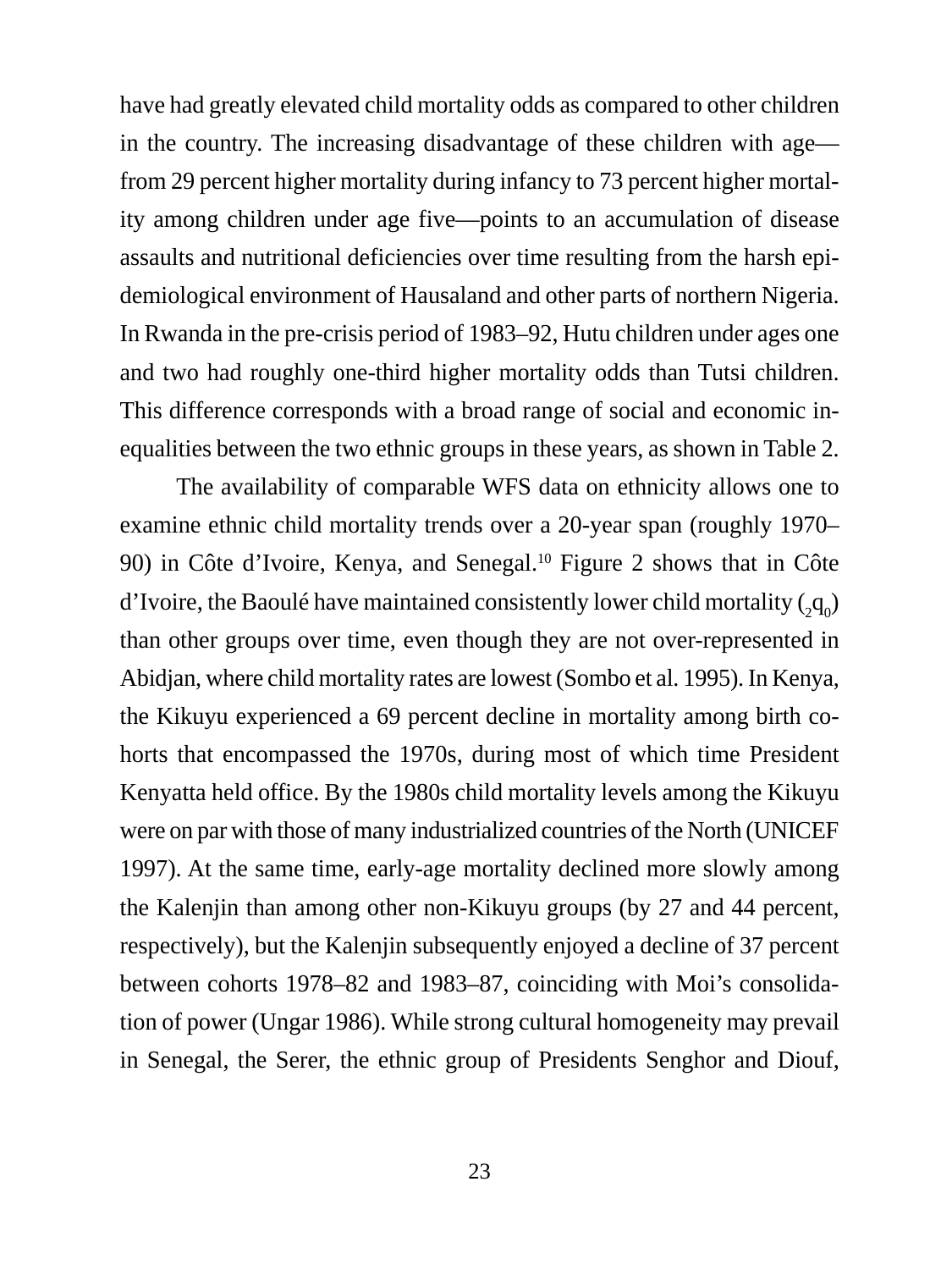**Figure 2** Trends of mortality under age two  $\binom{1}{2}$  by ethnic group (deaths per 1000 live births)

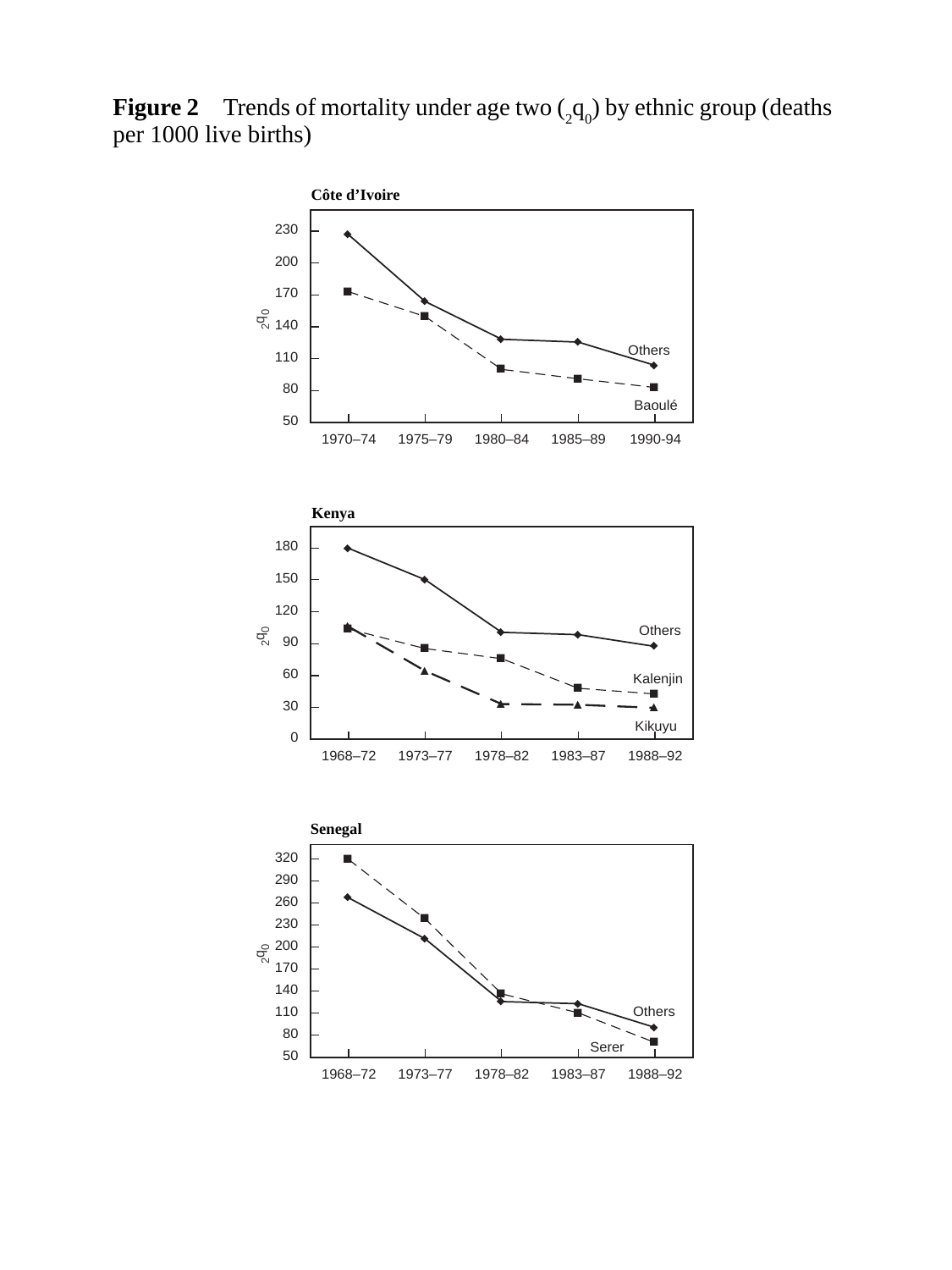nonetheless underwent a more rapid decline in under-two mortality between cohorts 1968–72 and 1988–92 than did other groups (by 78 and 66 percent, respectively); a 20 percent survival disadvantage around 1970 was reversed to a 20 percent advantage by around 1990. The rapid and sustained decline in Serer child mortality—perhaps unparalleled in Africa—is particularly remarkable in that Serer women are disproportionately concentrated in rural areas of Senegal (Pison et al. 1995:111).

## **MULTIVARIATE RESULTS**

Table 5 shows the effects of ethnic affiliation and other characteristics on recent odds of infant mortality in each country. To facilitate the presentation of vast information, one ethnic group (or coalition in Nigeria) is examined in each country. The "benchmark" odds ratios of infant mortality shown in Model I are based on children born in the five years preceding the surveys—rather than on the ten-year birth cohorts examined in Table 4—hence they differ from the statistics for infants shown in Table 4. Yet, the direction and magnitude of ethnic mortality differentials are virtually identical in all countries in the two tables, suggesting that ethnic inequality in mortality levels has been entrenched throughout the 1980s and 1990s. The following discussion of Table 5 reviews the effects of variables other than ethnic affiliation on infant mortality across the 12 countries.<sup>11</sup>

Findings presented in Table 5 suggest that the child survival advantages of many potent ethnic groups in sub-Saharan Africa, on balance, may derive considerably from favorable economic situations. Indeed, the two indicators of household economic status estimated in Model II have pronounced effects on child survival. The presence of electricity in the dwelling reduces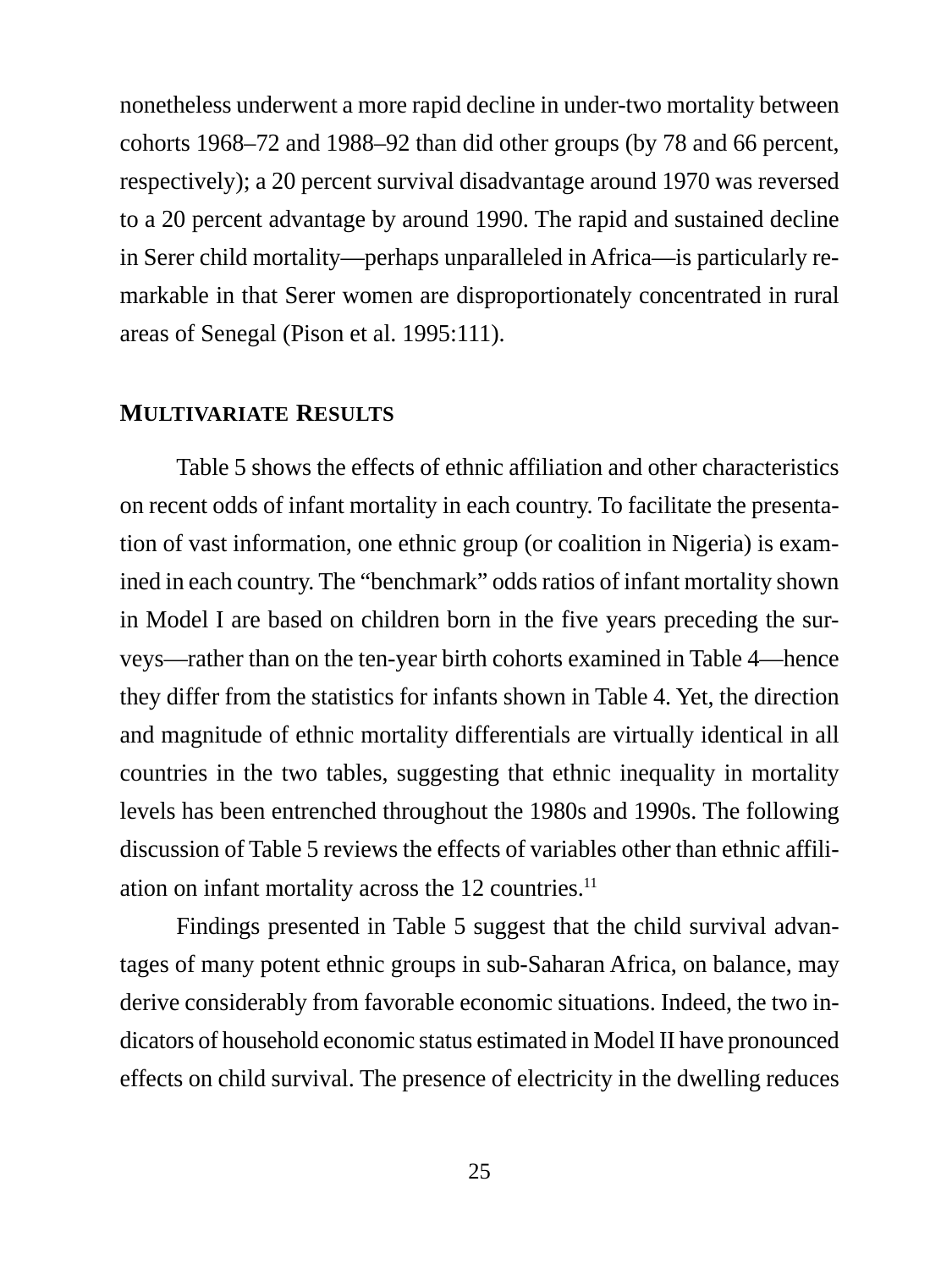| months, 1985-95                     |             |                      |                      |             |            |                     |                     |                                               |            |                     |             |            |
|-------------------------------------|-------------|----------------------|----------------------|-------------|------------|---------------------|---------------------|-----------------------------------------------|------------|---------------------|-------------|------------|
| Country                             | C.A.R.      | d'Ivoire<br>Côte     | Ghana                | Kenya       | Mali       | Namibia             | Niger               | Nigeria                                       | Rwanda     | Senegal             | Uganda      | Zambia     |
| Denoted Ethnic Groups: (M'baka)     |             | (Baoulé)             | (Ashanti) (Kalenjin) |             | (Bambara)  | (Ovambo)            | Songhai)<br>Djerma- | Fulani, and<br>Cluster)<br>(Hausa,<br>Plateau | (Hutu)     | (Serer)             | (Baganda)   | (Bemba)    |
| I. Ethnic Group                     |             |                      |                      |             |            |                     |                     |                                               |            |                     |             |            |
| Other                               | 1.000       | 1.000                | 1.000                | 1.000       | 1.000      | 1.000               | 1.000               | 1.000                                         | 1.000      | 1.000               | 1.000       | 1.000      |
| Denoted Group                       | $0.519***$  | $0.813*$             | $0.705*$             | $0.573***$  | 0.960      | $0.712**$           | $0.700***$          | $1.407***$                                    | $1.327*$   | $0.705***$          | $0.675***$  | 1.102      |
| Model $X^2$                         | 7.711***    | 3.178*               | $3.240*$             | $9.387***$  | 0.301      | 6.984 **            | $12.841***$         | 14.184 ***                                    | $2.808*$   | $4.679***$          | $4.288***$  | 1.010      |
| Ê                                   | 3,846       | 5,570                | 2,339                | 5,019       | 8,236      | 3,120               | 4,308               | 6,338                                         | 4,485      | 4,557               | 4,174       | 4,939      |
| II. Economic Factors                |             |                      |                      |             |            |                     |                     |                                               |            |                     |             |            |
| Electricity in Home                 | $0.505***$  | $0.717***$           | $0.712*$             | $0.610*$    | $0.762***$ | $0.862*$            | $0.513***$          | $0.822***$                                    | $0.756*$   | $0.428***$          | $0.870*$    | 0.540 ***  |
| High Status Occupation 0.178***     |             | $0.788*$             | $0.482**$            | $0.634***$  | $0.696*$   | $0.420*$            | $0.477***$          | 0.903                                         | $0.843*$   | $0.818*$            | $0.547***$  | 0.980      |
| Denoted Ethnic Group 0.643**        |             | 0.941                | 0.817                | $0.560***$  | 0.950      | $0.801*$            | $0.730***$          | 1.098                                         | $0.942*$   | $0.659***$          | 0.843       | 1.145      |
| Model $\mathbf{X}^2$                | 47.489***   | $17.842***10.462***$ |                      | $22.387***$ | $11.826**$ | 16.634*** 41.837*** |                     | 8.061*                                        |            | 14.282*** 31.257*** | $15.533***$ | 20.064***  |
| III. Status of Women                |             |                      |                      |             |            |                     |                     |                                               |            |                     |             |            |
| Schooling $\leq$ Husband's          | $0.785**$   | $0.827**$            | $0.659***$           | 0.964       | $0.602***$ | 1.125               | 0.946               | 0.897                                         | $0.808**$  | 0.491 ***           | $0.789**$   | 0.930      |
| Married After Age 18                | 1.107       | $0.784***$           | $0.770*$             | $0.652***$  | 1.051      | 0.901               | $0.767**$           | 0.865                                         | 0.970      | $0.790*$            | 0.953       | 1.170      |
| Denoted Ethnic Group 0.546***       |             | $0.820*$             | 0.796                | $0.559***$  | 0.951      | $0.709***$          | $0.724***$          | $1.336***$                                    | $1.253*$   | $0.711**$           | $0.654**$   | 1.119      |
| Model X <sup>2</sup>                | 14.412***   |                      | 14.327*** 15.159***  | 20.476***   | 25.300***  | $7.542*$            | 13.739*** 15.434*** |                                               | $10.268**$ | 26.804***           | 14.918***   | 4.988      |
| IV. Demographic Behavior            |             |                      |                      |             |            |                     |                     |                                               |            |                     |             |            |
| Didn't migrate < 5 years $0.748***$ |             | $0.771***$ 0.966     |                      | 0.980       | $0.708***$ | 0.919               | 0.947               | $0.793*$                                      | $0.603***$ | $0.774*$            | $0.812***$  | 1.022      |
| Parity $<$ 7                        | 0.922       | $0.620***$           | $0.641**$            | $0.705***$  | $0.880*$   | 1.004               | 0.953               | $0.804*$                                      | 0.987      | 0.917               | 0.986       | $1.311***$ |
| Denoted Ethnic Group 0.521 ***      |             | $0.805*$             | $0.704*$             | $0.561***$  | 0.950      | $0.707**$           | $0.701***$          | $1.441***$                                    | $1.400*$   | $0.699**$           | $0.688**$   | 1.062      |
| Model X <sup>2</sup>                | $12.815***$ | $23.357***$          | $8.354***$           | 14.942 ***  | 13.977***  | 7.097*              |                     | 13.012*** 22.273***                           |            | 18.755*** 14.004*** | $12.923***$ | 8.013*     |

Table 5 Effects (odds ratios) of ethnic affiliation and other characteristics on mortality at ages 0-11 **Table 5** Effects (odds ratios) of ethnic affiliation and other characteristics on mortality at ages 0–11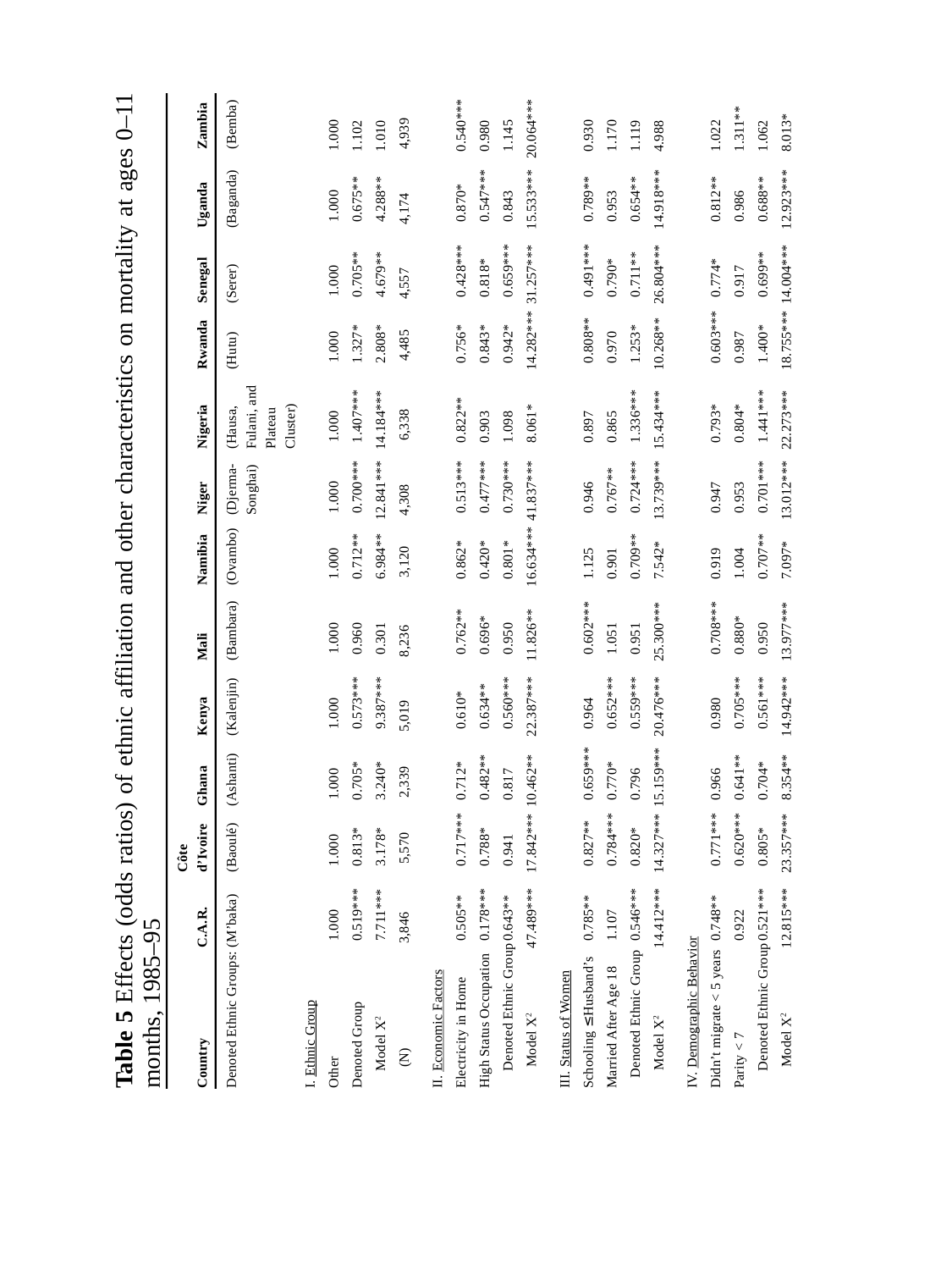|                                               |            | Côte                |          |            |            |             |                                  |                                                                       |                     |            |             |             |
|-----------------------------------------------|------------|---------------------|----------|------------|------------|-------------|----------------------------------|-----------------------------------------------------------------------|---------------------|------------|-------------|-------------|
| Country                                       | C.A.R.     |                     |          |            |            |             |                                  | d'Ivoire Ghana Kenya Mali Namibia Niger Nigeria Rwanda Senegal Uganda |                     |            |             | Zambia      |
| V. Geographical Setting                       |            |                     |          |            |            |             |                                  |                                                                       |                     |            |             |             |
| Largest City                                  | $0.584***$ | $0.732***$          | 0.928    | $0.460***$ | $0.582***$ | 1.037       | $0.443***$                       | $0.689***$                                                            | 1.191               | $0.454***$ | 0.822       | 0.855       |
| Denoted Ethnic Group 0.580**                  |            | $0.809*$            | $0.706*$ | $0.548***$ | 0.961      | $0.712***$  | $0.818**$                        | $1.305***$                                                            | 1.390*              | $0.684***$ | $0.670**$   | 1.091       |
| Model X <sup>2</sup>                          | 19.687***  | 7.387**             | $3.342*$ | 17.645***  | 18.207***  | $6.655*$    | 49.658*** 19.093***              |                                                                       | 3.288               | 24.269***  | 5.674*      | 2.734       |
| VI. Health Services                           |            |                     |          |            |            |             |                                  |                                                                       |                     |            |             |             |
| Tetanus Injection                             | $0.639***$ | $0.564***$ $0.686*$ |          | $0.623***$ | $0.555***$ |             | $0.756***$ $0.598***$ $0.607***$ |                                                                       | $0.684***0.794*$    |            | 0.933       | $0.710***$  |
| $\geq$ 3 Antenatal Visits                     | 0.899      | 0.923               | $0.722*$ | $0.653***$ | 1.169      |             | 0.639**** 0.698***               | $0.828*$                                                              | $0.691***$          | $0.736**$  | $0.751**$   | $0.576***$  |
| Denoted Ethnic Group 0.539***                 |            | $0.851*$            | 0.783    | $0.588***$ | $1.145*$   | $0.769*$    | $0.881***$                       | 1.336***                                                              | $1.303*$            | 0.819      | $0.673**$   | 1.019       |
| Model X <sup>2</sup>                          | 27.899***  |                     |          |            |            |             |                                  | 46.756*** 18.691*** 56.477*** 33.088*** 24.844*** 85.743*** 51.453*** | 34.403*** 37.739*** |            | $23.767***$ | $60.980***$ |
|                                               | 3,846      | 5,570               | 2,339    | 5,019      | 8,236      | 3,120 4,308 |                                  | 6,338                                                                 | 4,485               | 4,557      | 4.174       | 4,939       |
| * p≤.10, **p≤.05, ***p≤.01 (two-tailed test). |            |                     |          |            |            |             |                                  |                                                                       |                     |            |             |             |

\* p≤.10, \*\*p≤.05, \*\*\*p≤.01 (two-tailed test).

Notes: Constant terms range from  $-1.247$  to  $-2.938$  and all are significant at  $p < .001$ . **Notes:** Constant terms range from  $-1.247$  to  $-2.938$  and all are significant at  $p < 0.001$ .

Estimation adjusted for potential intrahousehold correlation of observations using HUBER formula in STATA. Estimation adjusted for potential intrahousehold correlation of observations using HUBER formula in STATA.Estimation based on births in 1-5 years preceding survey in each country. See Table 2 for survey years. Estimation based on births in 1–5 years preceding survey in each country. See Table 2 for survey years. All reference categories normalized at odds ratio = 1.000. See Appendix A for categories. All reference categories normalized at odds ratio = 1.000. See Appendix A for categories. All missing values and "Don't Know" responses are omitted from the analysis. All missing values and "Don't Know" responses are omitted from the analysis.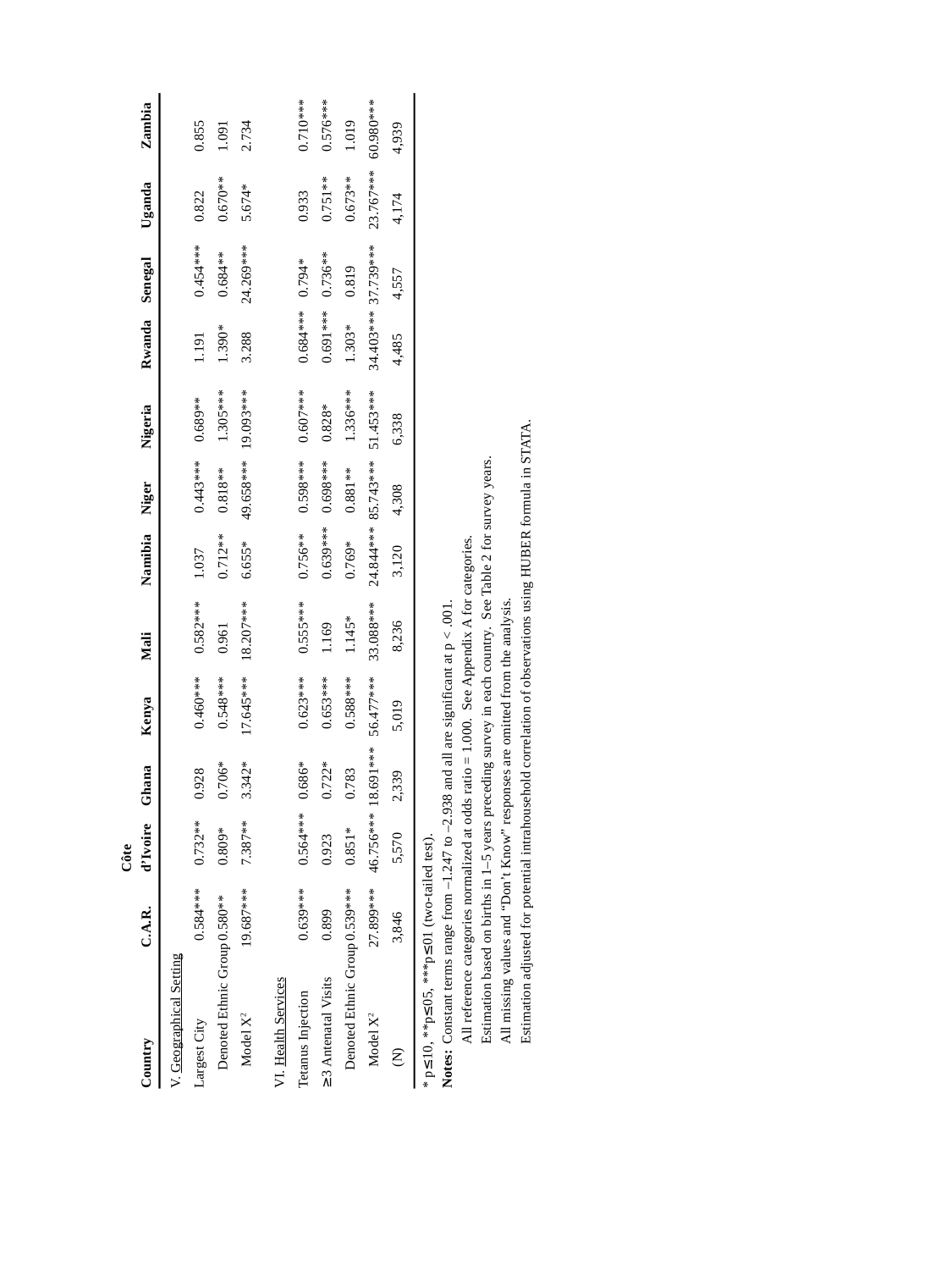odds of death significantly in all 12 countries, ranging from 13 percent in Uganda to 50 percent in the C.A.R. In ten of the 12 countries odds are cut significantly when the husband or partner of the child's mother (that is, the working-age paternal figure in the household) has a modern occupation, which presumably results in more dispensable income for the household. In four of these countries, a high status occupation reduces the odds of infant mortality by more than half.

Measures of the cultural status of women, estimated in Model III, exhibit strong effects on infant survival in several countries, though not as widely as those of economic status. In seven of the 12 countries, infant survival chances are improved significantly in households where the mother's educational attainment is equal to or greater than that of her spouse. This impact of maternal schooling—which may reflect, among other things, an enhanced negotiation position and decisionmaking authority in the household with respect to child health issues—is most apparent in the predominantly Muslim countries of Mali and Senegal in the Sahel region, where it reduces mortality chances by 40 and 51 percent, respectively.

Model IV shows that recent migration has a deleterious effect on infant survival chances in seven countries—and nowhere improves survival chances—as odds are reduced by roughly 20 to 40 percent in these countries when the mother has not moved in the past five years (during which time the child was born). Heightened odds of infant mortality from migration may occur from the disruptive effects of a move (for instance, premature termination of breastfeeding, temporary isolation from health facilities and additional childrearers, or additional physical taxation during pregnancy or early postpartum), or from maladjustment to new surroundings after migration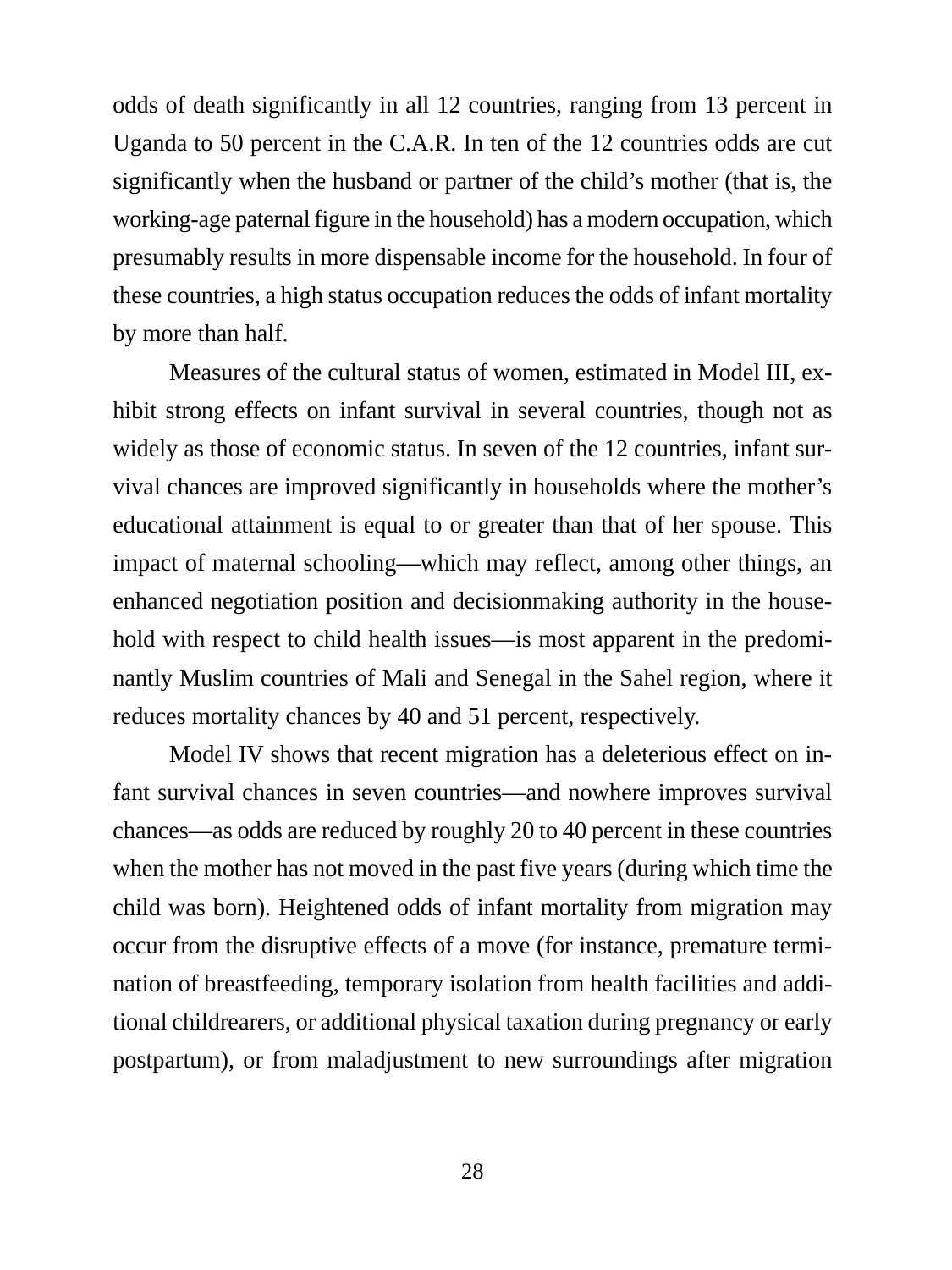(for instance, an inability to speak the local dialect or to quickly obtain housing, health services, and income-earning opportunities). Being born as less than a seventh child, indicative in these high-fertility countries as potentially low comparative fertility for ethnic group members, reduces infant mortality in five countries.

Model V reveals that residing in the largest city of a country also significantly reduces infant mortality chances in seven of the 12 countries, although by substantial amounts in some countries (for instance, by more than half in Kenya, Niger, and Senegal). Of the two health services variables estimated in Model VI—having received at least one tetanus injection and three or more antenatal visits—at least one variable reduces the odds of infant mortality significantly in each country. The strong effects of preventive health care services on infant survival are expected, but it is surprising that in eight countries both of these variables lower mortality odds by 17 percent or more. This finding suggests that extensive modern prenatal care conveys benefits for early survival beyond those conferred by immunization against tetanus—the leading killer of African neonates.

Table 6 presents the percentage change in ethnic infant mortality differentials that results when one considers variation in the characteristics of different ethnic group members in each country. The bottom row of the table shows the odds ratio of infant mortality of prominent ethnic groups upon controlling for the full range of independent variables presented in the models (see Appendix A).

Variation in economic status is the strongest explanation for survival inequality in seven of the 12 countries. Infant survival among ethnic groups of interest in the C.A.R., Côte d'Ivoire, Ghana, Namibia, and Uganda has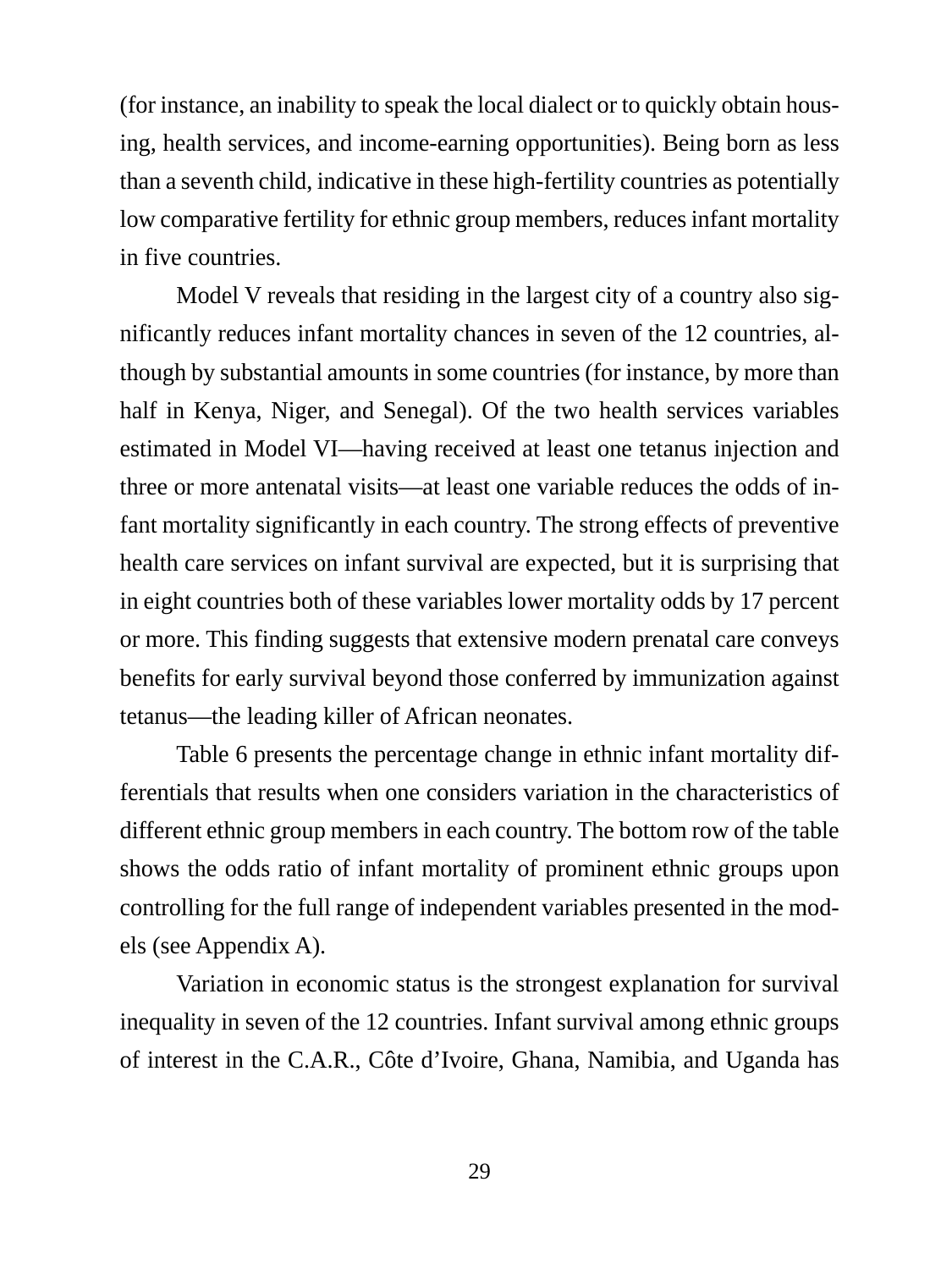| $\frac{1}{2}$ and $\frac{1}{2}$ by Eq. Change in the change in the change of the change of position of the change of the change of the change of the change of the change of the change of the change of the change of the change of |            |                |                   |            |         |               |                      |                     |          |                       |                   |               |
|--------------------------------------------------------------------------------------------------------------------------------------------------------------------------------------------------------------------------------------|------------|----------------|-------------------|------------|---------|---------------|----------------------|---------------------|----------|-----------------------|-------------------|---------------|
| and bivariate and controlled effects of ethnicity on the odds of infant mortality, $1985-95^{\circ}$                                                                                                                                 |            |                |                   |            |         |               |                      |                     |          |                       |                   |               |
|                                                                                                                                                                                                                                      |            | Côte           |                   |            |         |               |                      |                     |          |                       |                   |               |
| Variable                                                                                                                                                                                                                             | C.A.R.     | d'Ivoire       | Ghana             | Kenya      | Mali    | Namibia Niger |                      | Nigeria             |          | Rwanda Senegal Uganda |                   | Zambia        |
| Denoted Ethnic Groups: (M'baka) (Baoulé) (Ashanti) (Kalenjin) (Bambara) (Ovambo) (Djerma- (Hausa,                                                                                                                                    |            |                |                   |            |         |               | Songhai) Fulani, and | Cluster)<br>Plateau | (Hutu)   | (Serer)               | (Baganda) (Bemba) |               |
| Economic Status                                                                                                                                                                                                                      | 23.9†      | $15.7^{\circ}$ | 15.9†             | $-2.3$     | $-1.0$  | $12.5^+$      | 4.3                  | $-22.0$             | $-29.0$  | $-6.5$                | 24.9†             | 3.9           |
| Cultural Status<br>of Women                                                                                                                                                                                                          | 5.2        | 6.9            | 12.9 <sup>†</sup> | $-2.4$     | $-1.0$  | $-0.4$        | 3.4                  | $-5.0$              | $-5.6$   | $\frac{8}{2}$         | $-3.1$            | $\frac{5}{1}$ |
| Demographic Behavior                                                                                                                                                                                                                 | 0.4        |                | $-1$              | $-2.1$     | $-1.0$  | $-0.7$        |                      | 2.4                 | 5.5      | $_{0.9}$              | $\ddot{0}$        | $-3.6$        |
| Geographical Setting                                                                                                                                                                                                                 | $11.8+$    |                |                   | 4.4        |         | $_{0.0}$      | 16.9 <sup>†</sup>    | $-7.2$              | 4.7      | $-3.0$                | $-0.7$            | $-1.0$        |
| Use of Health Services                                                                                                                                                                                                               | 3.9        | 4.7            | 11.0 <sup>†</sup> | 2.6        | $21.8+$ | 8.0†          | $25.9+$              | $-5.0$              | $-1.9$   | $16.2^{+}$            | $-0.3$            | $-7.5$        |
| Ratio (from Table 5)<br>Ethnic Groups' Odds                                                                                                                                                                                          | $0.519***$ | $0.813*$       | $0.705*$          | $0.573***$ | 0.960   | $0.712***$    |                      | $0.700***$ 1.407*** | $1.327*$ | $0.705***$            | $0.675***$        | 1.102         |
| Full Model Ethnic<br>Odds Ratio                                                                                                                                                                                                      | $0.663***$ | 0.997          | 0.879             | $0.521***$ | 1.093   | $0.834*$      | 1.007                | 0.985               | 1.119    | $0.786*$              | 0.816             | 1.053         |
| * p≤.10, **p≤.05, ***p≤.01 (two-tailed test)<br>Notes:                                                                                                                                                                               |            |                |                   |            |         |               |                      |                     |          |                       |                   |               |

Percent change in ethnic infant mortality differences upon consideration of ethnic attributes.<sup>a</sup> **Table 6** Percent change in ethnic infant mortality differences upon consideration of ethnic attributes,<sup>a</sup> Table 6

Percent change is measured as relative change in *odds ratios* between bivariate model (ethnic group only) and individual models II-VI, Table 5; aPercent change is measured as relative change in *odds ratios* between bivariate model (ethnic group only) and individual models II–VI, Table 5;

 $\label{eq:inert} \text{i.e.,}\left(\frac{EthnicOddsRatioModel2}{EthnicOddsRatioModel}\right) \text{--} 1$ i.e., *EthnicOddsRatioModel EthnicOddsRatioModel*21 1 −

"Odds ratios of infant mortality for denoted ethnic group members after controlling for all variables listed in Appendix A.<br>†Change in Beta coefficients of ethnicity variable is statistically significant according to Hausm bOdds ratios of infant mortality for denoted ethnic group members after controlling for all variables listed in Appendix A. †Change in Beta coefficients of ethnicity variable is statistically significant according to Hausman specification test.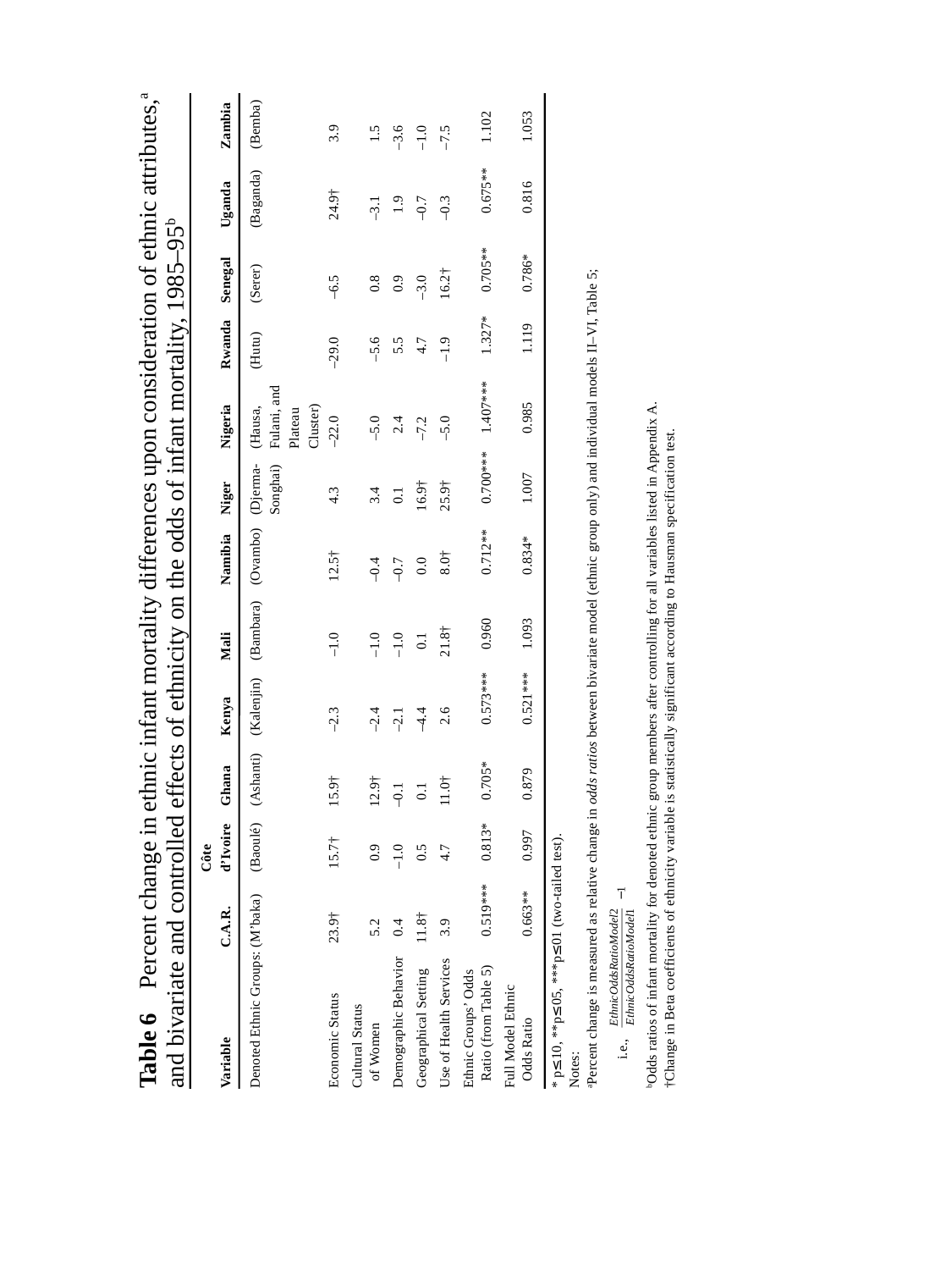been improved (as compared to other groups) by 12 to 25 percent by the superior housing (measured by electricity) and men's occupations of these groups.12 Conversely, economic disadvantages worsened infant survival chances by 22 percent among politically dominant groups in Nigeria, and by 29 percent among the Hutu in Rwanda prior to 1992. In three countries—the Sahelian states of Mali, Niger, and Senegal—superior use or effects of child health services have been the dominant factors accounting for ethnic mortality differentials, in this case explaining much of the advantage of Djerma-Songhai and Serer children, and in helping Bambara children to maintain infant mortality odds on par with other children in Mali (that is, infant mortality odds among the Bambara would have been 22 percent higher, relative to other groups, in the absence of variation in use of child health services between the Bambara and others). Bemba-speakers in Zambia may have experienced 10 percent higher infant mortality odds than other Zambians, but this would have been due almost entirely to lesser use or inferior effects of child health services among the Bemba. Whereas variation in fertility and migratory behavior has little bearing on ethnic mortality differentials in any country, the strong concentration of M'baka in Bangui, and of Djerma-Songhai in Niamey (shown in Table 2), has contributed to better infant survival chances by more than 10 percent for these groups as compared to others in their countries. High modern status of women strongly benefits only children of the Ashanti in Ghana. The extreme survival advantage of Kalenjin children in Kenya is not explained by any of the variables considered in this analysis, although as noted earlier, the favorable disease environment of Rift Valley Province, where the group is almost exclusively located, likely plays a strong role in enhancing survival chances.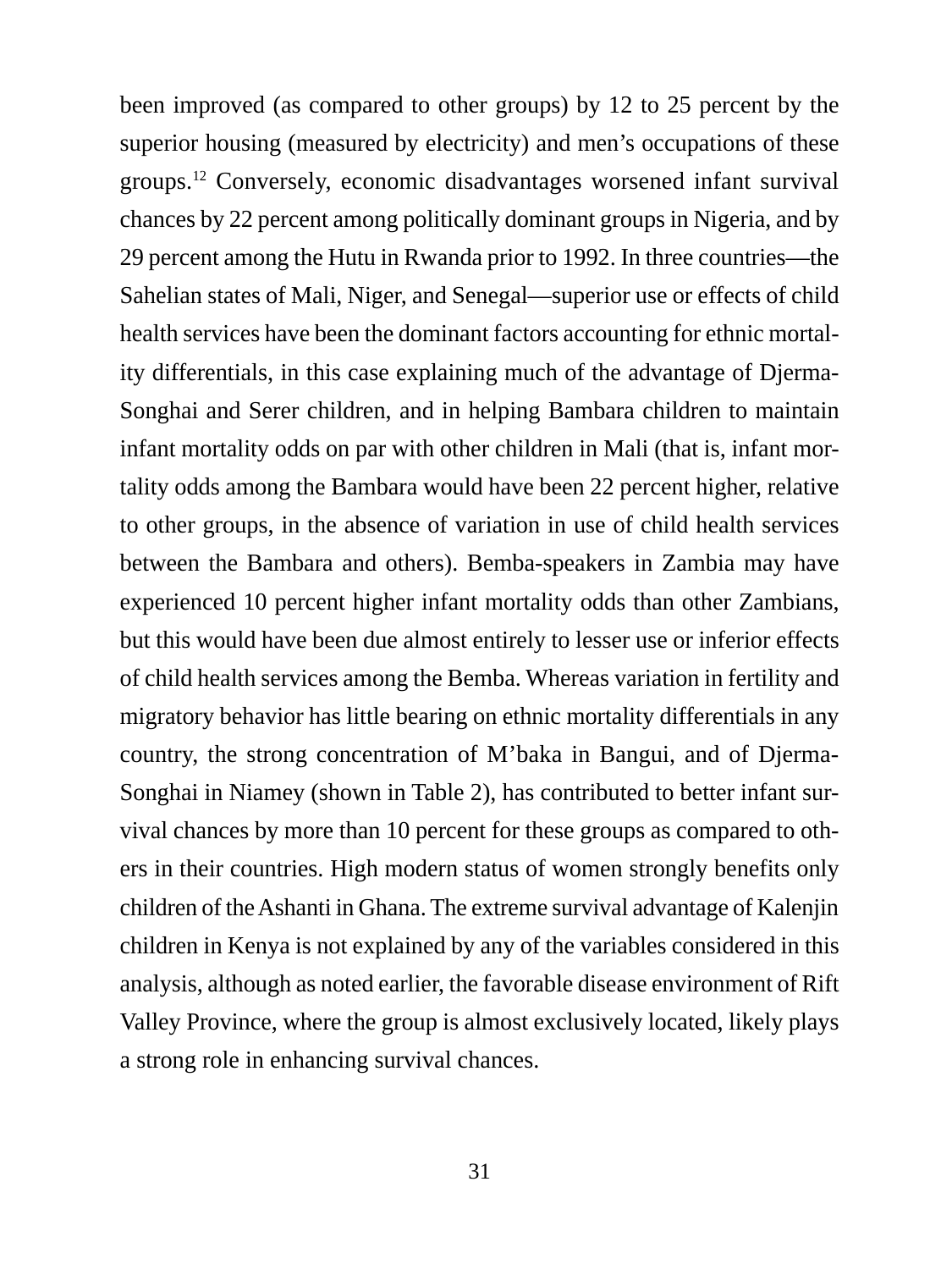The bottom row of Table 6 reveals that membership in a potent ethnic group retains a strong positive effect on child survival, independent of all other factors considered in the analysis, in four countries—the C.A.R., Kenya, Namibia, and Senegal. In the absence of additional explanatory information from the DHS, one can only speculate about the reasons for these residual effects. However, this result, combined with findings presented earlier, supports the inclusion of ethnic affiliation as a determinant of child survival in future African mortality research.

#### **DISCUSSION**

Based on analysis of survey data from the 1990s, this study has revealed large disparities in early child survival chances among ethnic groups in a wide range of African countries. These differentials are evident when one compares the recent mortality situations of ethnic groups that have been most powerful in the national political economy with those of other groups in these countries. Members of nationally prominent ethnic groups typically have much lower child mortality than the majority of the population in their countries—persons belonging to other ethnic groups—except in countries, such as Nigeria and prewar Rwanda, where monopolization of government leadership since independence has been assumed by groups that have historically been economically disadvantaged.

Descriptive statistics from households and rural communities suggest a close correspondence of mortality differentials with ethnic inequalities in household economic status, women's education, use of and access to health services, and community infrastructure. Multivariate analysis shows that ethnic mortality differences are, in fact, closely linked with economic inequal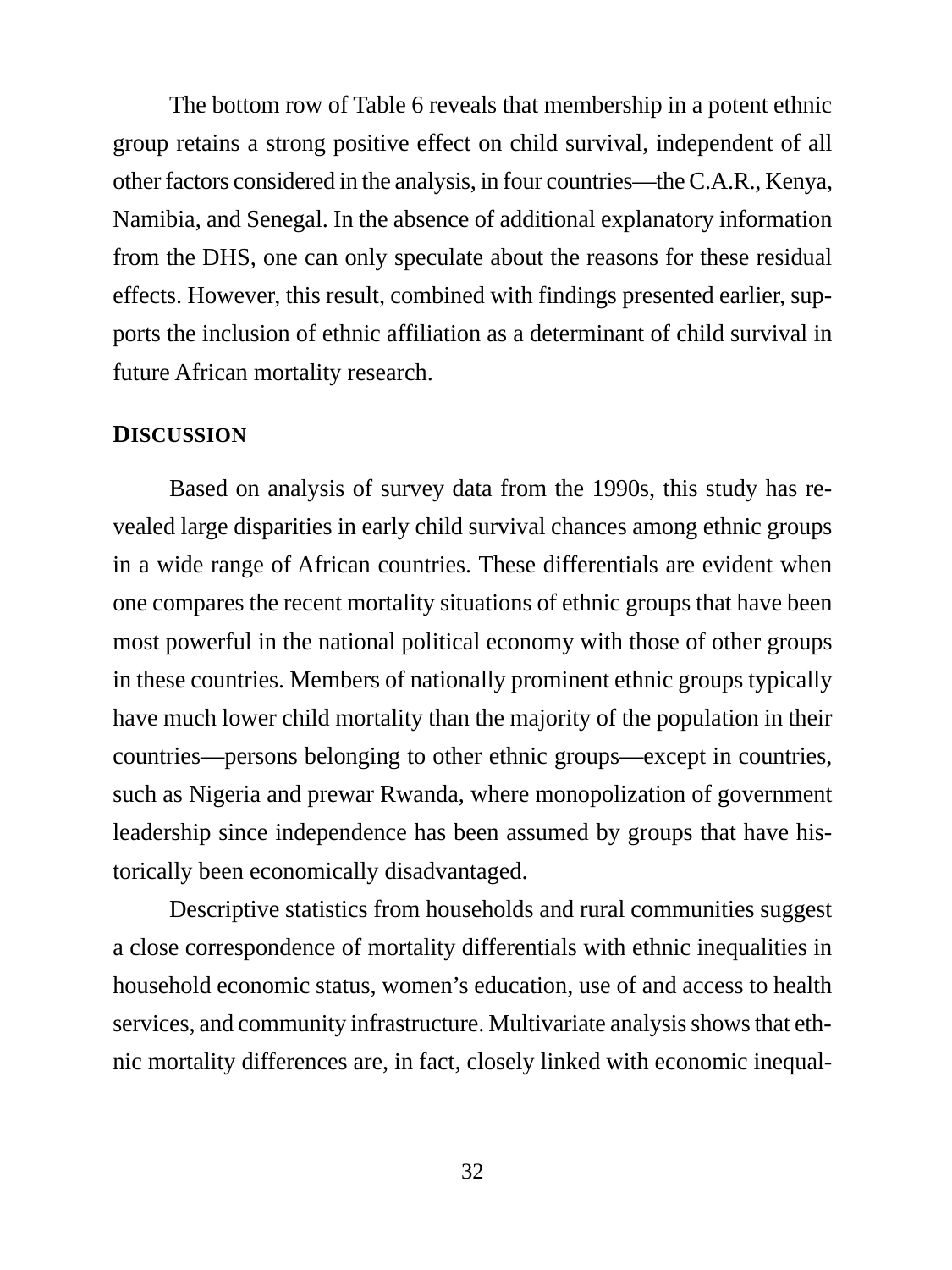ity in many countries, and with differential use of child health services in countries of the Sahel region, but seem to have little relationship with intergroup variation in geographical settings, demographic behavior, and the cultural status of women. One might therefore modify the broad analytical framework applied in this study to a simple pathway, one that links ethnic affiliation to child survival mainly through the national prominence of ethnic groups and resulting economic advantages at the household level, and still explain much of the difference in child mortality levels among ethnic groups at the national level in many countries.

A tempting conclusion is that in many countries dominant elites whether in national office, in control of the military, or comprising the bulk of the modern business class—may have channeled scarce state resources to areas where members of their ethnic groups are concentrated. Such ethnocentric practice may be an emerging dynamic of economic and political development in some African countries, whereas it may represent intractable historical ethnic cleavages elsewhere: proclaimed descendants of precolonial empires and states—for instance, Ashanti, Buganda, and Songhai—may have simply retained a historical superiority in living conditions as compared to neighboring populations contained within these countries. The strongest evidence of possibly deliberate uneven resource distribution is higher levels of complete child immunization—typically a free and universally desired service—in several countries among ethnic groups that have been represented at the highest levels of government, irrespective of these groups' concentration in the largest cities. An alternative, more benign explanation for ethnic inequality is that the benefits conferred upon the Baoulé, Kikuyu, and other ethnic groups by colonialists—discrimination that led some groups to se-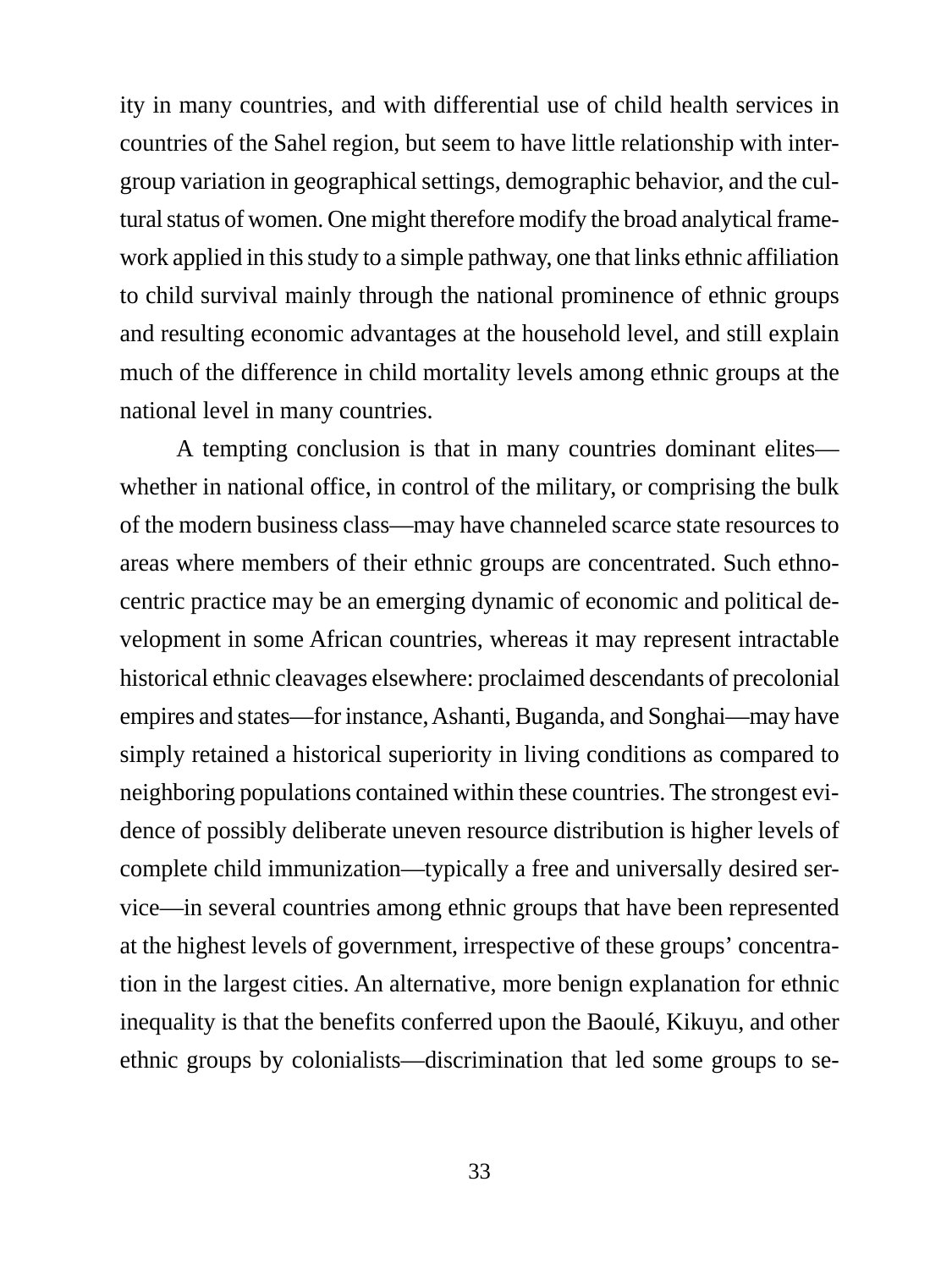cure political power around 1960—may have persisted over the past few decades, despite subsequent efforts of governments to promote more balanced economic and social development among the population. Neither of these hypotheses can be validated with existing data. In any case, however, the typical advantage of relatively small, clearly defined ethnic groups, as compared to the majority of national populations, according to fundamental indicators of wellbeing—child survival, education, housing, and so forth suggests that many countries of sub-Saharan Africa, despite their widespread poverty, are as marked by social inequality as are countries in other world regions.

Our study is preliminary, insofar as it highlights only national inequalities, examines select groups, and offers superficial explanations of findings based on the limited data at our disposal. Nonetheless, strong and consistent results here strongly support placing the notion of ethnicity at the forefront of theories and analyses of child mortality in Africa that incorporate social, and not purely epidemiological, considerations. This emphasis might lead to better-informed child health policies. We find, for instance, that in Niger where child mortality  $(_{5}q_{0})$  levels are the highest in the world— mortality rates under age five around 1990 were about 242 among the Djerma but an astounding 353 for other Nigerienne children. In Kenya, which has one of the five lowest child mortality rates in tropical Africa, the non-Kikuyu experience child mortality levels that exceed the average of many African countries.13 Such intranational disparity questions the validity of targets solely for national mortality reduction, and of uniform methods to achieve such reduction, as established at the 1990 World Summit for Children. Clearly, a focus on some ethnic groups, and on the subnational areas where these groups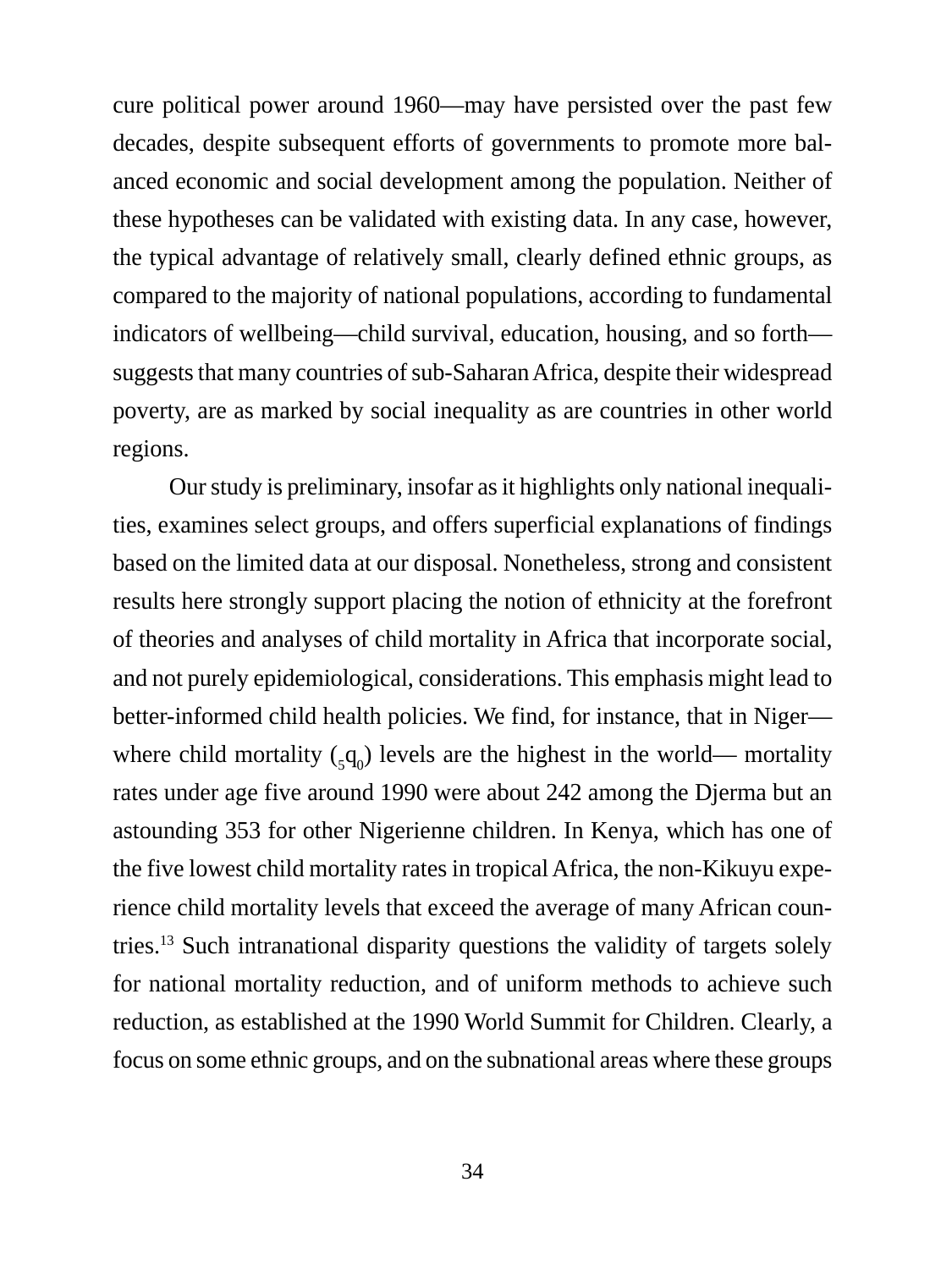are concentrated, is important for child survival efforts in African countries, and these groups and locales are likely to require unique strategies for optimal success of these efforts. Our findings suggest, however, that in the absence of policies to reduce economic disparities between groups, targeted child health interventions are likely to have limited impact on survival inequalities or disadvantages in many countries.

Beyond health *policy*, our findings argue for equal attention to *politics* in child health research on developing countries. The increasing instability of the political landscape, often along ethnic boundaries, of several areas of sub-Saharan African in the 1990s, concurrent in some countries with ominous demographic trends—growing involuntary or refugee migration, sluggish child mortality decline and rising adult mortality, persistent high fertility—supports greater consideration of political issues in African health research in particular. Health studies on Africa, however, have placed longstanding emphasis on population policy as a means of effecting desired changes in mortality and its determinants, while routinely neglecting the broader political context that often constrains successful implementation of health policies and programs. For instance, the ambition and earnestness of failed national health and population policies in Ghana in 1969 and in Nigeria in 1986 seem naive in light of the political instability that characterized these countries in preceding and following years. Similarly, the convention in demographic and child health research of deriving and summarizing policy prescriptions for countries, as in most of Africa, with seemingly intractable economic problems, nonrepresentative electoral processes or authoritarian governments, and generally fragile national institutions, carries little practical value for the most important stakeholders in the policy process—the large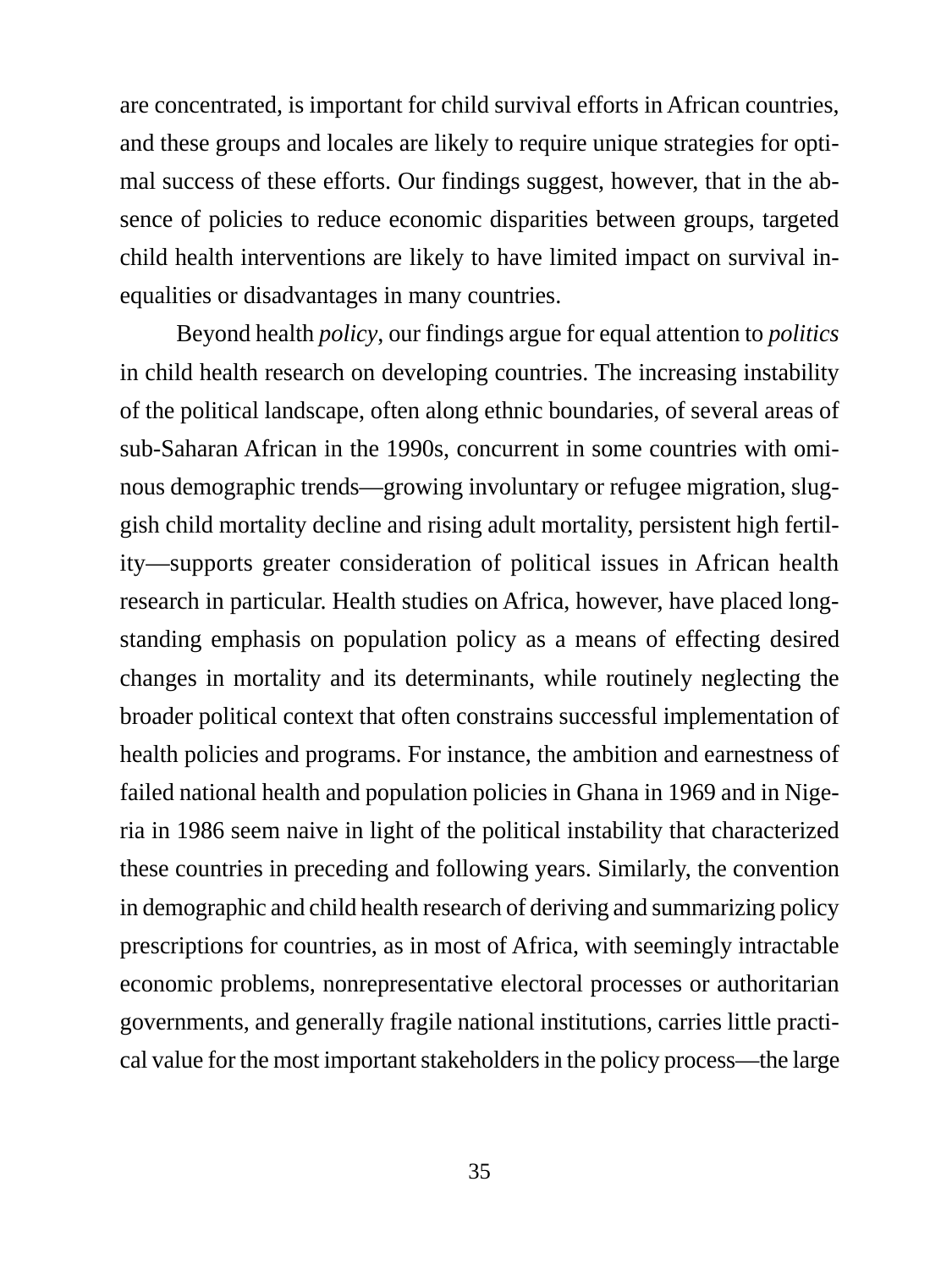majority of the population who do not hold government office or dictate policy. Hence, recognition of the social groups that control government and decisionmaking seems imperative to more fully understand development concerns—in this case child mortality inequalities—in regions of sub-Saharan Africa, and to appreciate the feasibility of modifying undesirable patterns.

| Variable                                            | Categorization                                                                                                                                                                                       |
|-----------------------------------------------------|------------------------------------------------------------------------------------------------------------------------------------------------------------------------------------------------------|
| Dependent Variable:                                 |                                                                                                                                                                                                      |
| <b>Infant Mortality</b>                             | 0. Survived to age 12 months                                                                                                                                                                         |
|                                                     | 1. Died before age 12 months                                                                                                                                                                         |
| Independent Variables:                              |                                                                                                                                                                                                      |
| I. Ethnic Group                                     | 1. Other*                                                                                                                                                                                            |
|                                                     | 2. M'baka, Yakoma, Baoulé, Ashanti, Kalenjin, Kikuyu,<br>Bambara, Ovambo, European, Djerma-Songhai, Hausa/<br>Fulani/ Plateau Cluster, Hutu, Serer, Baganda, or<br>Bemba (see Table 1 for countries) |
| <b>II.</b> Economic Status                          |                                                                                                                                                                                                      |
| Electricity in Dwelling                             | $1. No*$                                                                                                                                                                                             |
|                                                     | 2. Yes                                                                                                                                                                                               |
| <b>High Status Occupation of</b>                    | 1. Other or none*                                                                                                                                                                                    |
| Husband/Partner                                     | 2. Professional, technical, managerial,<br>clerical, or skilled manual                                                                                                                               |
| <b>III.</b> Cultural Status of Women                |                                                                                                                                                                                                      |
| Educational Level $\geq$ Husband's                  | $1.$ No <sup>*</sup>                                                                                                                                                                                 |
|                                                     | 2. Yes                                                                                                                                                                                               |
| Married after Age 18                                | $1.$ No $*$                                                                                                                                                                                          |
|                                                     | 2. Yes                                                                                                                                                                                               |
| IV. Demographic Behavior                            |                                                                                                                                                                                                      |
| Migrated in Last 5 Years                            | 1. Yes $*$                                                                                                                                                                                           |
|                                                     | 2. No                                                                                                                                                                                                |
| Child is Parity 7 or Higher                         | 1. Yes $*$                                                                                                                                                                                           |
|                                                     | 2. No                                                                                                                                                                                                |
| V. Geographical Setting                             |                                                                                                                                                                                                      |
| Largest City                                        | $1. No*$                                                                                                                                                                                             |
|                                                     | 2. Yes                                                                                                                                                                                               |
| VI. Use of Modern Maternal Health/Child Health Care |                                                                                                                                                                                                      |
| <b>Tetanus Injection</b>                            | $1.$ No $*$                                                                                                                                                                                          |
|                                                     | 2. Yes                                                                                                                                                                                               |
| Number of Antenatal Visits                          | $1. < 3^*$                                                                                                                                                                                           |
|                                                     | $2. \geq 3$                                                                                                                                                                                          |

**Appendix A** Description of the variables used in the multivariate analysis

\* Reference category in the analysis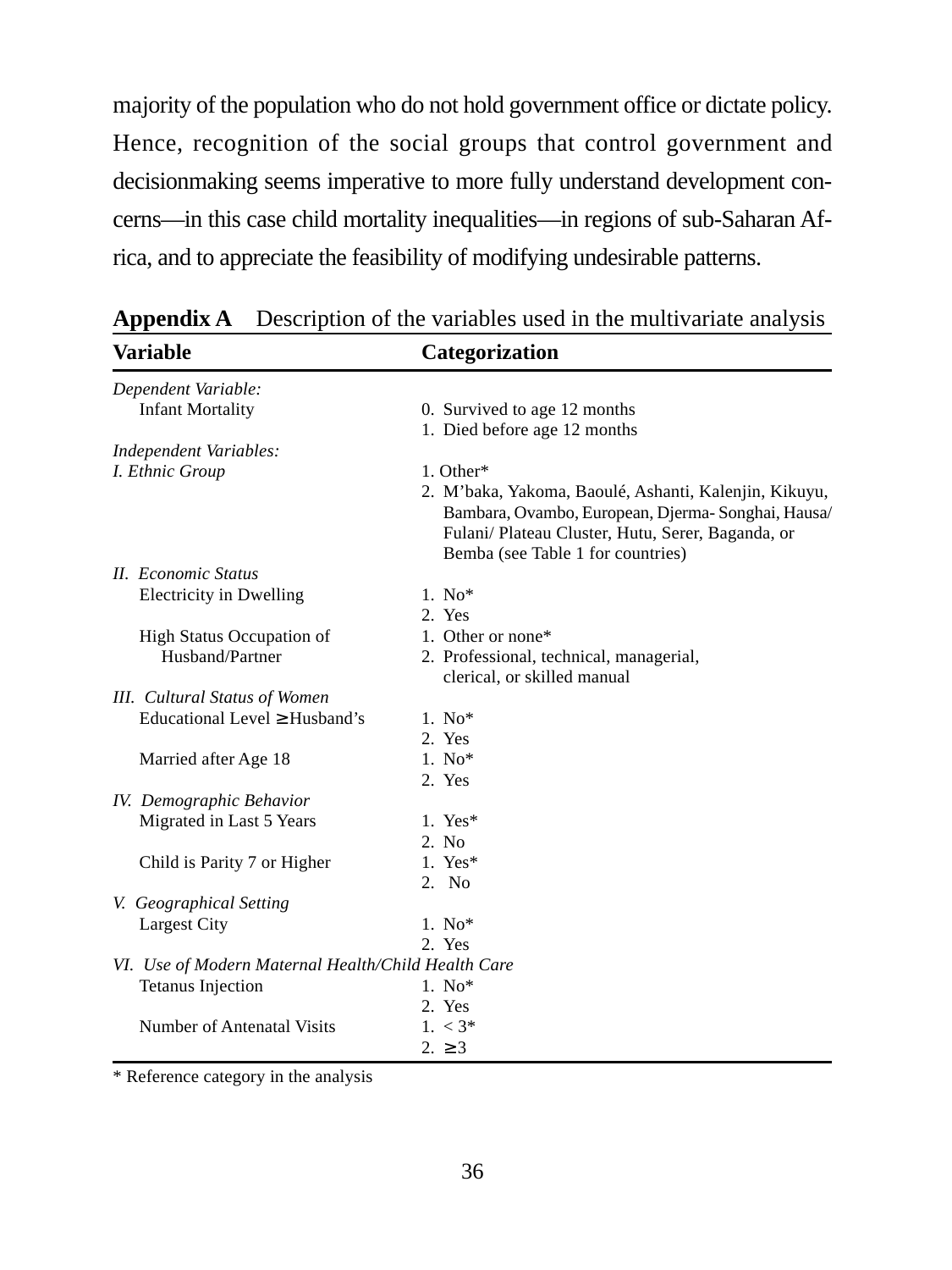### **Notes**

- 1. Kaplan's *Atlantic Monthly* article, which linked the "rise of tribal domains" with "the unchecked spread of disease" (p. 48), was largely based on his observation of war in Sierra Leone in the early 1990s.
- 2. Countless definitions of ethnicity have been employed, and the literature on African ethnicity is notoriously contentious with respect to terminology (Davidson 1992; du Toit 1978; Young 1976). Confusion is perhaps inevitable because ethnic affiliation may be fluid and overlapping, particularly in Africa's urban settings (Cohen 1975), and class interests may override ethnic solidarity as modernization proceeds. In general, however, in most of Africa "solidarity across ethnic lines is weak" (French 1998:3). The ethnic groups discussed in this study can be considered to meet the following criteria: they speak a single language or dialect; have a single social organization; share a common religion; have a sense of identity, cohesion, and history; and have a single set of customs and behavioral rules (as in marriage, clothing, diet, taboos, and so on) (Middleton and Rasaam 1995). We use static descriptions of ethnicity, as identified by survey respondents, and use the terms ethnicity and ethnic affiliation interchangeably.
- 3. In patrilineal societies, children may be more likely to assume their fathers' ethnic identity. However, data do not exist with which to examine child health and mortality according to fathers' ethnicity in Africa. Child health outcomes have been studied in communities where men's ethnicity is known—for instance, in Bledsoe's (1990) work among the Mende in Sierra Leone—but these ethnic communities have been studied in isolation.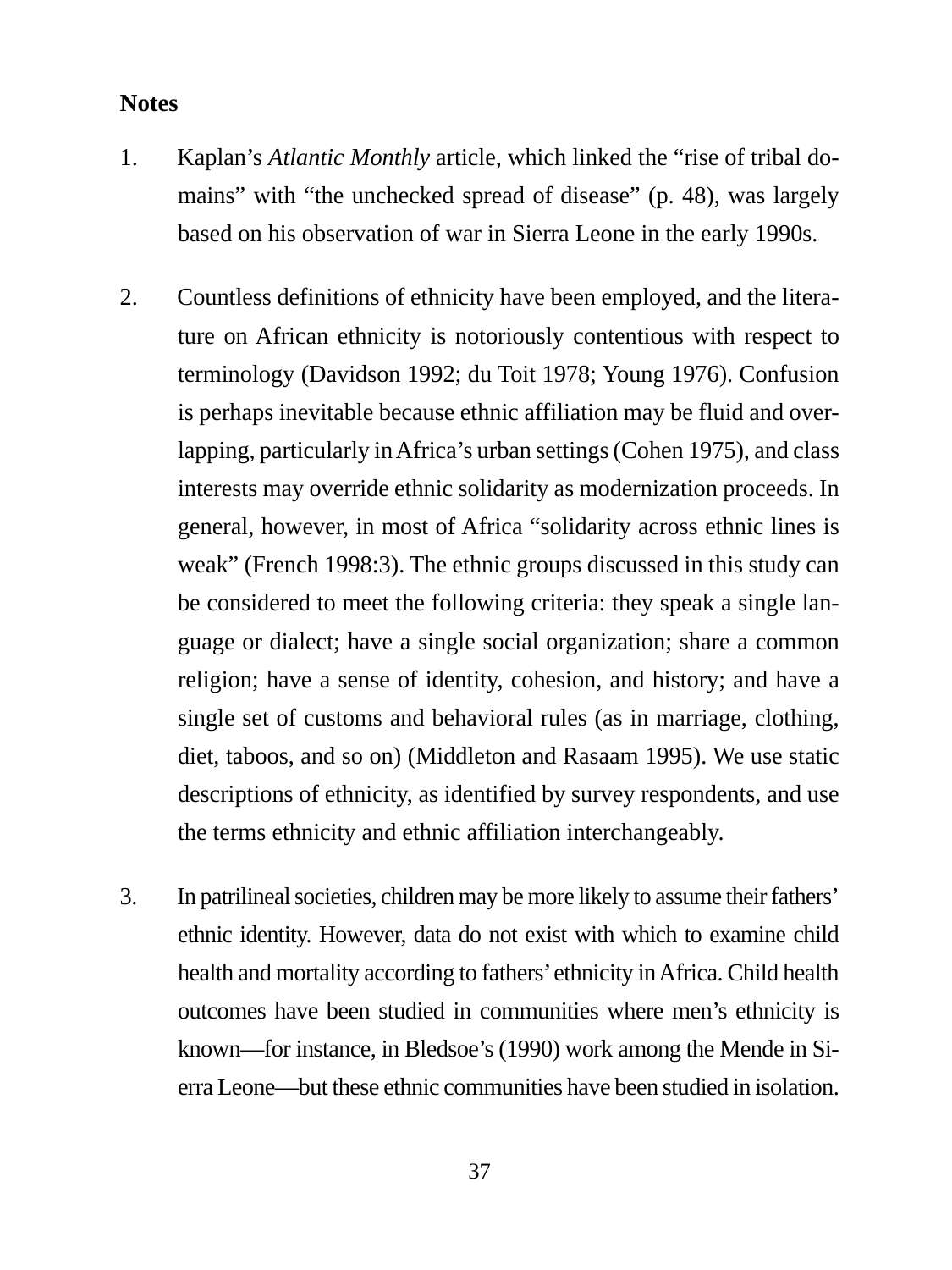- 4. Similar results, based on World Fertility Survey data, are presented for Kenya by Ewbank, Henin, and Kekovole (1986) and for Senegal by Cantrelle et al. (1986).
- 5. The variable used in the Nigeria DHS to identify local language of the respondent is "snlangr," and the 92 categories identified are classified to correspond with the ethnic groupings used by Morrison, Mitchell, and Paden (1989). In some countries where surveys were conducted during 1990–95—for instance Cameroon, Madagascar, and Malawi identification of ethnicity was deemed too politically sensitive or potentially too unreliable for inclusion in the questionnaire. We do not use the 1994 Zimbabwe survey because the Zezuru Shona, of which Prime Minister Mugabe is a member, are not distinguished from the Shona as a whole. The 1992 Tanzania survey is not used because the ethnic groups of Presidents Nyerere and Mwinyi each comprise less than 5 percent of the national population, precluding reliable estimation of child mortality for these groups.
- 6. The descriptive analysis uses additional individual, household, and community-level variables that are self-explanatory.
- 7. For Côte d'Ivoire, we exclude the immigrant population since their representativeness in 1995 of all immigrants at any time during 1985– 95 is unknown, and because most other surveys did not identify immigrants. The Ashanti in Ghana are coded as 1 and 2 in variable 131 of the Ghana DHS, and do not represent the Akan-speaking population as a whole. The European population in Namibia is comprised of Germans, Afrikaaners, and English.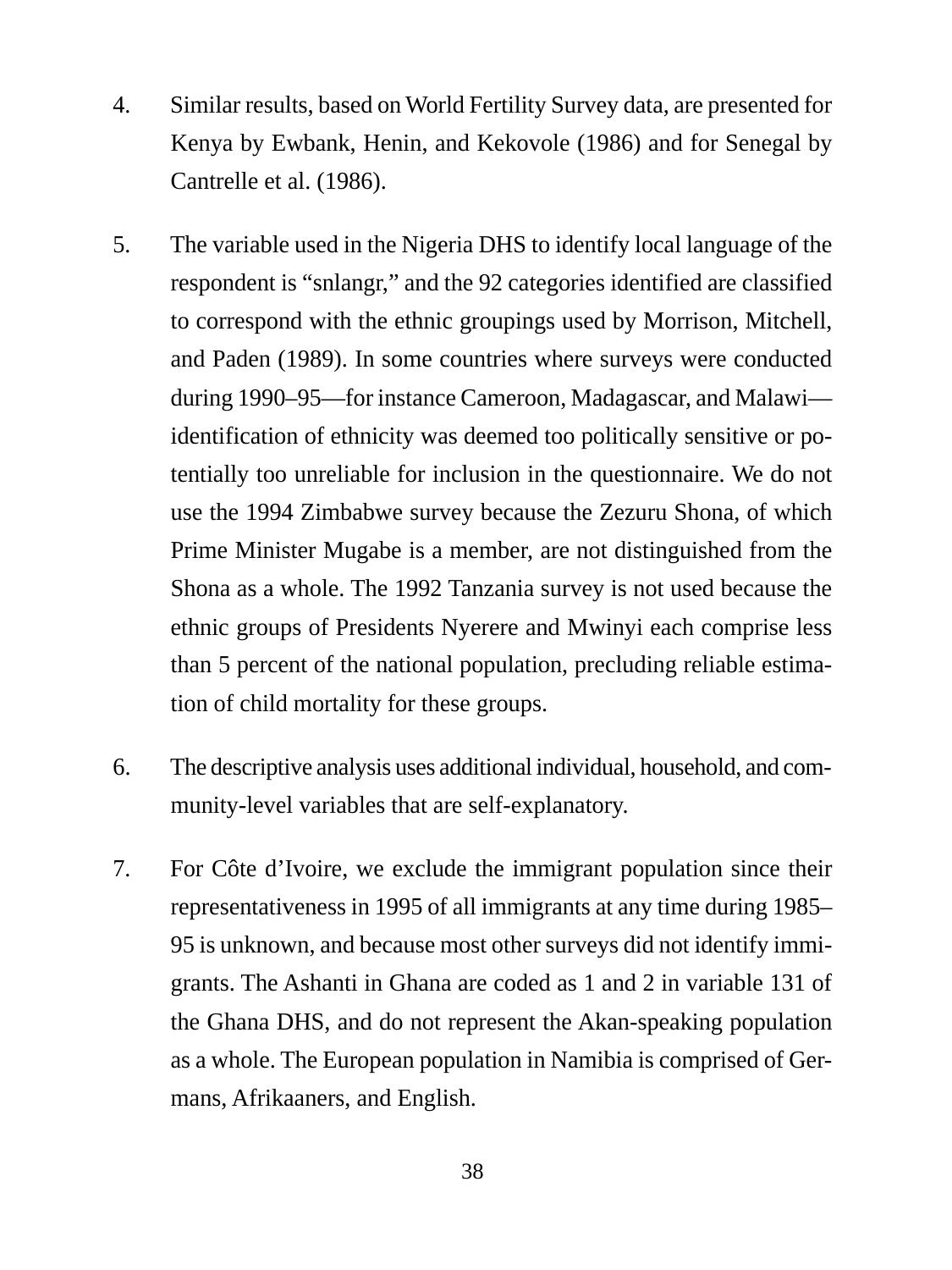- 8. The bottom row of Table 6 presents the odds ratio of infant mortality of ethnic group members after controlling for all independent variables considered in the models and listed in Appendix A.
- 9. The Hausman test is only plausible if  $\beta_2 > \beta_1$ .
- 10. In Figure 2, estimates for the two earliest five-year periods (e.g., 1968– 72 and 1973–77 in Kenya) are derived from World Fertility Survey (WFS) data, while estimates for the three most recent periods are calculated from Demographic and Health Survey (DHS) data. It is necessary to use WFS data for the earlier periods because of the likelihood of differential underreporting of child deaths among ethnic groups in the more distant past as recorded in the DHS.
- 11. Since ethnic affiliation has been neglected in most previous analyses of child mortality based on data sets such as the DHS and WFS, consideration of ethnicity may substantially alter the well-documented strong, positive effects of maternal education, urban residence, use of modern health services, and other factors on child survival in Africa. That is, pronounced effects of these variables on child survival may be capturing in part the effects of ethnic affiliation.
- 12. This may reflect either (or both) superior availability of electricity and high status occupations for these ethnic groups, or stronger effects of these features on infant mortality among these groups than among others, since regression estimates are based on both exposure to conditions and effects of conditions.
- 13. The under-five mortality rate (5q0) during 1989–93 was 36.1 for the Kikuyu and 125.1 for the non-Kikuyu in Kenya. In comparison, even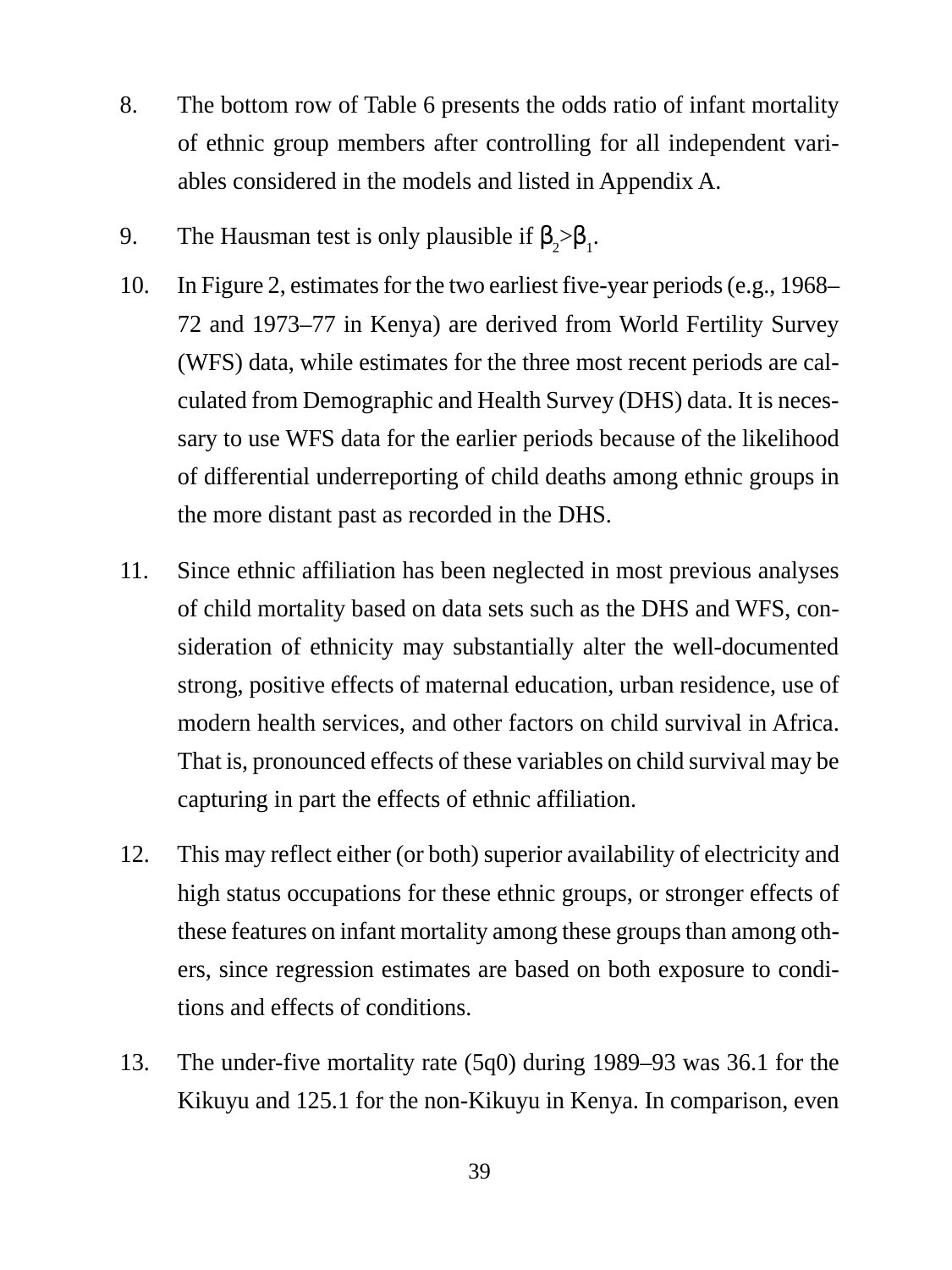West African countries such as Cameroon, Côte d'Ivoire, and Senegal had average child mortality rates below 125 in 1994 (UNICEF 1996).

# **References**

- Bledsoe, Caroline. 1990. "Differential care of children of previous unions within Mende households in Sierra Leone," in John Caldwell et al. (eds.), *What We Know about Health Transition: The Cultural, Social, and Behavioural Determinants of Health: The Proceedings of an International Workshop, Canberra, May 1989,* Vol. II, pp. 561–583. Canberra: Health Transition Centre, Australian National University.
- Brass, William and Carole L. Jolly (eds.). 1993. *Population Dynamics of Kenya*. Washington, DC: National Academy Press.
- Caldwell, John C. 1976. *The Socio-Economic Explanation of High Fertility*. Canberra: Australian National University.
- Callaghy, Thomas M. 1984. *The State-Society Struggle: Zaire in Comparative Perspective*. New York: Columbia University Press.
- Campbell, Aidan. 1997. *Western Primitivism: African Ethnicity. A Study in Cultural Relations*. London: Cassell.
- Cantrelle, Pierre and P. Livenais. 1980. "Fécondité, allaitement, et mortalité infantile: Différences inter-ethniques dans une même région: Saloum (Sénégal)," *Population* 3: 623–648.
- Cantrelle, Pierre et al. 1986. "The profile of mortality and its determinants in Senegal, 1960–1980," in United Nations, *Determinants of Mortality Change and Differentials in Developing Countries: The Five-Country Case Study Project.* Population Studies No. 94, pp. 86–116. New York: United Nations.

Clark, Sam et al. 1995. "Ten thousand Tonga: A longitudinal anthropologi-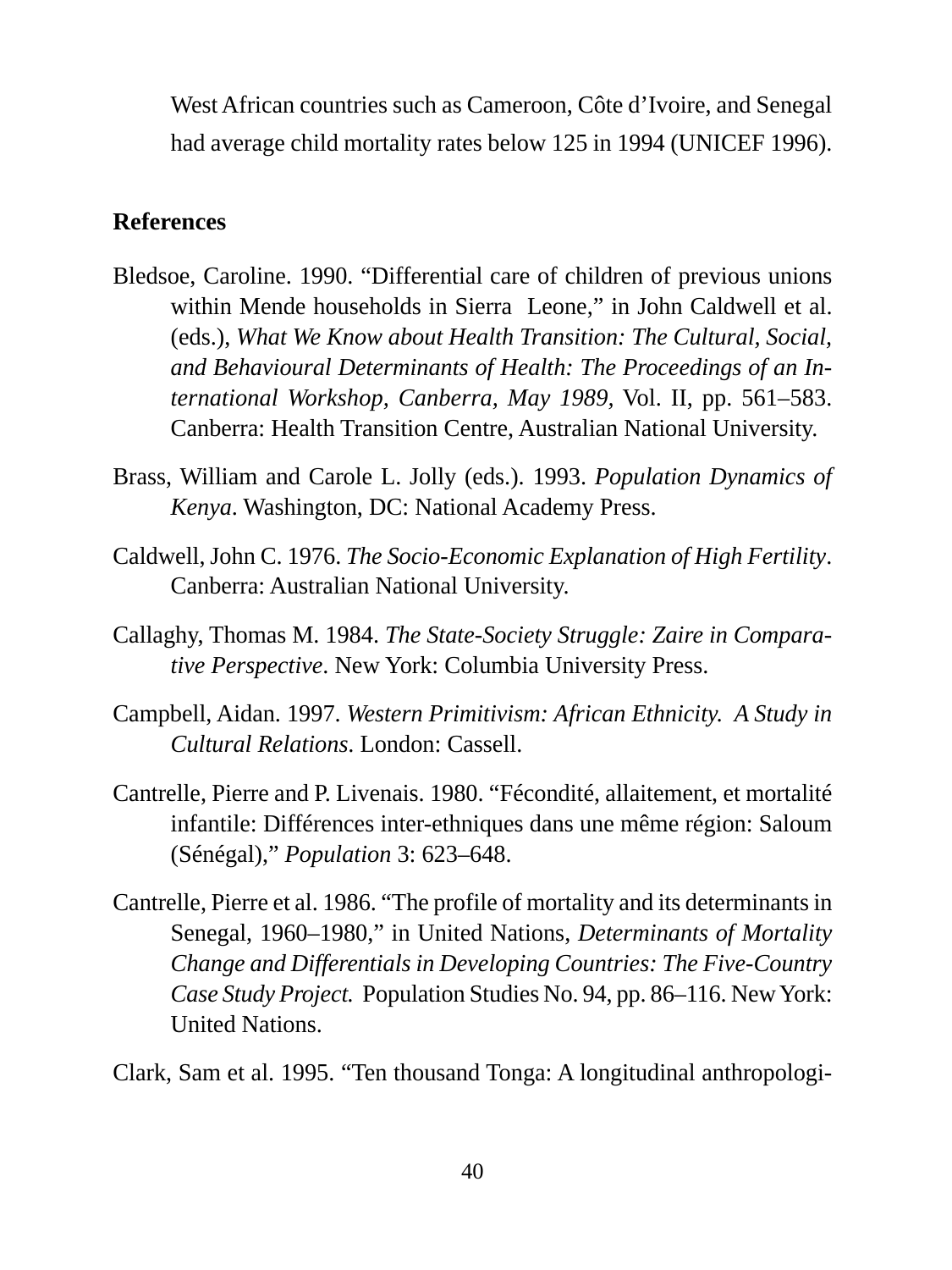cal study from southern Zambia, 1956–1991," *Population Studies* 49, no. 1: 91–110.

Cohen, Abner (ed.). 1975. *Urban Ethnicity*. London: Tavistock Publications.

- Conteh-Morgan, Earl. 1997. *Democratization in Africa: The Theory and Dynamics of Political Transitions*. Westport, CT: Praeger.
- Davidson, Basil. 1992. *The Black Man's Burden: Africa and the Curse of the Nation-State*. New York: Times Books.
- du Toit, Brian M. (ed.). 1978. *Ethnicity in Modern Africa*. Boulder, CO: Westview Press.
- Ewbank, Douglas, Roushdi Henin, and John Kekovole. 1986. "An integration of demographic and epidemiologic research on mortality in Kenya," in United Nations, *Determinants of Mortality Change and Differentials in Developing Countries: The Five-Country Case Study Project.* Population Studies No. 94, pp. 33–85. New York: United Nations.
- French, Howard W. 1998. "In Africa's harsh climate, fruits of democracy," *New York Times,* 4 January, Section 4, p. 3.
- Gaisie, Kwesi, Anne R. Cross, and Geoffrey Nsemukila. 1993. *Zambia Demographic and Health Survey, 1992*. Columbia, MD: University of Zambia, Central Statistical Office of Zambia, and Macro International.
- Gaisie, Sam. 1990. "Culture and health in sub-Saharan Africa," in John Caldwell et al. (eds.), *What We Know about Health Transition: The Cultural, Social, and Behavioural Determinants of Health: The Proceedings of an International Workshop, Canberra, May 1989,* Vol. II, pp. 609–627. Canberra: Health Transition Centre, Australian National University.
- Gould, William T. S. 1988. "Urban-rural migration in Western Province, Kenya," in International Union for the Scientific Study of Population, *African Population Conference: Dakar, Senegal, November 7–12, 1988,* Vol. 2, Section 4.1, pp. 41–55.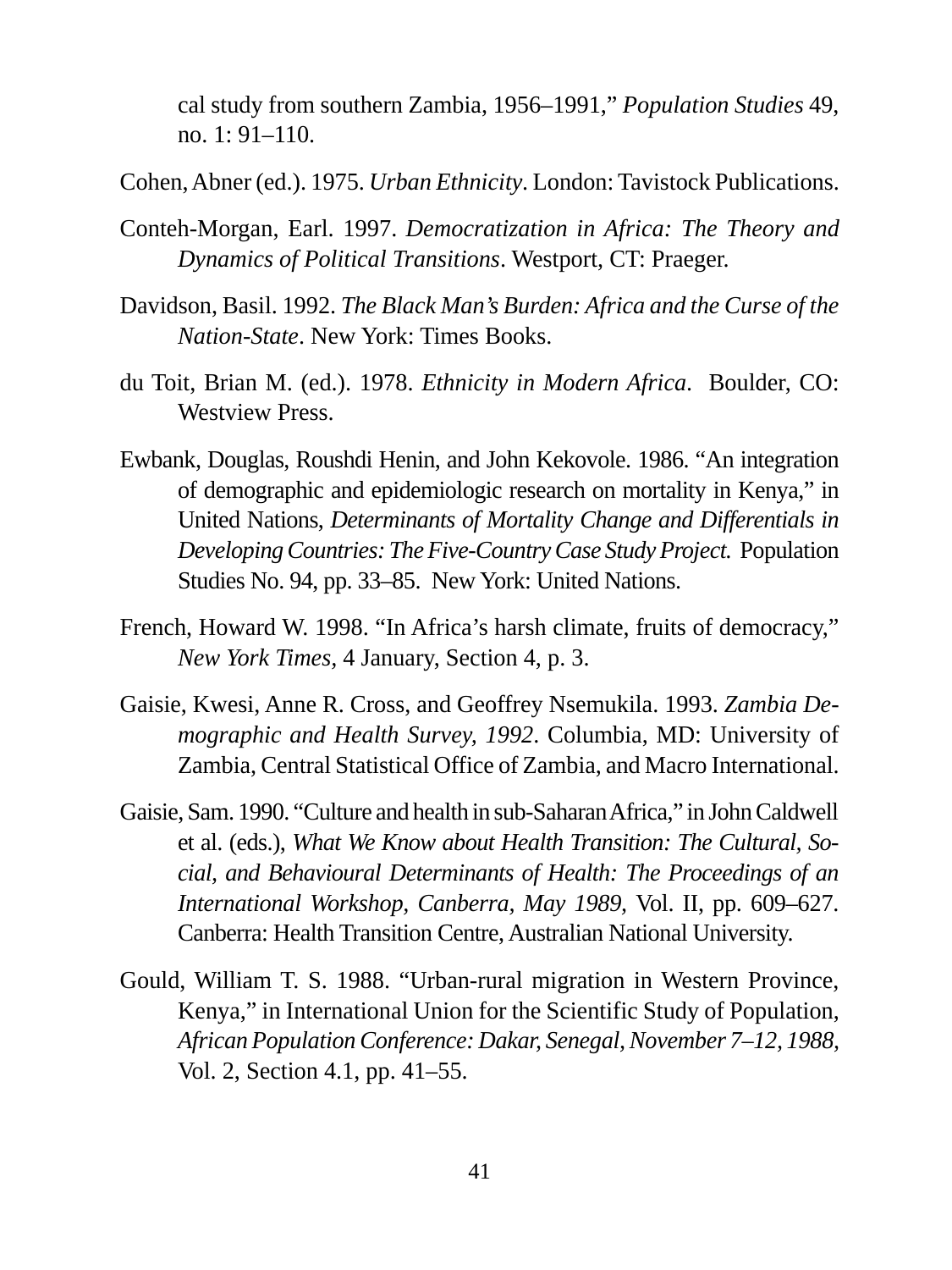- Griffiths, Ieuan Ll. 1993. *The Atlas of African Affairs,* 2nd edition. New York: Routledge.
- Gugler, Josef (ed.). 1996. *The Urban Transformation of the Developing World*. Oxford: Oxford University Press.
- Harden, Blaine. 1990. *Africa: Dispatches from a Fragile Continent*. New York: W. W. Norton.
- Hausman, Jerry A. 1978. "Specification tests in econometrics," *Econometrica*, 46: 1251–1271.
- Hill, Allan G. (ed.). 1985. *Population, Health, and Nutrition in the Sahel: Issues in the Welfare of Selected West African Communities*. London: KPI.
- Hill, Allan G. and Sara Randall. 1984. "Différences géographiques et sociales dans la mortalité infantile et juvénile au Mali," *Population* 39, no. 6: 921–946.
- Jackson, Robert H. and Carl G. Rosberg. 1982. *Personal Rule in Black Africa: Prince, Autocrat, Prophet, Tyrant*. Berkeley: University of California Press.
- Kaplan, Robert D. 1994. "The coming anarchy," *The Atlantic Monthly* 274, no. 2:44–76.
- Kasfir, Nelson. 1976. *The Shrinking Political Arena*: *Participation and Ethnicity in African Politics*. Berkeley and Los Angeles: University of California Press.
- Kitching, Gavin. 1980. *Class and Economic Change in Kenya: The Making of an African Petite Bourgeoisie, 1905–1970*. New Haven: Yale University Press.
- Krieger, Joel (ed.). 1993. *The Oxford Companion to Politics of the World*. New York: Oxford University Press.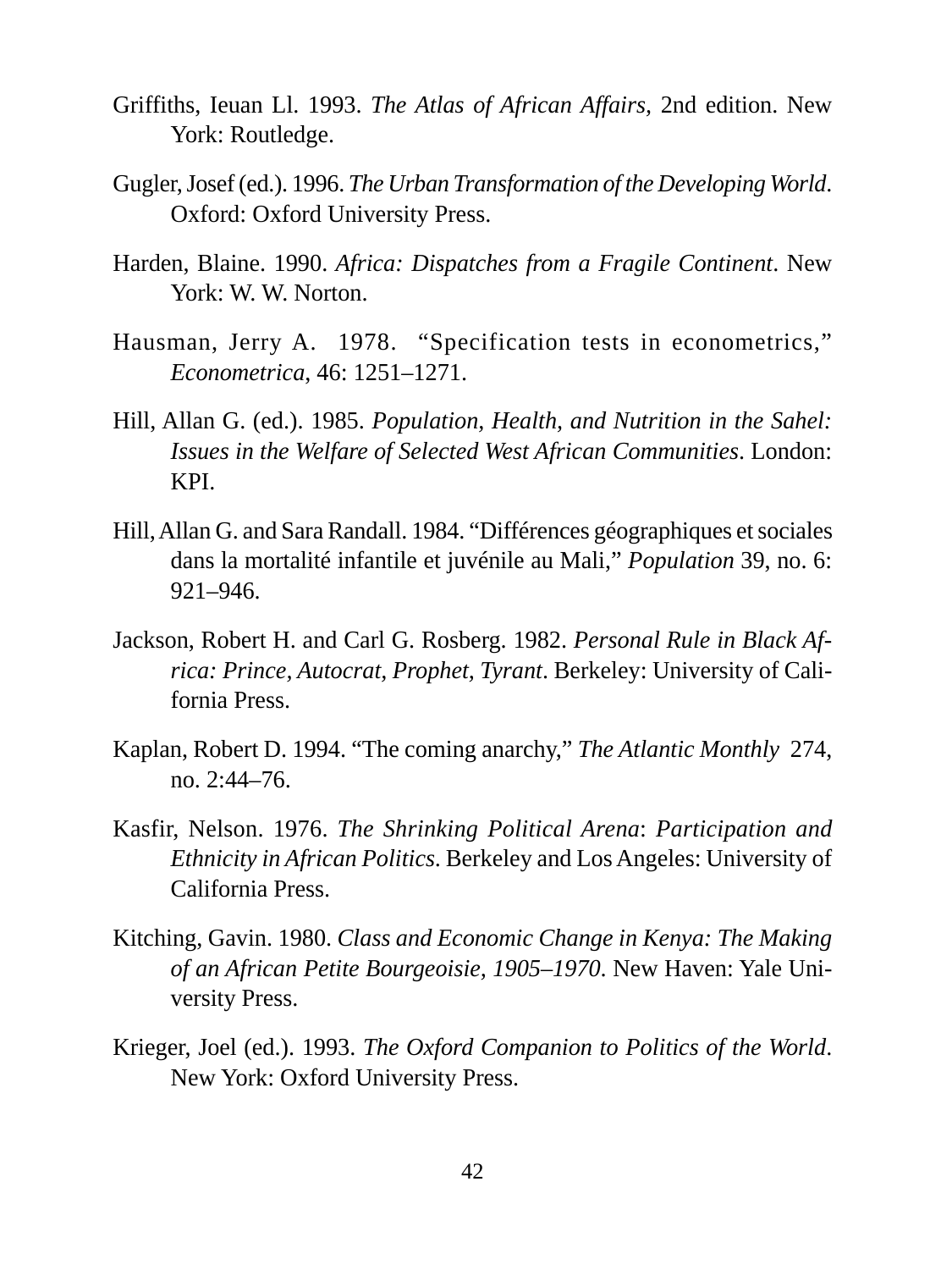- Kuate Defo, Barthélemy. 1992. "Mortality and attrition processes in longitudinal studies in Africa: An appraisal of the Iford surveys," *Population Studies* 46, no. 2: 327–348.
- LeVine, Robert A. et al. 1994. *Child Care and Culture: Lessons from Africa*. Cambridge, UK: Cambridge University Press.
- Londregan, John, Henry Bienen, and Nicolas van de Walle. 1995. "Ethnicity and leadership succession in Africa," *International Studies Quarterly* 39, no. 1: 1–25.
- Mazrui, Ali A. 1978. "Ethnic tensions and political stratification in Uganda," in du Toit 1978: 47–68.
- Mensch, Barbara, Harold Lentzner, and Samuel Preston. 1985. *Socio-Economic Differentials in Child Mortality in Developing Countries*. New York: United Nations.
- Metz, Helen C. (ed.). 1992. *Nigeria: A Country Study*. Washington, DC: Library of Congress.
- Middleton, John and Amaal Rasaam (eds.). 1995. *Encyclopedia of World Cultures,* Volume IX*: Africa and the Middle East*. Boston: G. K. Hall and Co.
- Morrison, Donald G., Robert C. Mitchell, and John N. Paden. 1989. *Black Africa: A Comparative Handbook*, 2nd edition. New York: Paragon House and Irvington Publishers.
- Mosley, W. H. 1983. "Biological contamination of the environment by man," in Samuel H. Preston (ed.), *Biological and Social Aspects of Mortality and the Length of Life*. Liège, Belgium: Ordina Editions.
- Moss, Joyce and George Wilson. 1991. *Peoples of the World: African South of the Sahara*, First Edition. Detroit: Gale Research.
- National Council for Population and Development (NCPD), Central Bureau of Statistics (CBS), and Macro International. 1994. *Kenya Demographic*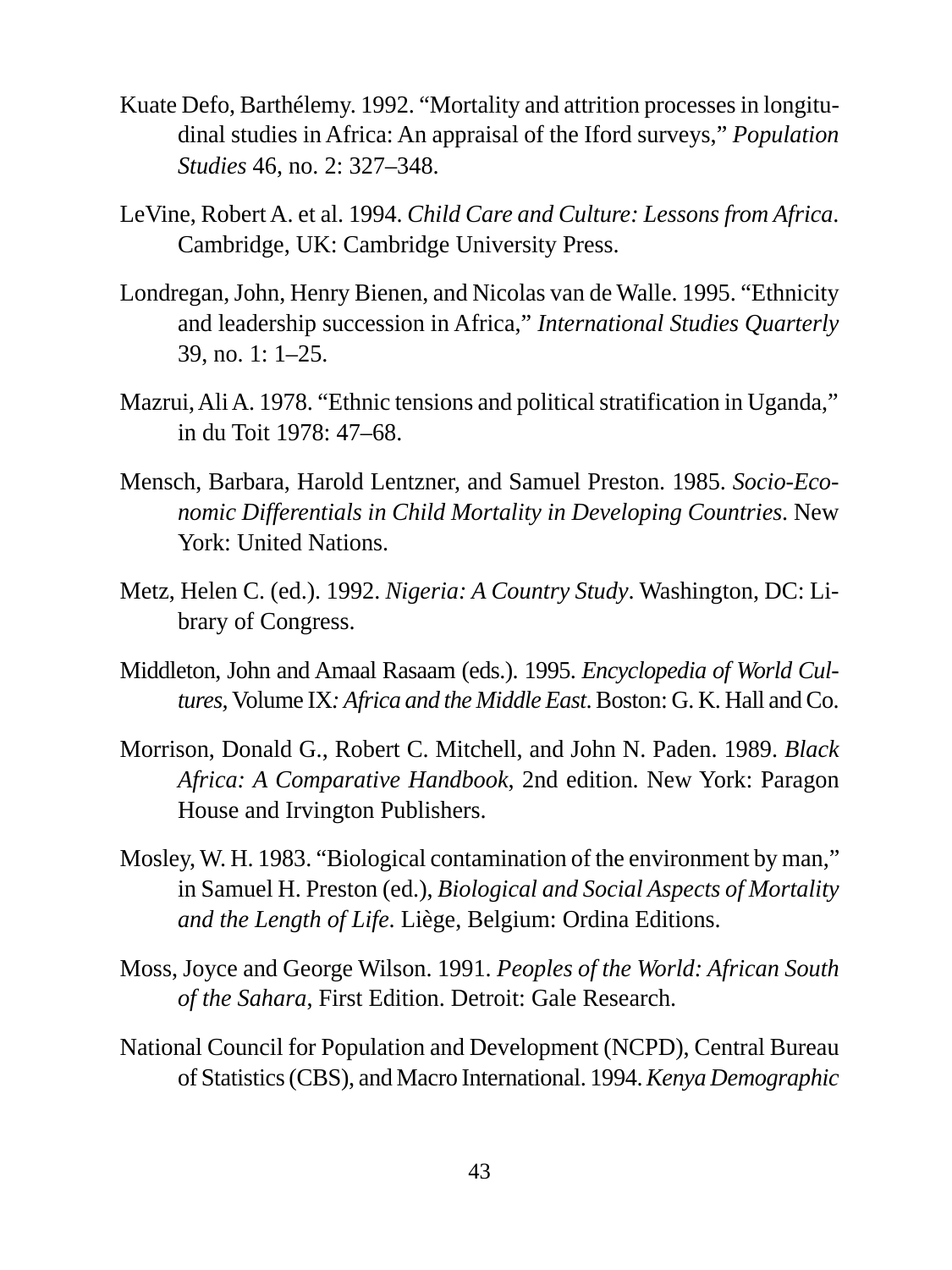*and Health Survey, 1993*. Calverton, MD: NCPD, CBS, and Macro International.

- Newbury, Catherine. 1988. *The Cohesion of Oppression: Clientship and Ethnicity in Rwanda, 1860–1960*. New York: Columbia University Press.
- Pison, Gilles et al. 1995. *Population Dynamics of Senegal*. Washington, DC: National Academy Press.
- Prunier, Gérard. 1995. *The Rwanda Crisis: History of a Genocide*. New York: Columbia University Press.
- Sen, Amartya. 1993. "The economics of life and death," *Scientific American* 268, no.5: 40–47.
- Sombo, N'Cho et al. 1995. *Enquête Démographique et de Santé, Côte d'Ivoire, 1994*. Calverton, MD: Institut National de la Statistique du Côte d'Ivoire and Macro International.
- Tabutin, Dominique and Eliwo Akoto. 1992. "Socio-economic and cultural differentials in the mortality of sub-Saharan Africa," in Étienne van de Walle, Gilles Pison, and Mpembele Sala-Diakanda (eds.), *Mortality and Society in Sub-Saharan Africa*, pp. 32–64. Oxford, UK: Clarendon Press.
- Umoren, Joseph A. 1995. *Democracy and Ethnic Diversion in Nigeria*. Lanham, MD: University Press of America.
- Ungar, Sanford J. 1986. *Africa: The Peoples and Politics of an Emerging Continent*. Revised and updated edition. New York: Simon & Schuster.
- United Nations Children's Fund (UNICEF). 1996. *The State of the World's Children 1996*. New York: Oxford University Press.
	- ———. 1997. *The State of the World's Children 1997*. New York: Oxford University Press.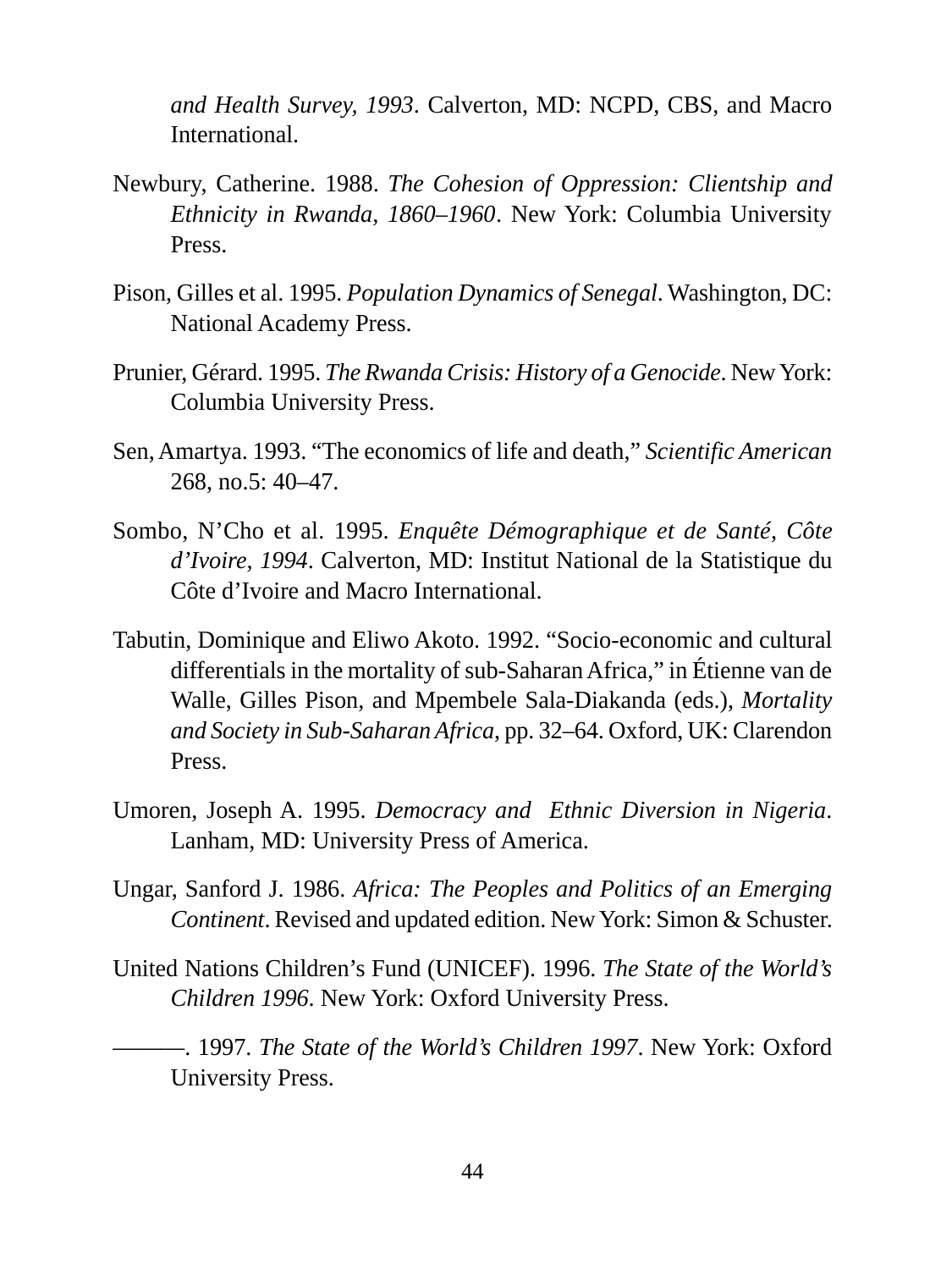- van Ginneken, Jeroen K. 1990. "Behavioural factors affecting transmission and treatment of acute respiratory infections," in John Caldwell et al. (eds.), *What We Know about Health Transition: The Cultural, Social, and Behavioural Determinants of Health: The Proceedings of an International Workshop, Canberra, May 1989,* Vol. II, pp. 843–865. Canberra: Health Transition Centre, Australian National University.
- Young, Crawford. 1976. *The Politics of Cultural Pluralism*. Madison, WI: University of Wisconsin Press.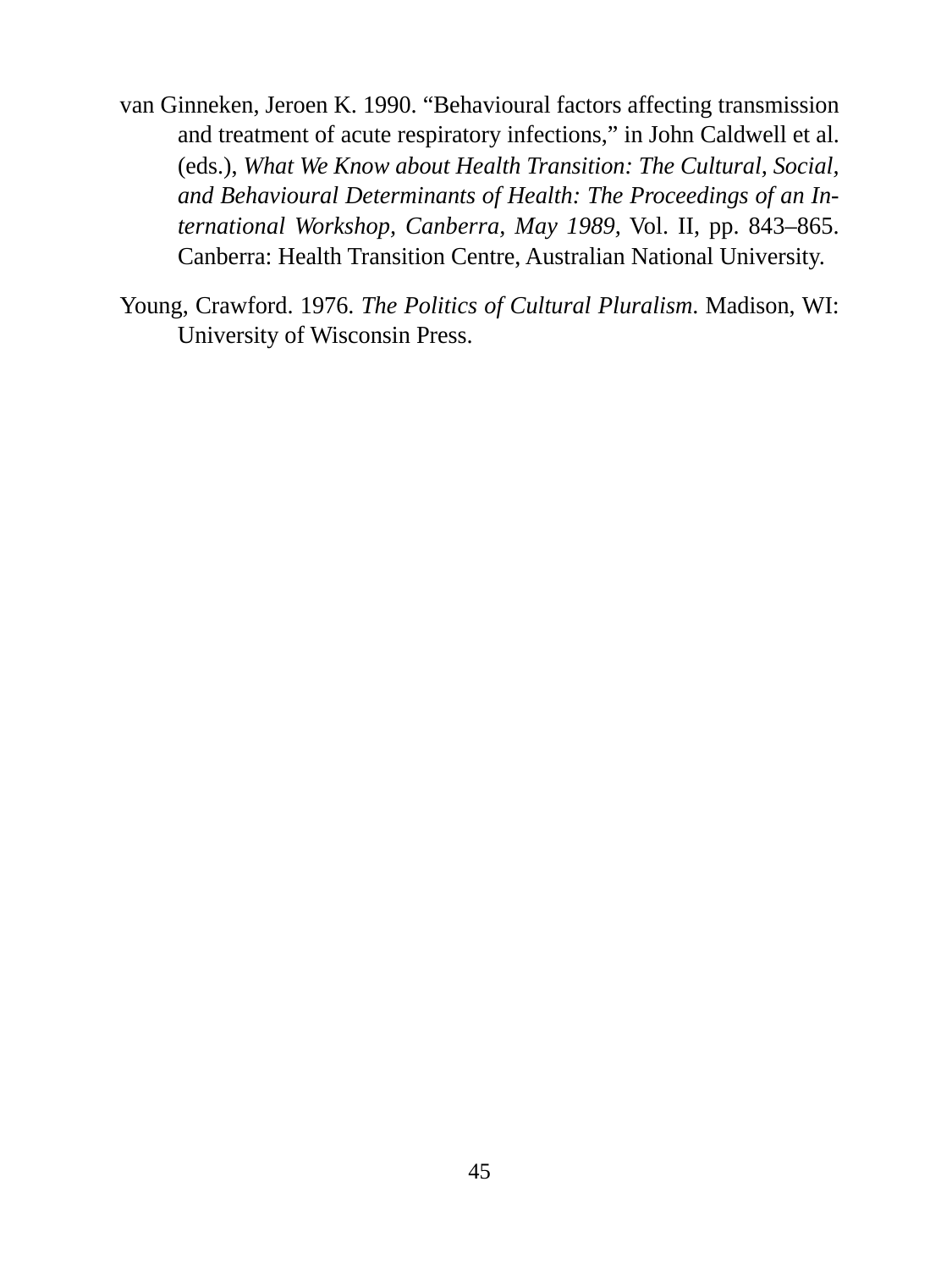## **POLICY RESEARCH DIVISION WORKING PAPERS**

#### Recent Back Issues

#### **1996**

- \*83 Sajeda Amin, Ian Diamond, and Fiona Steele, "Contraception and religious practice in Bangladesh."
	- 84 John B. Casterline, Aurora E. Perez, and Ann E. Biddlecom, "Factors underlying unmet need for family planning in the Philippines."
	- 85 Geoffrey McNicoll, "Governance of fertility transition: Regularity and duress."
- \*86 John Bongaarts, "Population pressure and the food supply system in the developing world."
- 87 Sajeda Amin, "Family structure and change in rural Bangladesh."
- \*88 John Bongaarts and Susan Cotts Watkins, "Social interactions and contemporary fertility transitions."
- \*89 Cynthia B. Lloyd and Mark R. Montgomery, "The consequences of unintended fertility for investments in children: Conceptual and methodological issues."
- \* 90 Zeba Sathar and Sonalde Desai, "Work patterns in rural Pakistan: Intersections between gender, family, and class."
- \*91 Mark R. Montgomery, "Learning and lags in mortality perceptions."
- 92 Ann E. Biddlecom, John B. Casterline, and Aurora E. Perez, "Men's and women's views of contraception."